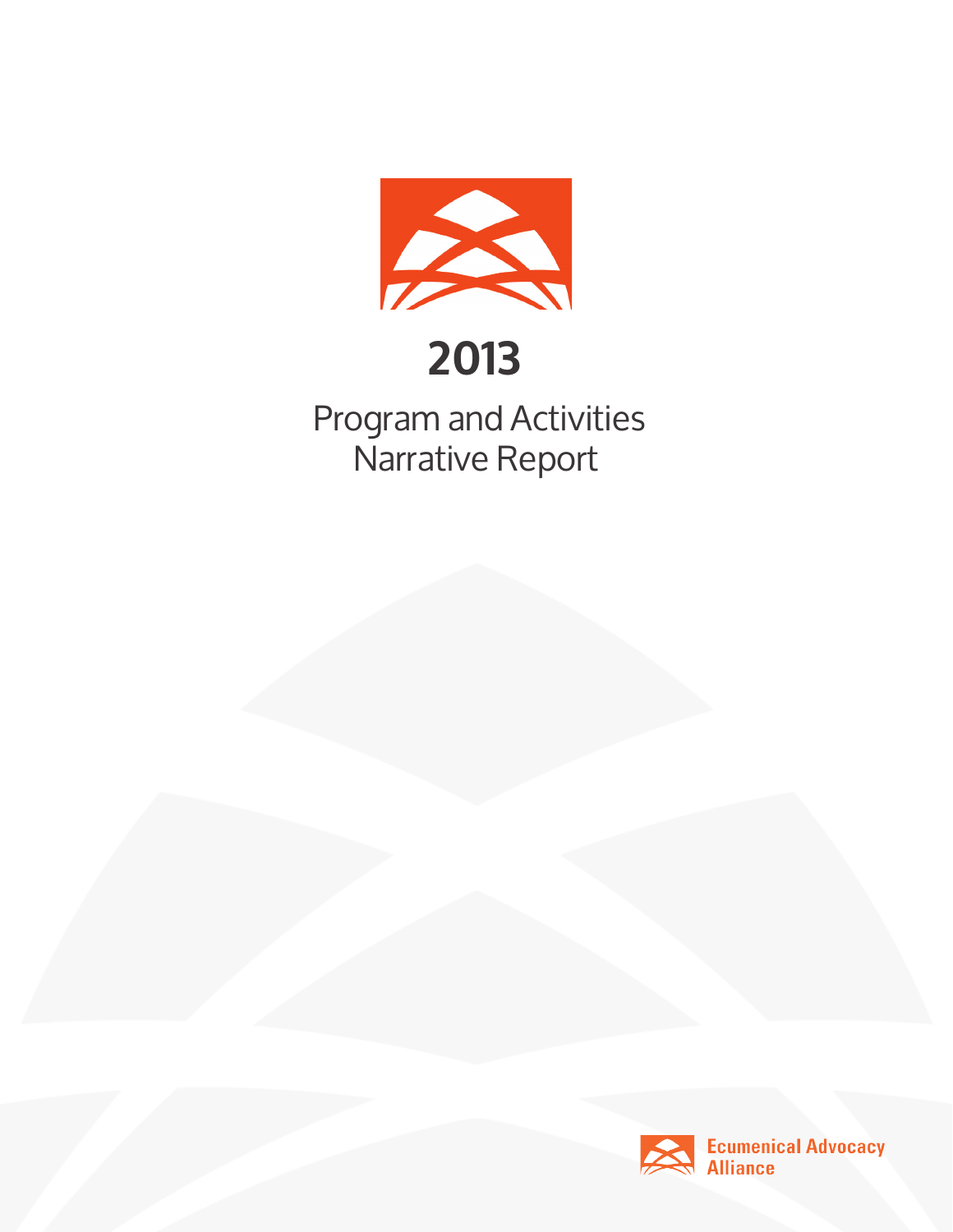

### 2013 Program and Activities Narrative Report

### **Table of Contents**

### **Program Overview**

| <b>Coordination and Management</b> |  |
|------------------------------------|--|
|                                    |  |
|                                    |  |
|                                    |  |
|                                    |  |
|                                    |  |
|                                    |  |
|                                    |  |
|                                    |  |

### "Live the Promise" HIV Campaign

| Framework for Dialogue between Religious Leaders and People Living with HIV  13               |  |
|-----------------------------------------------------------------------------------------------|--|
|                                                                                               |  |
|                                                                                               |  |
|                                                                                               |  |
|                                                                                               |  |
|                                                                                               |  |
|                                                                                               |  |
|                                                                                               |  |
|                                                                                               |  |
|                                                                                               |  |
|                                                                                               |  |
|                                                                                               |  |
| Awareness-raising, Outreach and Mobilization: Theological/Advocacy Resources for Advent/World |  |
|                                                                                               |  |
| "Food for Life" Campaign                                                                      |  |
|                                                                                               |  |
|                                                                                               |  |
|                                                                                               |  |
| Promoting agroecology for just, sustainable and resilient food production35                   |  |
| Reducing food waste and promoting just and sustainable consumption, as a matter of Christian  |  |
|                                                                                               |  |
|                                                                                               |  |
|                                                                                               |  |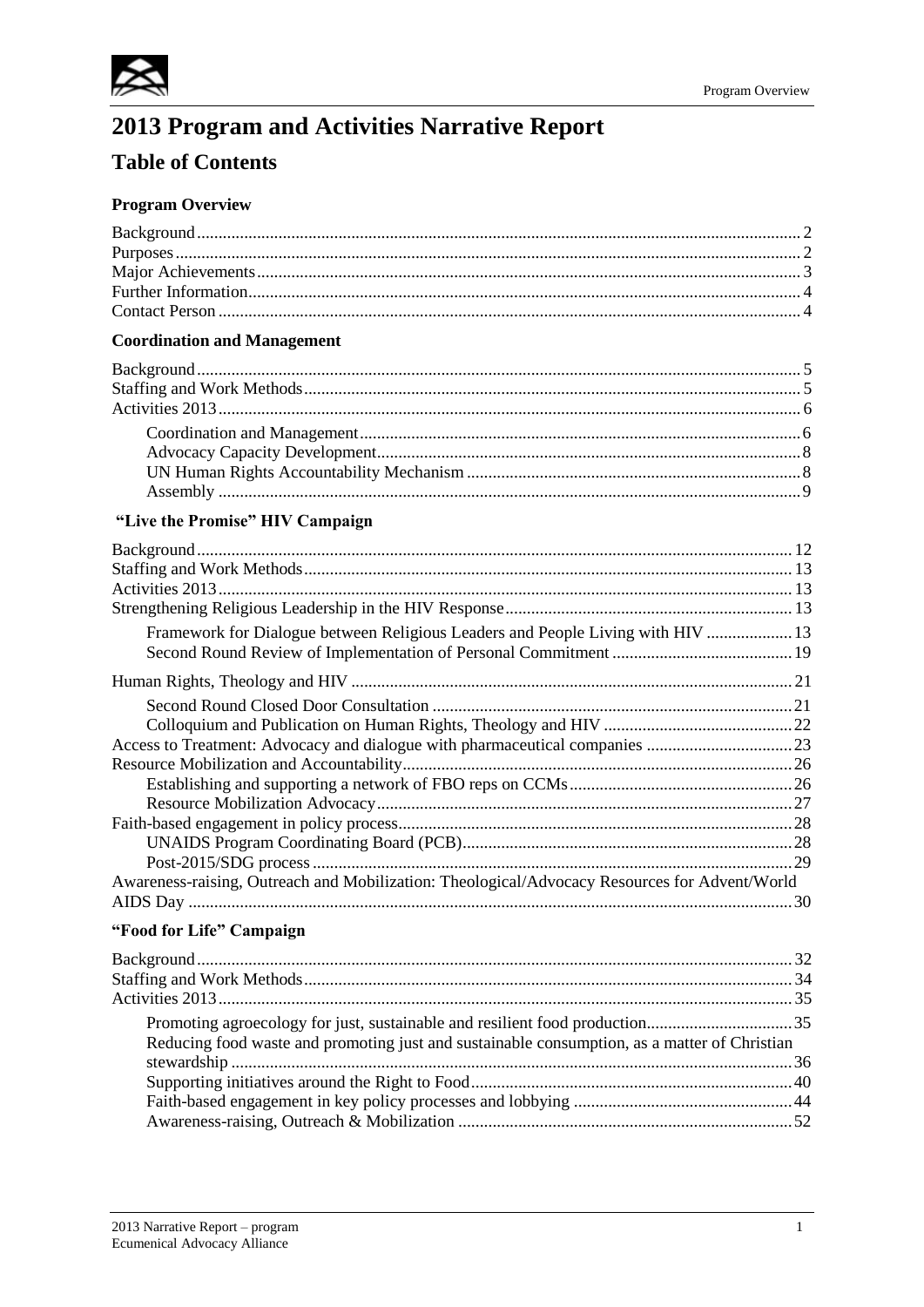

### **Ecumenical Advocacy Alliance Program Overview**

### **Background**

The Ecumenical Advocacy Alliance (EAA) was founded in 2000 to facilitate and coordinate the advocacy efforts of churches and Christian organizations on selected focus issues. From its founding until 2008, the EAA operated under the legal framework of the World Council of Churches. In 2009, the EAA became a separate legal entity.

From 2001 to 2008, the EAA's focus issues were global trade, and HIV and AIDS. From 2009, the focus issues have been food, and HIV and AIDS. The Frameworks for Action developed early in 2009 have been the central guide for advocacy and action on the two focus issues during this period.

The EAA's advocacy work is based on the experience and capacities of members, and is primarily carried out through their actions at local, national, regional and international levels. Collaboration and sharing best practices among EAA members strengthens their capacities and the effectiveness of their advocacy efforts. The quality and impact of the EAA's work has created a high level of recognition and credibility among key UN, governmental, civil society and interfaith partners.

By the end of the 2013, membership had risen to 85 churches and organizations. EAA members represent a wide diversity of church families (Roman Catholic, Orthodox, Protestant and Evangelical), organizational structures (including churches, national and regional councils of churches, churchbased humanitarian relief and development organizations, church-based advocacy NGOs, educational and theological training institutions, religious orders and other groups) and geographic location.

EAA strives to promote synergy and complementarity in ecumenical advocacy for justice and human dignity, especially through relationships with the World Council of Churches, ACT Alliance, Anglican Alliance, Micah Network, World Evangelical Alliance and other key ecumenical partners.

With a small staff complement, EAA activities are coordinated cost-effectively. The EAA also regularly engages young people and job seekers as interns, who provide important communications functions and additional support for research and coordination work for each campaign. The interns themselves receive valuable professional experience.

On 22-25 August 2013, the General Assembly convened in Geneva, after having been postponed from 2012. Important decisions were taken concerning the possible future trajectory of the EAA, as well as on focus issues for a new cycle of ecumenical advocacy collaboration, and in the election of a new Board of Directors. However, EAA continued to suffer from grave financial challenges, which once again became acute in the latter part of the year, requiring the new Board of Directors and management to develop an urgent action plan involving cost-cutting and income generation measures, and to expedite processes regarding EAA's organizational future.

### **Purposes**

The focus issues identified by the EAA General Assembly for EAA's work during the period 2009- 2012 were **Food**, and **HIV and AIDS**. Frameworks for Action developed early in 2009 defined a series of goals on each issue. In 2012, the EAA Board of Directors extended these two focuses for a further year (2013), pending decisions on future focuses by the next Assembly (postponed from November 2012, and which ultimately took place in August 2013).

### *'Live the Promise' HIV and AIDS Campaign Goals*

**Goal 1**: The EAA and its members uphold the value, life and dignity of all persons and call for actions that address the *root causes of vulnerability to HIV* and the impacts of the pandemic.

**Goal 2**: The EAA and its members advocate for *Universal Access to comprehensive interventions for HIV prevention, treatment, care and support.*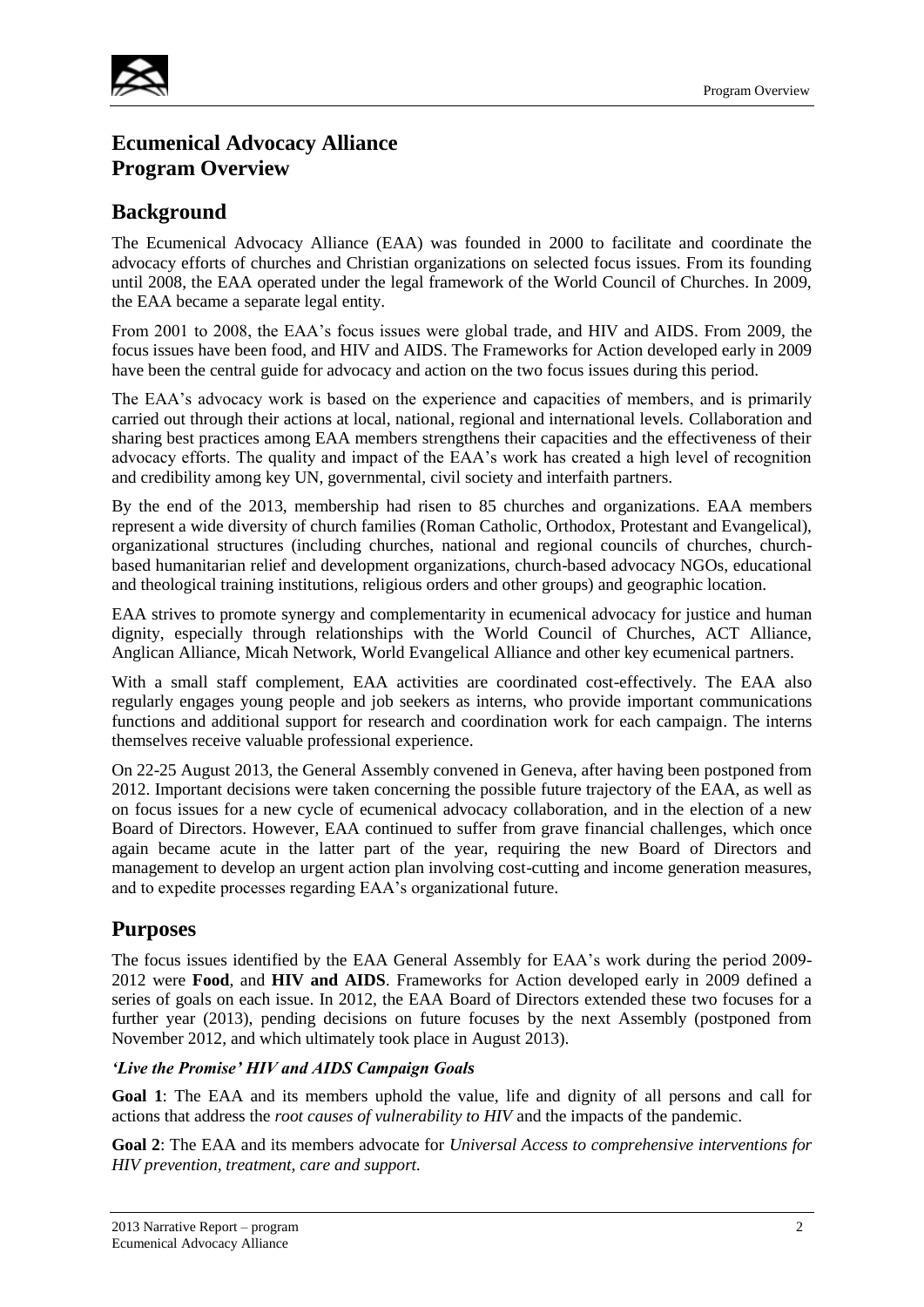

**Goal 3**: The EAA and its members advocate as, with and for people living with and affected by HIV – for *human dignity and rights* and for an attitude of care, inclusion and solidarity that *eliminates all forms of stigmatization and discrimination.* 

**Goal 4**: The EAA and its members advocate that governments, churches, multilateral organizations and the private sector deliver upon commitments they have made in the response to HIV and AIDS, including *mobilizing the resources necessary* to implement these commitments.

### *'Food for Life' Campaign Goals*

**Goal 1**: The EAA and its members advocate for *just food production, trade and distribution systems* that are *participatory and democratic*, are *environmentally, economically and socially sustainable* and *support the right of all people to adequate, healthy and culturally appropriate food.*

**Goal 2**: The EAA and its members advocate for *just, sustainable and healthy consumption of food*.

**Goal 3**: The EAA and its members advocate for the *realization of the right to food* for all people.

### *2013 General Assembly decisions on campaign focuses*

At the General Assembly held in August 2013 similar focuses were affirmed for the period 2014- 2017, with the Assembly deciding that:

(a) EAA members should continue to work together on HIV and AIDS, seeking to eliminate stigma and make a significant contribution to the vision of 'getting to zero' – zero new infections, zero discrimination, and zero AIDS-related deaths.

(b) EAA members should continue to work together on eradicating hunger, promoting adequate nutrition, and striving towards just and sustainable food systems, with a particular emphasis on sustainable agricultural practices and the situation of smallholder producers and their access to and control over natural resources such as land, water and seeds.

The Assembly also decided that:

EAA campaigns should be based on faith values and human rights principles, and take into account gender, intergenerational and justice issues. They should also take account of relevant developments and advocacy opportunities in the context of the post-2015 development agenda and Sustainable Development Goal processes.

### **Major Achievements**

EAA activities during 2013 continued to achieve significant progress towards its mandated goals, through supporting the engagement of churches and Christian organizations in advocacy on both focus issues. Highlights from the year include:

#### **On Coordination and Management**

- Four new members joined EAA in 2013, namely: Pietermaritzburg Agency for Community Social Action (PACSA), *South Africa*; Empact Africa, *USA;* Franciscan Capuchins*, India*; and World Vision Switzerland, *Switzerland.* At the end of 2013, EAA had 85 member organizations.
- In July 2013, EAA was awarded special consultative status to the United Nations.
- The 2013 General Assembly set major policy directions including decisions on campaign focuses and resource mobilization, and the framework for discussions on ecumenical collaboration with World Council of Churches and ACT Alliance were agreed. New members of the EAA Board were elected.

### **On HIV and AIDS**

 The global launch of the Framework for Dialogue between Religious Leaders and People Living with HIV was held in August with the successful third pilot test of the framework in Ethiopia, and further country roll out in Uganda and Kenya. A country-to-country sharing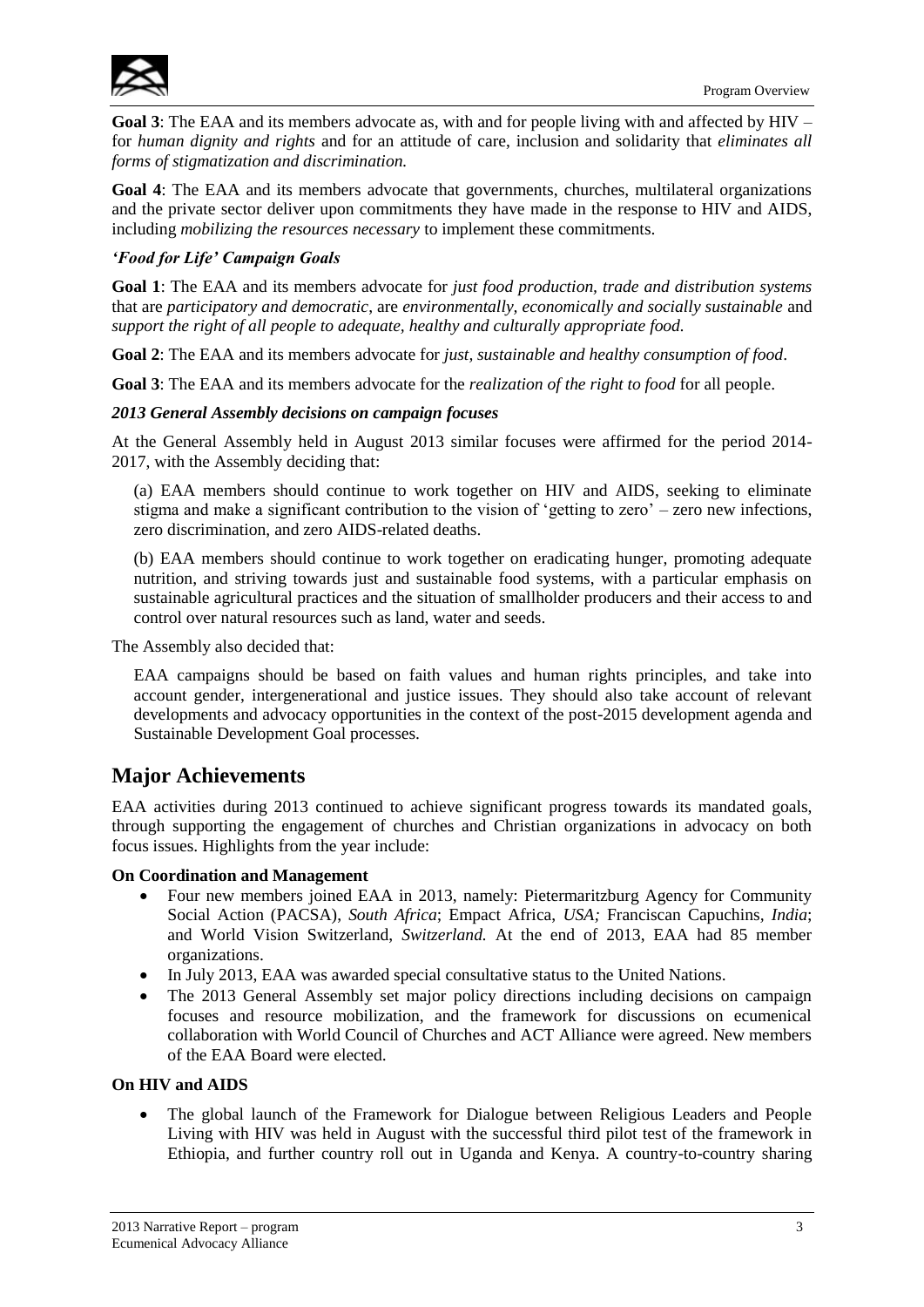

meeting captured successes so far and identified commonalities and differences between pilot countries in order to improve framework implementation in other countries.

- The second review of the "Together We Can Do More: My Personal Commitment to Action" demonstrated the strength of commitment by many religious leaders to address root causes of the HIV pandemic in their faith communities.
- A second closed door dialogue on Human Rights, Theology and HIV provided a key opportunity for frank discussion and reflection on the complexities and challenges of addressing these issues, especially with a focus on sexual and reproductive health and rights. The dialogue provided further input into a proposed publication planned for HIV.
- Two more pharmaceutical companies signed agreements with the Medicines Patent Pool, as EAA joins with other civil society partners in efforts to ensure affordable and accessible treatment, particularly for children.
- Continued high recognition of EAA in policy spaces and multilateral organizations, including the post-2015 civil society working group, Free Space Process, UNAIDS Programme Coordinating Board, and Global Fund.

### **On Food Justice and Sustainable Agriculture**

- *Seeds for Life: Scaling up Agro-Biodiversity* was produced to facilitated greater understanding of how seed diversity and agroecological methods of food production improve the resilience of our food systems in the face of climate change and other challenges. The publication highlighted the case studies and accumulation of knowledge-intensive experiences of EAA members.
- Faith-based engagement and collaboration doubled in international processes, such as the work of the Committee on World Food Security (CFS) and the United Nations Framework Convention on Climate Change (UNFCCC).
- The commitment and recognition by the UN Special Rapporteur on the Right to Food for the work of EAA members was enhanced, demonstrated by regular engagement during country missions, and through awareness raising activities carried out by the annual publication of the Right to Food and Nutrition Watch, the actions undertaken during Vienna+20, and mobilization through the Global Right to Food and Nutrition Network (GRTFNN).
- Joint action to address micronutrient deficiencies and the double burden of under-nutrition and obesity was ensured in processes leading to the Second International Conference on Nutrition (ICN2) and in parallel with the efforts Scaling-Up Nutrition Movement (SUN).

### **Further information**

Detailed reports for each activity within this core program, together with additional resource materials, are available upon request.

### **Contact person**

Sara Speicher Interim Executive Director sspeicher@e-alliance.ch + 44 7821 860723 (mobile)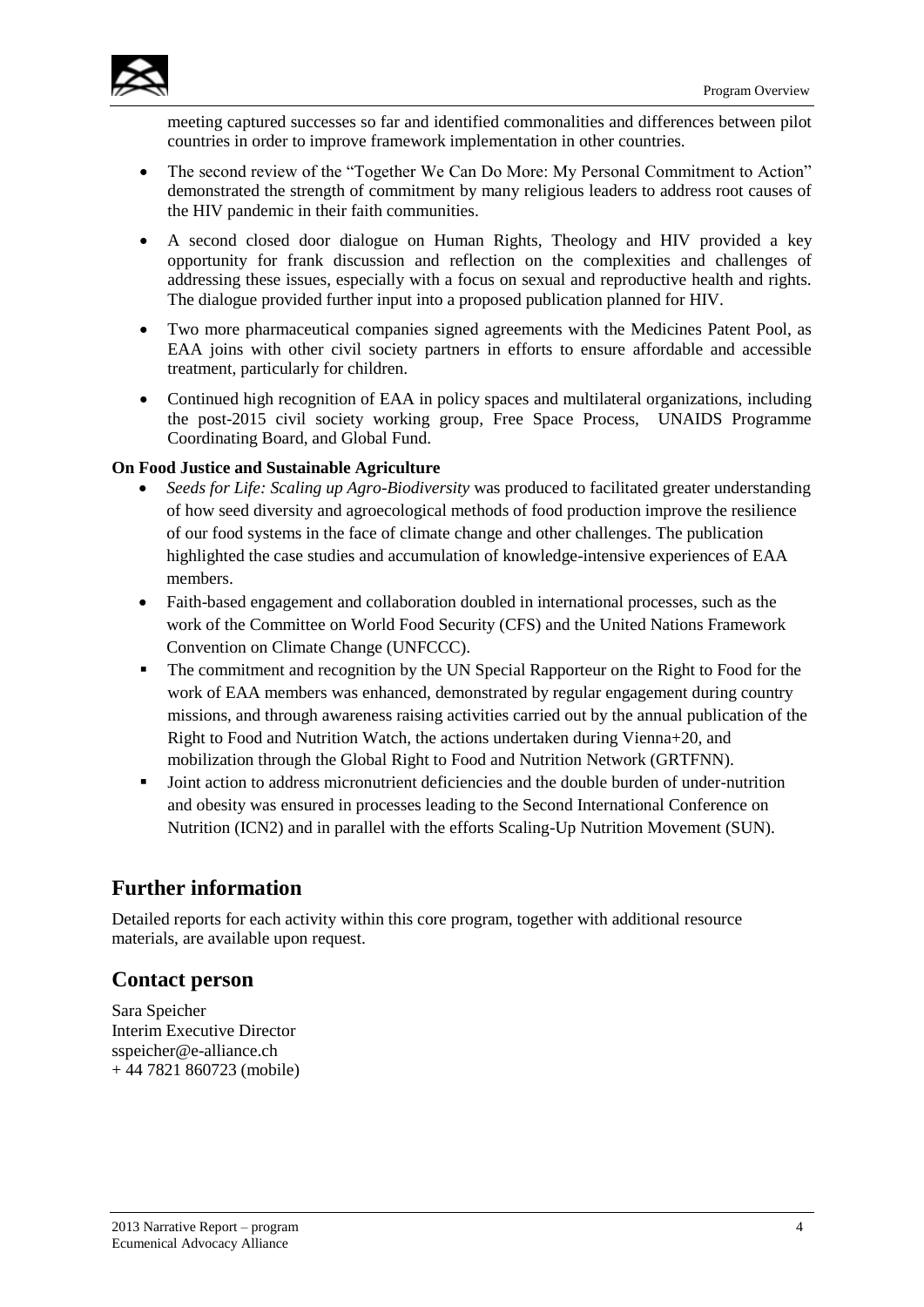

### **Coordination and Management**

| <b>Background</b> |  |  |
|-------------------|--|--|
|                   |  |  |

Light but effective and inclusive coordination, management and governance systems are the core of the EAA's structure in order to ensure flexible and fast campaign action, accountability in decision making; support for networking and multiple communication channels; development and dissemination of resource materials and information; documentation and sharing of best practices; financial management and fundraising; and planning, monitoring, reporting and evaluation.

The small staff team works closely together to implement program and activities and ensure the efficient management of the secretariat.

The Board of Directors serves as the governing body of the EAA between the face-to-face General Assemblies. The Board is composed of nine members elected by the General Assembly, plus one member appointed from each of the two Strategy Groups. A place on the board is also provided to a representative of the World Council of Churches. The EAA Executive Director serves *ex officio* with voice but without vote. The composition of the Board of Directors represents a broad spectrum of the diversity of the EAA's global membership.

A campaign strategy group of 12-16 members guides the strategy and actions of each campaign.

The EAA Assembly was carried out in August 2013 as planned – a separate report for the Assembly is included in the narrative report. EAA members affirmed and voted to continue campaigning together on Food (focusing on sustainable food systems, and the situation of smallholder farmers) and HIV and AIDS during the next four years (2014-17). The Assembly also mandated the development of a resource mobilization strategy (including a new membership fee model), and highlighted the need for deeper collaboration and coordination with ecumenical partner organizations (especially World Council of Churches and ACT Alliance). Indeed, the Assembly called for exploration of possible structural integration in the WCC.

The ever-decreasing resources experienced by majority of EAA members and partners had continued effect on the EAA in 2013 after the similar experience in 2012. While most activities in 2013 were implemented, and despite significant increases in funding from external donors, major decreases in members' giving seriously affected the EAA's programs and capacity to continue its work in the latter part of the year.

The newly elected Board of Directors met in person in December 2013, and immediately confronted the financial crisis being experienced by the EAA. It has continued to work intensively on addressing the situation and to ensure a future for the EAA's important work.

**Staffing and work methods** The work of the following staff and consultant were allocated across the two campaigns and the coordination and management areas:

- Peter Prove, Executive Director
- Sara Speicher, Communications Consultant (60%)
- Johnny Camaddo, Finance, Fundraising and Reporting Officer
- Lara Epiney Takache, Membership and Administrative Officer (60%)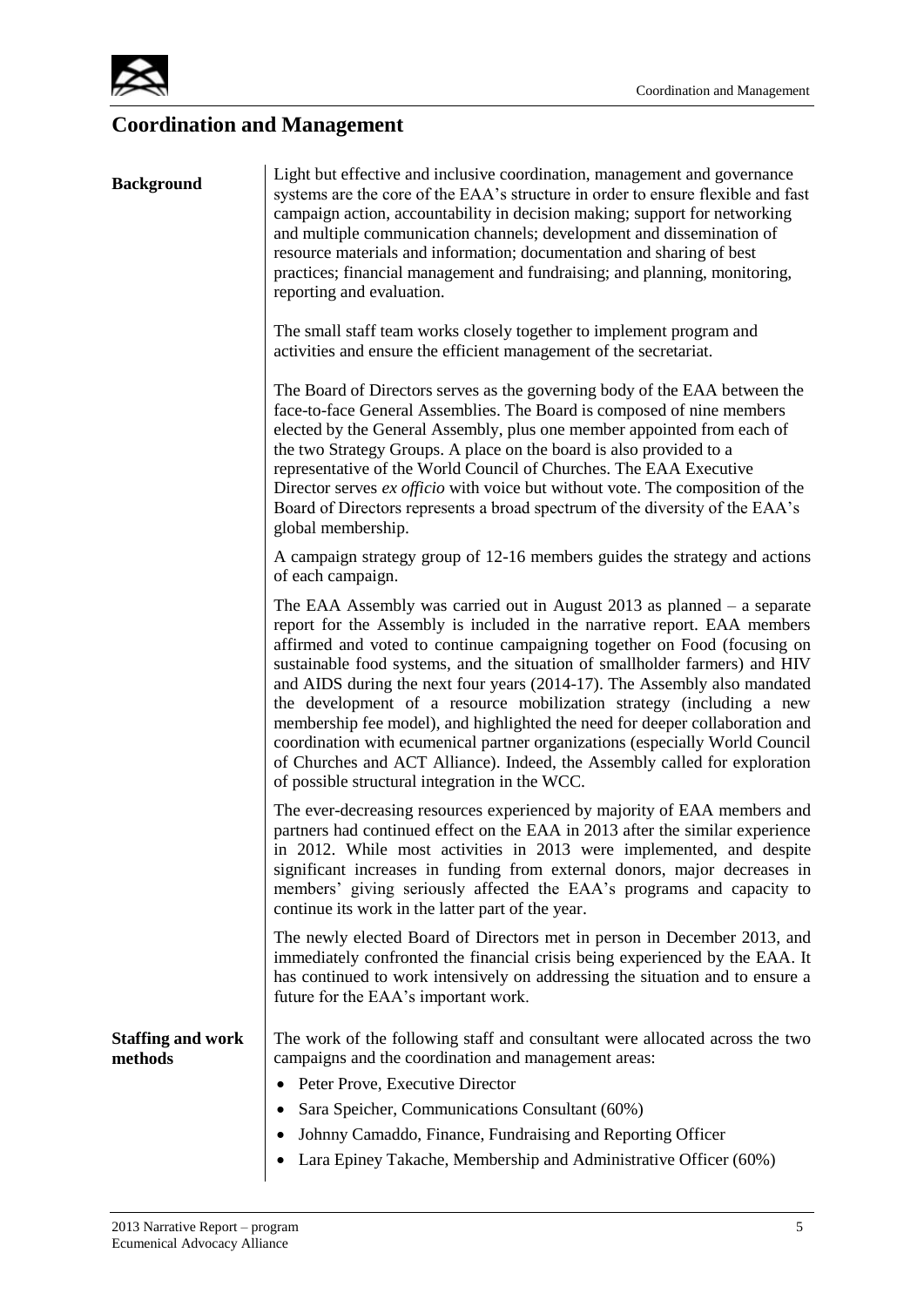

- Anne-Laure Jan, Advocacy Assistant
- Kassandra Lenters, Webmaster & Communications Assistant (intern)
- Holleh Rahmati, Graphic Design & Communications Assistant (intern)

The EAA Board of Directors has expressed its great appreciation for the work of the staff, and their commitment to the EAA through the turbulent end of the year.

### **Coordination and Management activities in 2013**

### **YN401 – Coordination and Management**

| <b>Specific results</b>           | Increased number of member organizations in the EAA, swift action to<br>address financial shortfall and seek long-term actions for organizational<br>sustainability, and maintenance of strong, focused campaign activities.                                                                                                                                                                                                                                                                                                                                                                                                                           |
|-----------------------------------|--------------------------------------------------------------------------------------------------------------------------------------------------------------------------------------------------------------------------------------------------------------------------------------------------------------------------------------------------------------------------------------------------------------------------------------------------------------------------------------------------------------------------------------------------------------------------------------------------------------------------------------------------------|
| <b>Implementation of</b><br>plans | Though constrained by financial and organizational circumstances, the<br>Coordinating Office sought to implement the 2013 plans, with the oversight of<br>the EAA Board and Strategy Groups. Activities were undertaken both in<br>accordance with the shorter-term annual plans and with the longer-term<br>perspectives of the campaign Frameworks for Action and the EAA Statutes.                                                                                                                                                                                                                                                                  |
|                                   | The EAA produced numerous Action Alerts, press releases and regular<br>campaign bulletins for both campaigns. The EAA has continued to use a<br>broad array of effective and cost-efficient means of communication,<br>awareness-raising, campaigning, and collaboration with its members and<br>partners. EAA utilizes the web, email, voice over internet tools, conference<br>calls, and project management tools for these purposes.                                                                                                                                                                                                               |
|                                   | The EAA website remains a key point of access for members and partners to<br>resources and current information on the work of the EAA. A new website re-<br>design is on-going to increase its accessibility, flexibility and functionality.                                                                                                                                                                                                                                                                                                                                                                                                           |
|                                   | The EAA produced a popular version annual report for 2012 with concise<br>insights into EAA's work. A more detailed narrative and financial report was<br>also produced. The narrative report contains in-depth information on the<br>program implementation and analysis of the outputs and outcomes of<br>activities. The financial report has a detailed financial presentation of each<br>activity with explanatory notes on variances between budget and actual costs.<br>The narrative and financial reports together with the audited financial<br>statements were sent to EAA members and partners in June.                                    |
|                                   | The former Board of Directors had four meetings by teleconference in 2013,<br>and a face-to-face meeting in April 2013, at the Ecumenical Institute in<br>Bossey. At that meeting the Board mostly discussed Assembly preparations.<br>The other meeting highlight was the discussion of various scenarios for the<br>EAA's organizational future, against the backdrop of decreasing resources<br>among EAA members. These scenarios were then presented to members and<br>partners of the EAA for dialogue and discussion in a roundtable setting. A<br>further short face-to-face meeting was held just prior to the General Assembly<br>in August. |
|                                   | The incoming Board of Directors elected at the General Assembly in August                                                                                                                                                                                                                                                                                                                                                                                                                                                                                                                                                                              |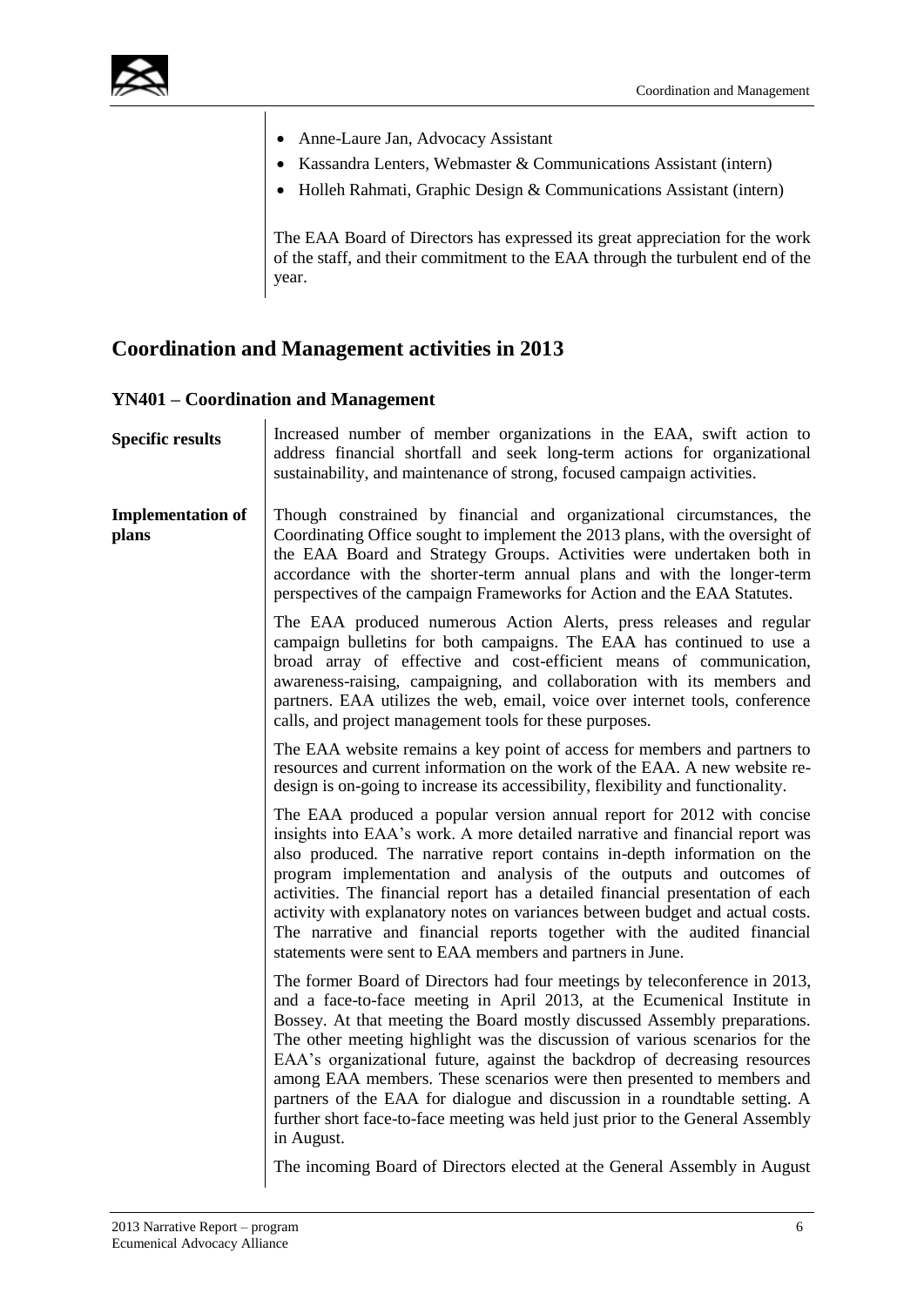

|                                      | held its first meeting (by teleconference) on 13 September 2013, followed by<br>a face-to-face meeting in Geneva on 4-5 December – when it elected the<br>following members as office-bearers:                                                                                                |
|--------------------------------------|-----------------------------------------------------------------------------------------------------------------------------------------------------------------------------------------------------------------------------------------------------------------------------------------------|
|                                      | Chairperson: Rev. Dr Richard Fee                                                                                                                                                                                                                                                              |
|                                      | Vice-Chairperson: Dr Henk Jochemsen                                                                                                                                                                                                                                                           |
|                                      | Treasurer: Msgr Robert Vitillo                                                                                                                                                                                                                                                                |
|                                      | Two further meetings were held by conference call (on 16 and 20 December<br>2013).                                                                                                                                                                                                            |
|                                      | Both Food and HIV strategy groups met once in February and March to<br>continue to provide oversight to the two campaigns and identify priority areas<br>should the campaign be continued in the next cycle.                                                                                  |
|                                      | The Executive Director continued to profile faith-based leadership and efforts<br>in advocacy, including through participation in a panel debate at the World<br>Economic Forum in January 2013 on "Religion and Politics".                                                                   |
| <b>Achievements and</b><br>follow-up | The EAA has 85 members as of the end of 2013. Four new members joined<br>EAA in 2013, namely: Pietermaritzburg Agency for Community Social<br>Action (PACSA), South Africa; Empact Africa, USA; Franciscan Capuchins,<br>India; and World Vision Switzerland, Switzerland.                    |
|                                      | In July 2013, EAA was awarded special consultative status to the United<br>Nations.                                                                                                                                                                                                           |
|                                      | The following are areas needing attention and follow up in 2014:                                                                                                                                                                                                                              |
|                                      | Developing and implementing a more financially sustainable structure<br>for the Alliance, maintaining its core objective to provide<br>coordination for diverse Christian advocacy on selected focus issues.                                                                                  |
|                                      | Implementing revised financial management practices that are more<br>$\bullet$<br>robust and transparent.                                                                                                                                                                                     |
|                                      | Following the mandate of the 2013 General Assembly, supporting<br>new strategy groups and the development of strategic campaign plans<br>for the next period, in consultation with members.                                                                                                   |
| Monitoring &<br>evaluation           | Monitoring and evaluation is integrated in all EAA activities. The<br>Coordinating Office staff review progress, problems and appropriate<br>interventions during regular staff meetings. Coordinating Office actions are<br>reviewed and evaluated during Strategy Group and Board meetings. |
| List of resource<br>materials        | 2013 Audited Financial Statements<br>2014 Core and Program Activities Plan<br>2014 Budget<br>Press release: Engage and support faith-based development work, Davos<br>participants to be told<br>Press release: Alliance Granted UN Consultative Status                                       |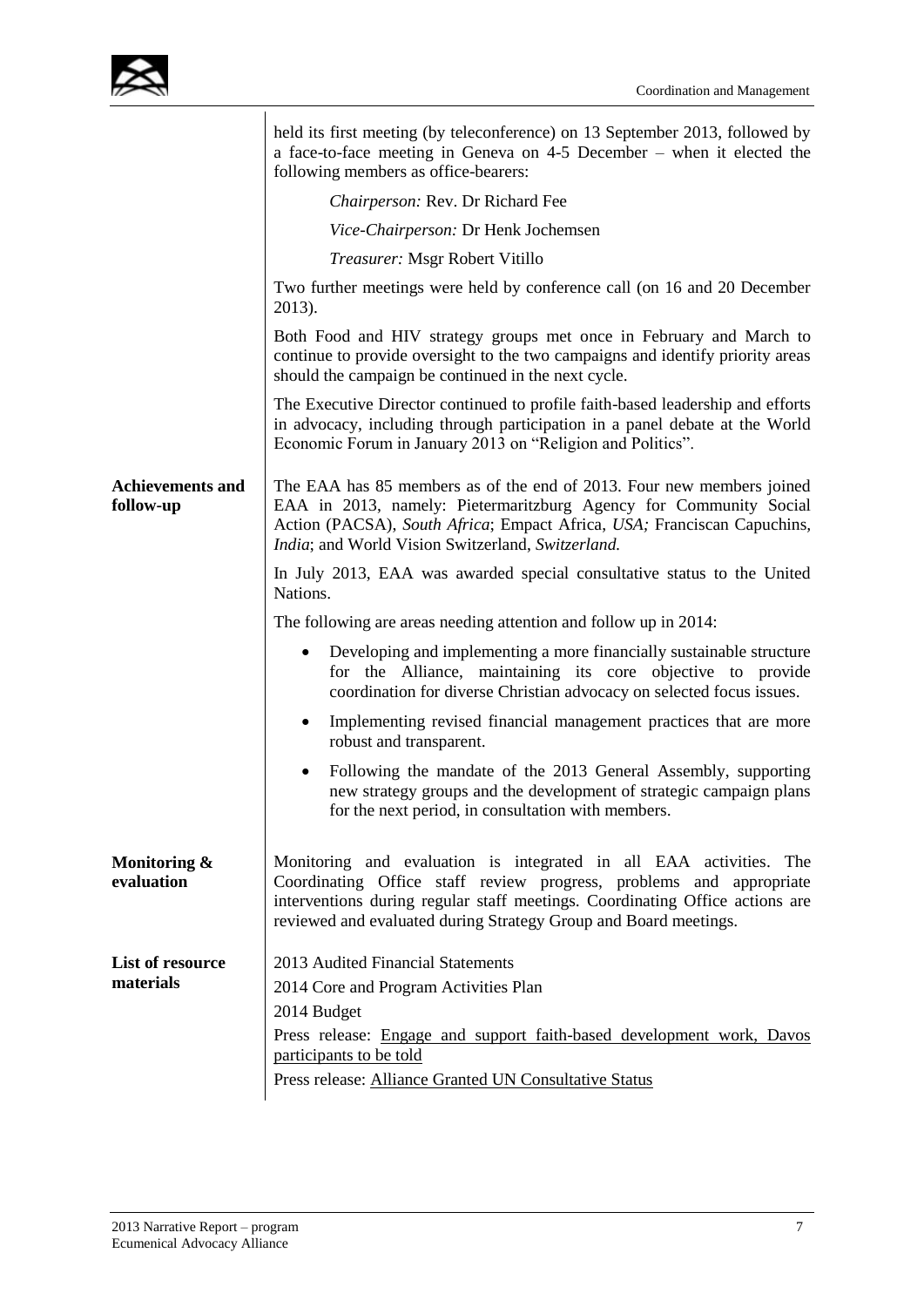

### **YN401 – WW0326 – Advocacy Capacity Development**

| <b>Specific results</b>              | Plans developed for enhancing members' capacity to engage in advocacy in<br>their own national and regional context particularly in the post 2015<br>development agenda process and across campaigns. Links between the HIV<br>and Food campaigns in strategic action made.                                                                                                                                                                                                                                                                             |
|--------------------------------------|---------------------------------------------------------------------------------------------------------------------------------------------------------------------------------------------------------------------------------------------------------------------------------------------------------------------------------------------------------------------------------------------------------------------------------------------------------------------------------------------------------------------------------------------------------|
| <b>Implementation of</b><br>plans    | It was earlier envisioned to have separate advocacy workshops for HIV and<br>Food. This was however revised to have a joint workshop particularly in the<br>post-2015 development agenda process. The aim was to bring together<br>members and partners to strengthen their capacities for effective faith-based<br>advocacy and to inspire new and renewed commitment by key stakeholders –<br>governments, intergovernmental organizations, the private sector, and<br>religious leaders – to the global need to eradicate AIDS and eliminate hunger. |
|                                      | Half of the funding was secured from the Finnish Evangelical Lutheran<br>Mission and the other half was proposed to be funded by the Geneva Cantonal<br>Programs. The proposal was not acted upon in time prompting the<br>cancellation of the activity due to the lack of resource to fully fund the project.                                                                                                                                                                                                                                          |
| <b>Achievements and</b><br>follow-up | The EAA will follow-up with potential donors and secure funding for future<br>capacity building activities for the campaigns in 2015.                                                                                                                                                                                                                                                                                                                                                                                                                   |
| List of resource<br>materials        | Concept note: Joint Food and HIV advocacy capacity development workshop                                                                                                                                                                                                                                                                                                                                                                                                                                                                                 |

### **YN401 – WW0327 – UN Human Rights Accountability Mechanism**

| <b>Specific results</b>           | Greater awareness and utilization among churches and related organizations<br>about the major mechanisms for global human rights accountability and of the<br>opportunities of influencing the assessment of State Parties human rights<br>compliance.                                                                                                                                                                                 |
|-----------------------------------|----------------------------------------------------------------------------------------------------------------------------------------------------------------------------------------------------------------------------------------------------------------------------------------------------------------------------------------------------------------------------------------------------------------------------------------|
| <b>Implementation of</b><br>plans | The EAA maintained the website http://hrap.wikidot.com as the primary<br>vehicle of the Human Rights Accountability Mechanism activity. Through the<br>website, churches and Christian organizations have access to information<br>about the United Nations Human rights system and how to use human rights<br>tools and processes in their advocacy efforts.                                                                          |
|                                   | The EAA worked particularly closely with the office of the Special<br>Rapporteur on the Right to Food, Mr. Oliver de Schutter, and secured advance<br>notice prior to his country visits in order to link him with churches and<br>church-based organizations on the ground. EAA members and partners in the<br>countries he will be visiting are alerted to the opportunity of interaction with<br>him in the context of his mission. |
| <b>Achievements and</b>           | The HRAP website maintained.                                                                                                                                                                                                                                                                                                                                                                                                           |
| follow-up                         | Periodic notifications to EAA members and partners of specific advocacy<br>opportunities in the UN human rights accountability mechanisms, including<br>Universal Periodic Review, Human Rights Treaty Bodies, and Special<br>Procedures of the UN Human Rights Council.<br>Facilitation of contact between EAA members and partners and the UN<br>Special Rapporteur on the Right to Food.                                            |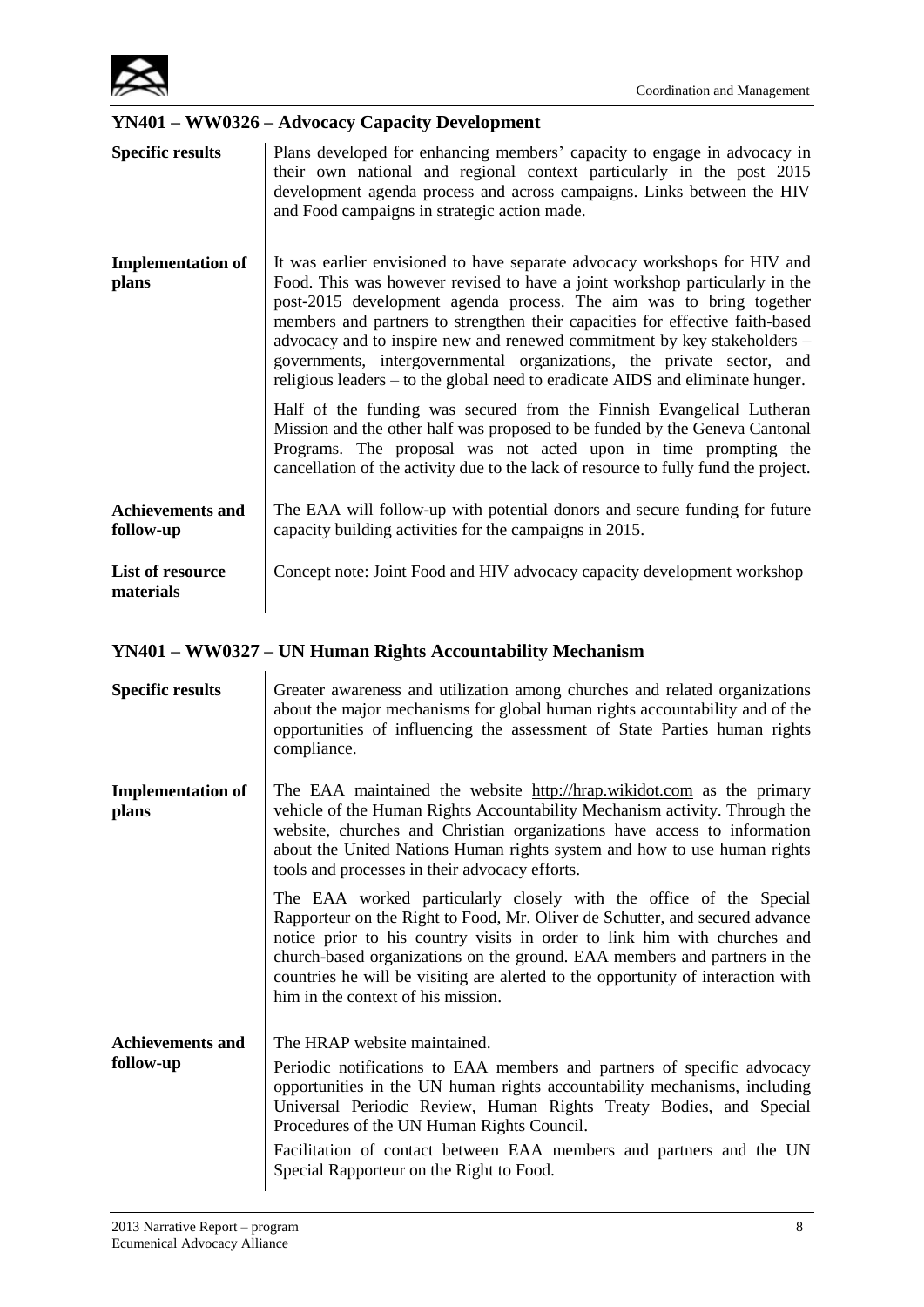

| List of resource<br>materials | The website http://hrap.wikidot.com |
|-------------------------------|-------------------------------------|
|                               |                                     |

## **YN401 – WW0358 – Assembly**

| <b>Specific results</b>              | The 2013 General Assembly set major policy directions including decisions<br>on campaign focuses and resource mobilization, and the framework for<br>discussions on ecumenical collaboration with World Council of Churches and<br>ACT Alliance were agreed. New members of the EAA Board were elected.                                                                                                                                                                                                                                                                                                                                                                                                                                                                                      |
|--------------------------------------|----------------------------------------------------------------------------------------------------------------------------------------------------------------------------------------------------------------------------------------------------------------------------------------------------------------------------------------------------------------------------------------------------------------------------------------------------------------------------------------------------------------------------------------------------------------------------------------------------------------------------------------------------------------------------------------------------------------------------------------------------------------------------------------------|
| <b>Implementation of</b><br>plans    | The EAA Assembly planned for 2012 was postponed to 2013 due to a<br>significant funding gap at the second half of 2012. The Board of Directors<br>extended the campaign period through 2013, and the Assembly was scheduled<br>for 22-25 August in Geneva. To ensure maximum participation and discussion<br>before ad during the assembly, an online component was developed,<br>encouraging discussion on the Board recommendations, live-streaming of<br>plenary sessions, and active participation in the business. In developing the<br>agenda and the practical aspects of the Assembly, the EAA Board and the<br>Coordinating Office worked to ensure that the widest number of EAA<br>members could consider and be heard on the important decisions in the life<br>and work of EAA. |
|                                      | The Coordinating Office raised further funds to support EAA member<br>representatives from the Global South. There was active online participation<br>in advance of the Assembly. During the course of the Assembly, 22-25<br>August, there were a total of 61 delegates, 3 member representatives who<br>participated online, and 13 observers from partner organizations. From the<br>official delegates, the EAA was able to provide 18 scholarships.                                                                                                                                                                                                                                                                                                                                     |
|                                      | The program was a combination of inputs from members and guest speakers<br>on selected topics, workshops and group discussion and plenary discussions<br>on workshop sessions. The Assembly conducted its business sessions acting<br>on proposed recommendations and the election of the new members of the<br>EAA Board for 2013-17.                                                                                                                                                                                                                                                                                                                                                                                                                                                       |
|                                      | On the occasion of the Assembly, the Framework for Dialogue Between<br>Religious Leaders and Networks of People Living with HIV was formerly<br>launched by EAA, UNAIDS, GNP+ and INERELA+                                                                                                                                                                                                                                                                                                                                                                                                                                                                                                                                                                                                   |
| <b>Achievements and</b><br>follow-up | Overall appreciation was expressed for the organized conduct of the<br>Assembly programs and the logistical support to the delegates – advance on-<br>line consultation, together with the information and support on travel and<br>accommodation. Through the social gathering and organized dinners,<br>delegates were able to know more about each other and network among<br>themselves, which was also highly appreciated.                                                                                                                                                                                                                                                                                                                                                              |
|                                      | able to affirmatively act on the<br>The<br>Assembly was<br>following<br>recommendations:                                                                                                                                                                                                                                                                                                                                                                                                                                                                                                                                                                                                                                                                                                     |
|                                      | The Assembly affirms that EAA membership entails a commitment to<br>participating in the collective work of the Alliance, which in turn<br>results in advantages and benefits to EAA members collectively.                                                                                                                                                                                                                                                                                                                                                                                                                                                                                                                                                                                   |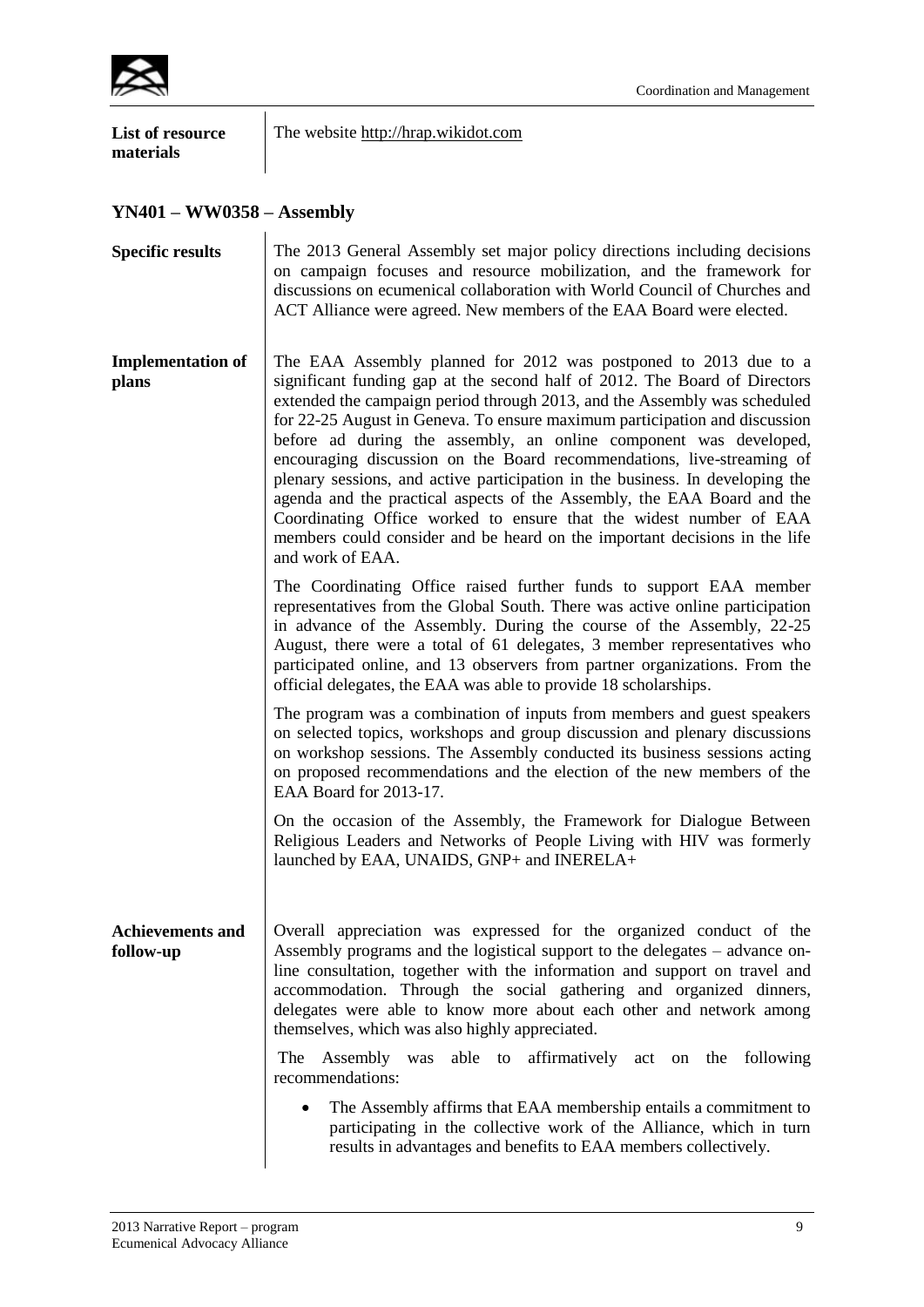

- The Assembly mandates the Board of Directors to develop a resource mobilization strategy including proposal/s for a new membership fee system for implementation as from 2015, recognizing the importance of membership fees in fulfilling the mission of the EAA and reflecting the principles of equity, solidarity, fair-burden sharing and transparency.
- The Assembly determines that EAA campaigns should be based on faith values and human rights principles. Take into account gender, intergenerational and justice issues. They should also take account of relevant developments and advocacy opportunities in the context of post-2015 development agenda and Sustainable development Goal processes. (a) EAA members voted to continue to work together on HIV and AIDS, seeking to eliminate stigma and make a significant contribution to the vision of 'getting to zero' – zero new infections, zero discrimination, and zero-AIDS related deaths. (b) EAA voted to continue to work together on eradicating hunger, promoting adequate nutrition, and striving towards just and sustainable food systems, with particular emphasis on sustainable agriculture practices and the situation of small holder producers and their access to and control over natural resources such as land, water and seeds.
- The Assembly defines the next program cycle as 2014-2017
- The Assembly mandates the EAA Board of Directors to extend and systematize the EAA's engagement in strengthening members' capacity for effective advocacy. This should be undertaken in collaboration with members and key partners.
- The Assembly encourages active interfaith collaboration with partners of other faiths in both of the EAA campaigns, while maintaining the EAA's primary commitment to working with and strengthening the advocacy engagement of its members and partners from Christian communities and church related-organizations.
- The Assembly amends the Statutes of the Ecumenical Advocacy Alliance by inserting in Article 8.1.c: "A nominated representative of the World Council of Churches shall be entitled to serve as a member of the Board with voice but without vote." Moreover, changing the stipulated number of Board members for 12 to 13 (e.g. in articles 7.2.b and 8.1.b)
- The Assembly: (a) mandates the Board of Directors to explore further collaboration and coordination with the World Council of Churches and the possibility of integration of the EAA in the structure and work of the WCC in such a way as to preserve the EAA's identity, unique constituency and working methods after developing fuller picture of the EAA's financial requirements over the next program cycle, and reverting to the Assembly for appropriate actions (b) asks the Board of Directors and Secretariat to explore and take steps to implement further means of strengthening the collaboration and coordination with ACT Alliance.
- The following 9 members of the Board of Directors were elected:
	- Rev. Dr Richard Fee, General Secretary, Presbyterian Church in Canada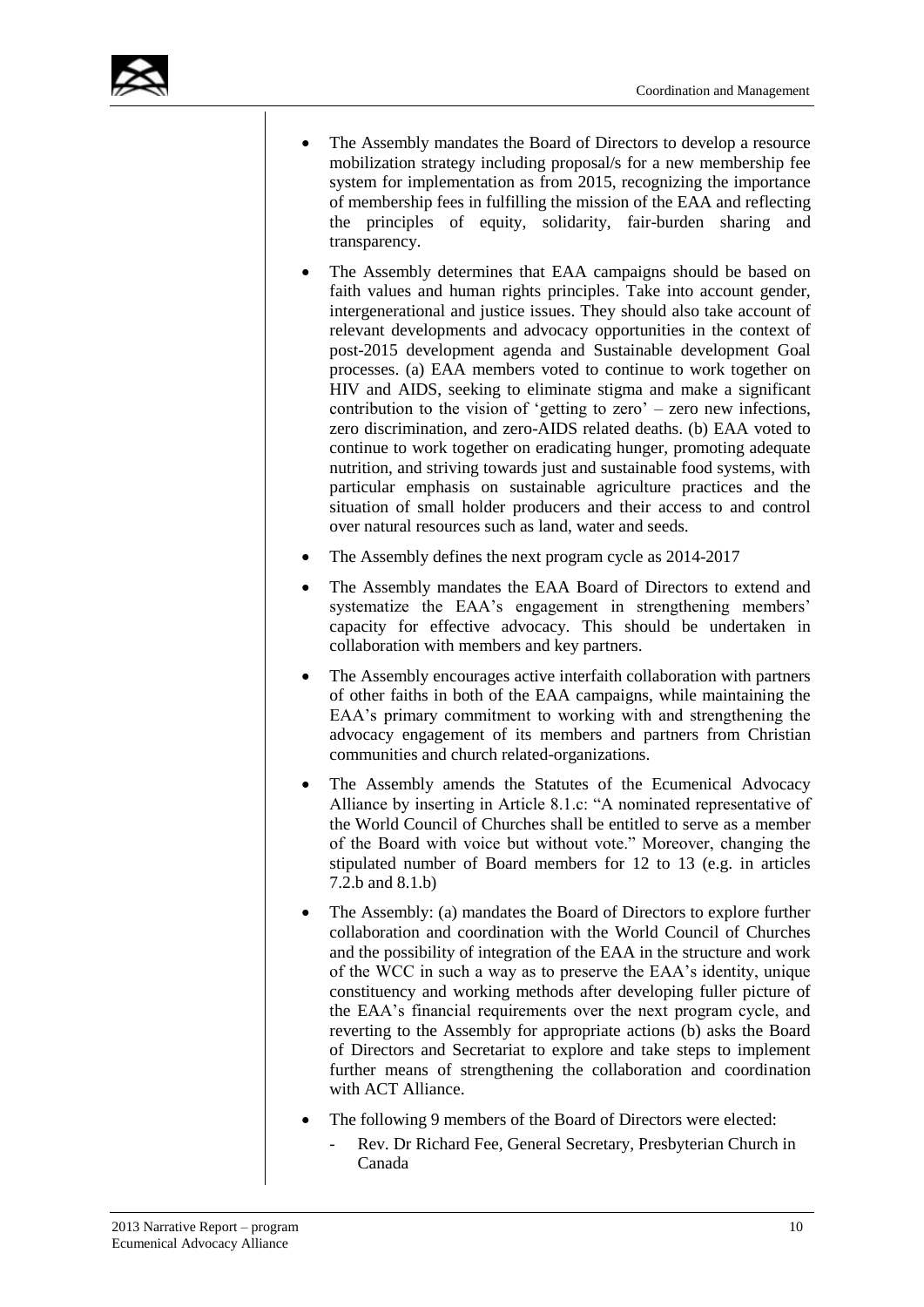

|                               | Dr Thorsten Göbel, Head, Policy Unit, Brot für die Welt-<br>$\overline{\phantom{0}}$<br>Evangelischer Entwicklungsdienst<br>Rev. Christo Greyling, Director, Faith Partnership for<br>$\qquad \qquad -$<br>Development, World Vision International<br>Dr. Henk Jochemsen, Director, Prisma<br>$\overline{\phantom{a}}$<br>Ms. Hendrica Okondo, Global Programmes Manager, World<br>$\overline{\phantom{a}}$ |  |  |
|-------------------------------|-------------------------------------------------------------------------------------------------------------------------------------------------------------------------------------------------------------------------------------------------------------------------------------------------------------------------------------------------------------------------------------------------------------|--|--|
|                               | <b>YWCA</b><br>Ms. Isabel Richardson, Executive Secretary, Madras Christian<br>$\overline{\phantom{a}}$<br><b>Council of Social Services</b>                                                                                                                                                                                                                                                                |  |  |
|                               | Ms. Kristiina Rintakoski, Advocacy Director, Finnish Evangelical<br>$\overline{\phantom{a}}$<br><b>Lutheran Mission</b>                                                                                                                                                                                                                                                                                     |  |  |
|                               | Dr. Carl Stecker, Director for Diakonia, Global Mission Unit,<br>-<br>Evangelical Lutheran Church in America                                                                                                                                                                                                                                                                                                |  |  |
|                               | Msgr Robert Vitillo, Head of Delegation to the United Nations in<br>Geneva, Caritas Internationalis                                                                                                                                                                                                                                                                                                         |  |  |
| List of resource<br>materials | Assembly announcement and registrations                                                                                                                                                                                                                                                                                                                                                                     |  |  |
|                               | Assembly minutes and key documents                                                                                                                                                                                                                                                                                                                                                                          |  |  |
|                               | Assembly summary of actions & outcomes                                                                                                                                                                                                                                                                                                                                                                      |  |  |
|                               | Press release: Christian Advocacy Network Mandates Continued Action on<br><b>HIV</b> and Food                                                                                                                                                                                                                                                                                                               |  |  |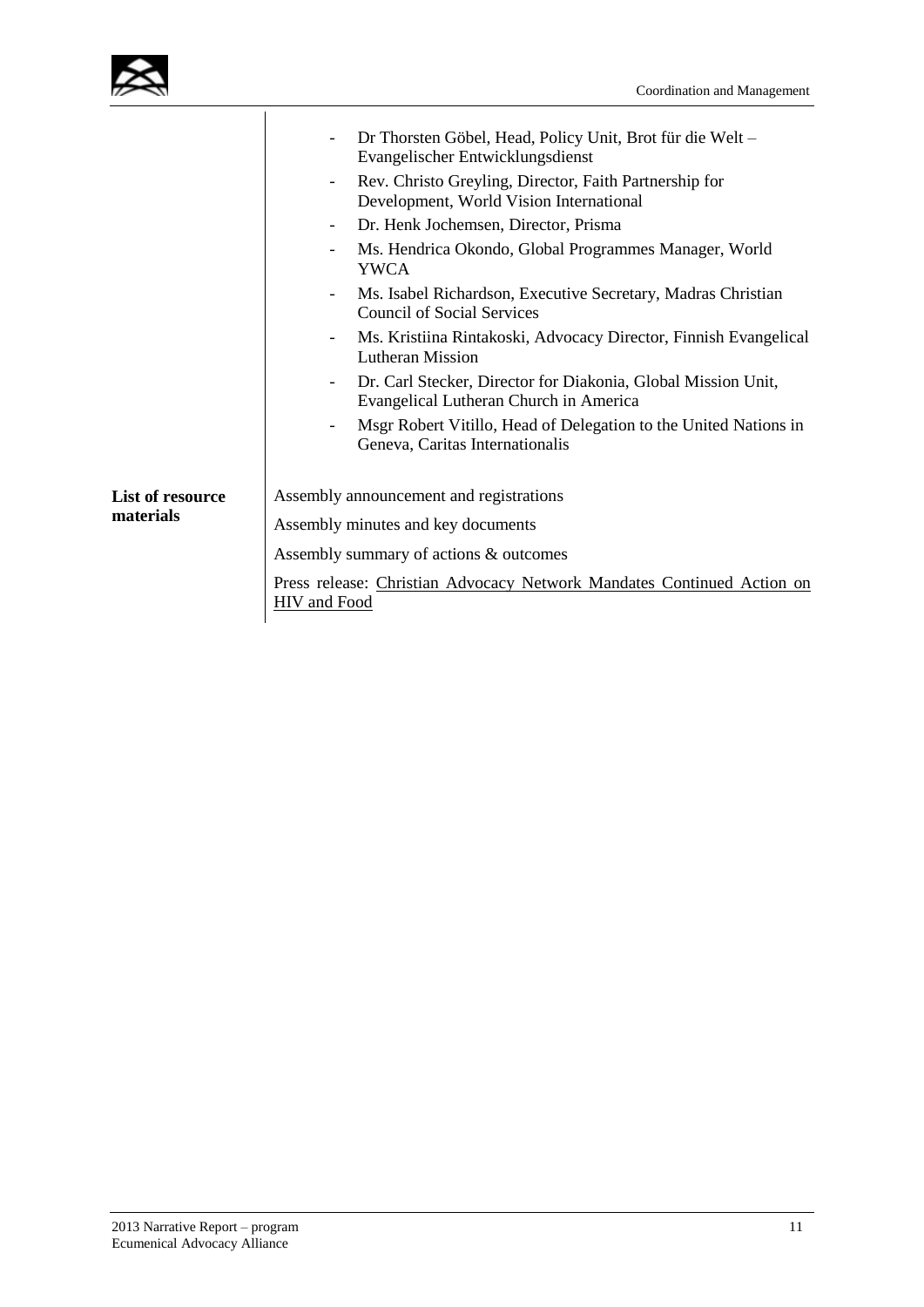

### **"Live the Promise" HIV and AIDS Campaign**

**Background** In 2001, the global community declared HIV and AIDS an emergency and committed to combat it in a comprehensive manner at the UN General Assembly. Just ahead of this, the Ecumenical Advocacy Alliance's HIV and AIDS Campaign was set up as a way to support and guide the response of faith-based communities and to raise awareness of the issues facing people living with and affected by HIV.

> After over 12 years of concerted global action, we applaud the efforts that have halted and begun to reverse the spread of HIV; almost 10 million people have now gained access to anti-retroviral treatment (ART), deaths of people living with HIV have decreased, fewer babies are being born with HIV, and research has shown that ART can also prevent transmission. *But the task is in no way finished*: there are still over 35 million people living with HIV, and over 18 million who still need treatment. While we have the knowledge to achieve the global vision of zero new HIV infections, zero AIDS-related deaths, and zero stigma and discrimination, we have not been able to get there.

> We are at a critical moment in the response to HIV: the tipping point for ending the epidemic is in sight but we need commitment and resolve to move forward. The Strategic Investment Framework on HIV and AIDS shows that an intense scale up in the HIV response now - both through an increase in global funding through 2015 and a focus on evidence-based strategies - could prevent over 12 million new infections, avert over 7 million deaths, and lower the resource needs to mitigate HIV over time. But if we lessen our efforts now, we may never achieve the goal of an AIDS-free generation, much less the Millennium Development Goals.

As a result of its work over the past 12 years, EAA is now recognized as a significant leader in the faith-based response to HIV and, particularly due to its unique constituency, a significant player in the HIV response in general. Relying on many of its member organizations that provide faith-inspired services to people living with and affected by HIV - representing an unrivalled breadth and depth of engagement – EAA has a distinctive perspective and voice to highlight issues relating to HIV.

Notably, EAA has developed a unique set of relationships with UN agencies, governments, pharmaceutical companies and networks of people living with HIV. This has given EAA the platform to demonstrate faith groups' in-depth experience of community needs and service delivery related to HIV. In addition, EAA has worked to build relationships with key populations most affected by and vulnerable to HIV, always recognizing our common humanity. For example, the EAA is the sole voice of faith in the civil society network of networks called the "Free Space Process", which recognizes our ability to collaborate with and learn from each other.

In 2013, the EAA's Live the Promise Campaign focused its efforts in:

· Launching wider use of the Framework for Dialogue at the country-level to deepen dialogue and collaboration between religious leaders and people living with HIV, including joint action to address issues such as HIV prevention and stigma in faith communities.

· Strengthening faith-based advocacy for human dignity and rights as part of the HIV response, and convening dialogue on HIV, human rights and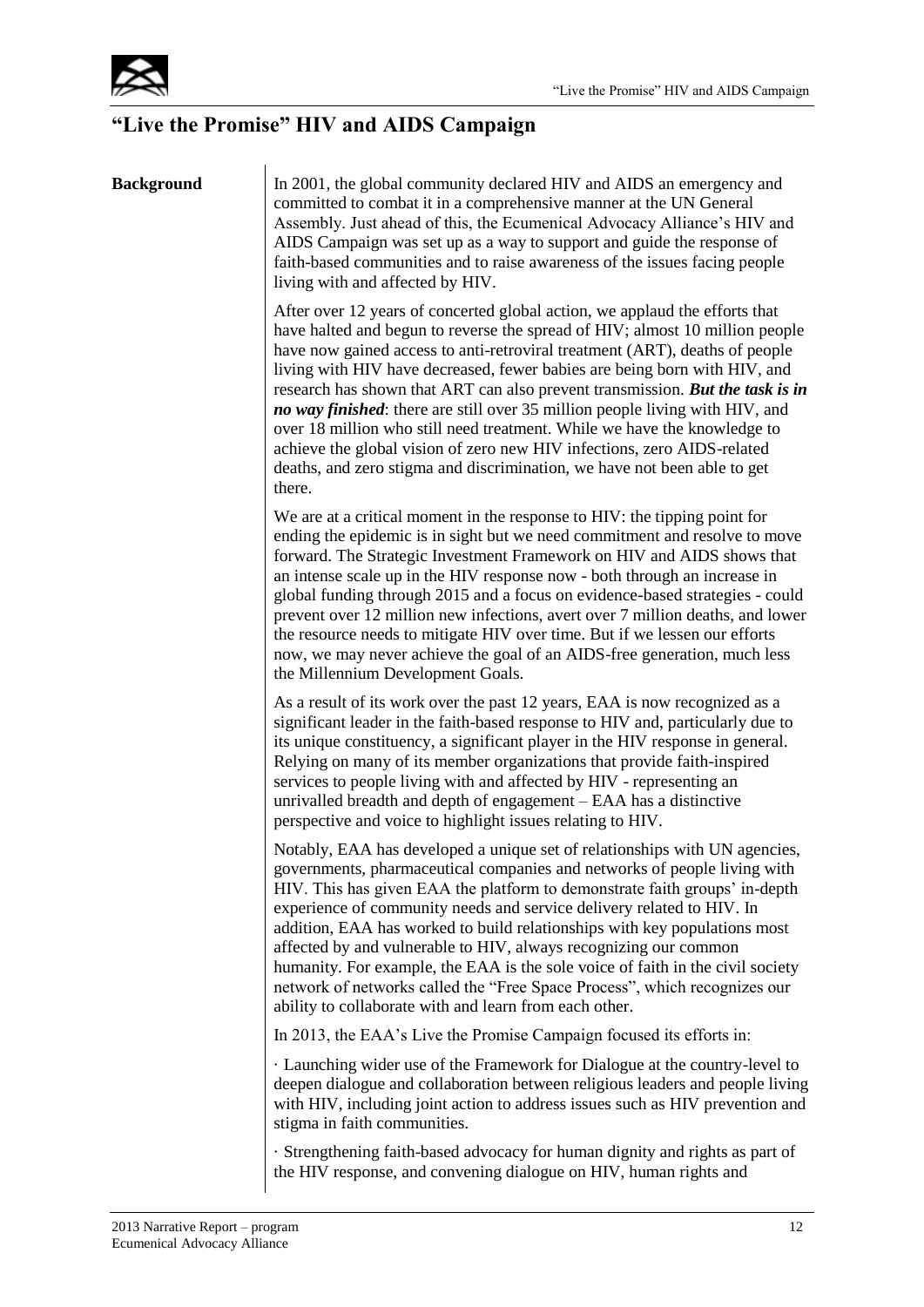

|                                     | theology to identify common values and explore ways to mitigate related<br>challenges, including ending gender-based violence, improving sexual and<br>reproductive health and addressing the additional vulnerability of key<br>populations.                                                                                                                           |
|-------------------------------------|-------------------------------------------------------------------------------------------------------------------------------------------------------------------------------------------------------------------------------------------------------------------------------------------------------------------------------------------------------------------------|
|                                     | Raising up faith-based voices, particularly those living with HIV, to urge<br>pharmaceutical companies to improve sustainable and affordable access to<br>ARVs in low- and middle-income countries, such as by joining the Medicines<br>Patent Pool, and to urge more affordable and accessible diagnostics and<br>medicines for children.                              |
|                                     | Coordinating faith-based advocacy for a fully funded international response<br>to HIV, and, at the same time, advocating and building capacity for effective<br>engagement of faith-based service providers in resource mobilization<br>processes, such as Global Fund mechanisms.                                                                                      |
|                                     | - Encouraging and supporting members and faith-based partners to be more<br>active in key policy process, offering insights and lessons learned from their<br>practical service delivery experience and knowledge of their communities to<br>keep governments accountable to their political and financial commitments on<br>HIV and AIDS.                              |
|                                     | - Engaging in the post-2015 development processes to call for continued<br>focus on HIV and AIDS.                                                                                                                                                                                                                                                                       |
|                                     | - Raising awareness on the continuing salience of the HIV pandemic and its<br>impacts on human health, community and dignity, and the need for<br>maintaining and strengthening our commitments to reach zero new HIV<br>infections, zero AIDS-related deaths, and zero stigma and discrimination.                                                                      |
| <b>Staffing and work</b><br>methods | The EAA HIV Campaign was supported by a full-time Campaign<br>Coordinator, with the work on Strengthening Religious Leadership in<br>response to HIV supported by an assistant on a 30% basis as well as a part-<br>time consultant. Strategic guidance was provided by the HIV Strategy Group<br>in identifying and analyzing issues and contributing to action plans. |
|                                     | A portion of the time of the EAA staff (Executive Director, Administrative<br>Assistant, Communications Consultant, Webmaster and Communications<br>Assistant, Multimedia and Communications Assistant, and Finance,<br>Fundraising, and Reporting Officer) also contributed to the success of the<br>campaign.                                                         |

### **"Live the Promise" campaign activities in 2013**

*Theme: Strengthening Religious Leadership in the HIV Response* 

| <b>Specific result</b>   | Strengthened country-level responses from faith communities and religious<br>leaders that meet the needs of people living with HIV through dialogue and<br>use of evidence. |
|--------------------------|-----------------------------------------------------------------------------------------------------------------------------------------------------------------------------|
| <b>Implementation of</b> | A. Global-level coordination, including launch and country-to-country                                                                                                       |
| plans                    | sharing                                                                                                                                                                     |

**Activity: Framework for Dialogue between Religious Leaders and People Living with HIV**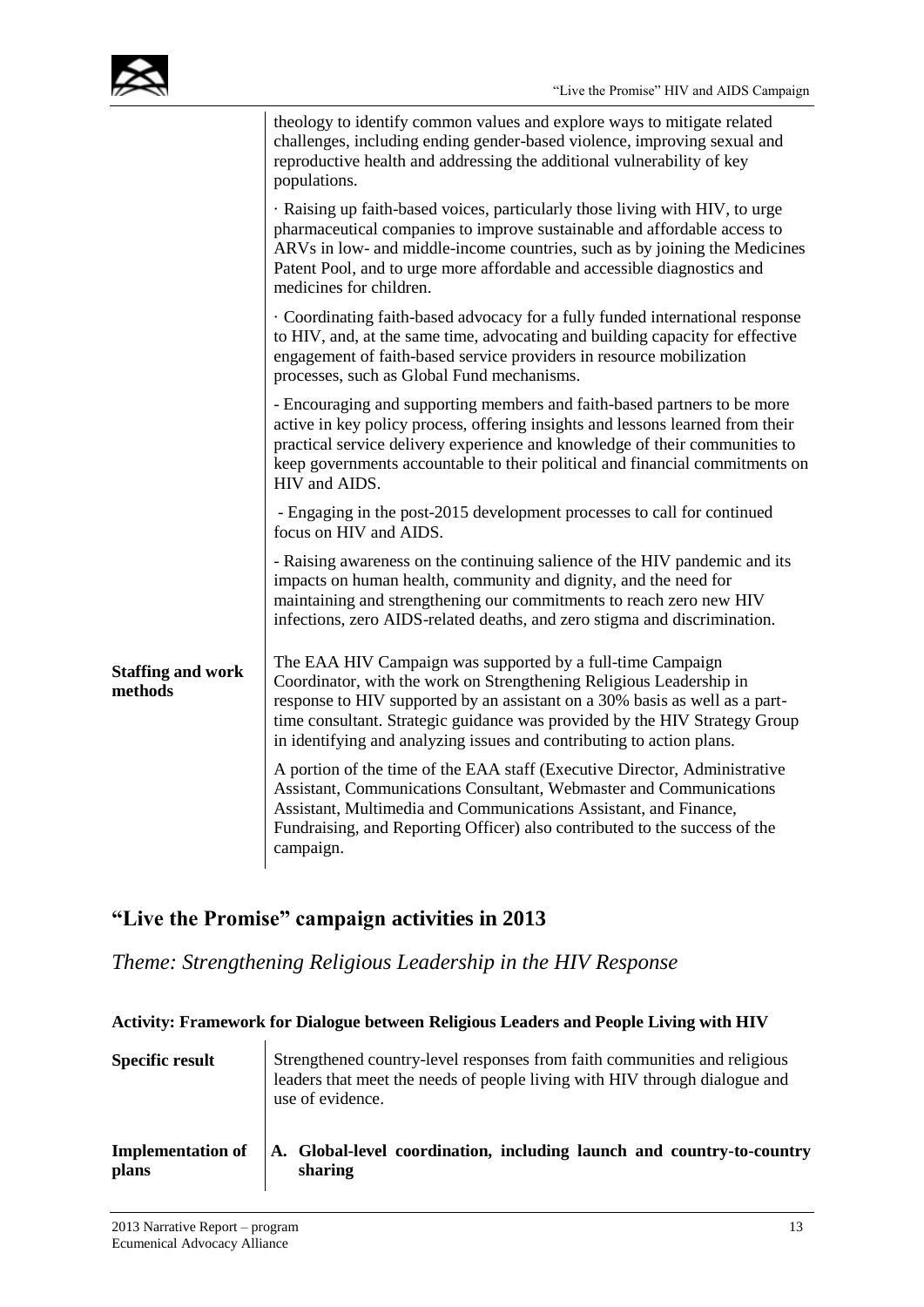In August 2013, the Framework for Dialogue was launched at the EAA Assembly in Geneva. The finalization, launch and subsequent roll-out of the Framework for Dialogue continued to be overseen by four international partners (EAA, GNP+, INERELA+ and UNAIDS), with EAA playing a coordination role.

Ahead of the launch, the four international partners gathered feedback from the three country pilot tests (Malawi and Myanmar in 2012, and Ethiopia in 2013) and modified the Framework as appropriate. Notably the Framework manual was updated to ensure clearer presentation of the key steps, to include recommendations on how to ensure gender balance, to encourage reflection on whether to use one facilitator or more, and to split step 5 (follow-up and sustained dialogue) into 2 distinct steps (i.e. coordination versus implementation of follow-up).

The international steering group developed a roll-out strategy which included identifying key countries to approach directly about initiating the process over the coming the months and years, and they produced general promotional materials for the tool, including a flyer, a new website [\(www.frameworkfordialogue.org\)](http://www.frameworkfordialogue.org/), and a video containing reflections from 3 participants in the Framework for Dialogue process in Malawi. The EAA also circulated a press release following the launch and included a related article in the October HIV bulletin.

In December 2013, a country-to-country sharing meeting was held in Nairobi to facilitate validation and exchange between representatives from the two African pilot test countries (Malawi and Ethiopia), from the recently launched process in Uganda and key partners that will initiate the process in Kenya in 2014. A consultant was hired to support this exchange process and to begin the development of a monitoring and evaluation tool for the Framework for Dialogue as a whole.

### **B. Country-level processes**

In 2013, the international steering group provided specific technical and financial support to facilitate the third and final pilot test of the Framework for Dialogue in Ethiopia, and continued to support the follow-up to the 2012 pilot test in Malawi.

### *Malawi*

Over the reporting period, much work has been undertaken to put in place clear and strategic plans and methods for building upon the outcomes of the 2012 pilot test of the Framework for Dialogue between religious leaders and people living with HIV.

The working group that oversaw the June 2012 dialogue meeting formalized its structure and methods of working by developing clear terms of reference. MANET+ was mandated to continue to act as Secretariat for the new Steering Committee, with MANERELA+ acting as chair. In addition to the original members of the working group (MANET+, MANERELA+, Malawi Interfaith AIDS Association (MIAA), Norwegian Church Aid and UNAIDS), Steering Committee membership was expanded to include: ACT Alliance; National AIDS Commission; Malawi Council of Churches; Quadria Muslim Association of Malawi; Anglican Council of Malawi; Pentecostal and Charismatic Representative; Episcopal Conference of Malawi.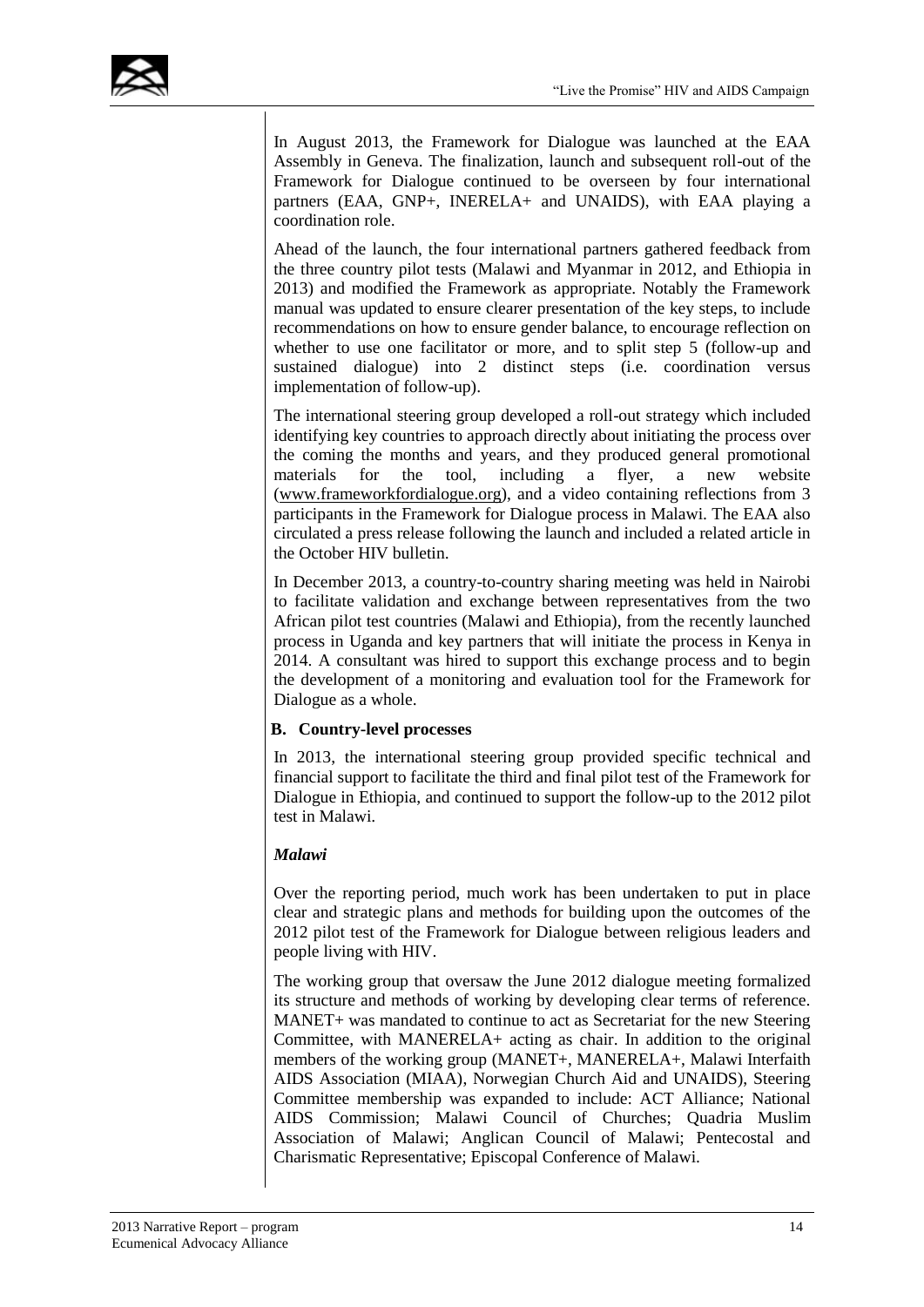

The Steering Group met in March 2013 and again in May 2013 to finalize its work plan for the period June 2013 – February 2014. In addition to a resource mobilization element and the development of a monitoring and evaluation framework, key activities include:

- 1. Development and dissemination of and training for religious leaders on - a standard HIV policy for adoption across all faith institutions
- 2. Three regional workshops on anti-SSDDIM<sup>1</sup> and pro-  $SAVE<sup>2</sup>$ , including the adaption and dissemination of UNAIDS acceptable language in order to reduce stigma and discrimination in faith settings
- 3. A second face-to-face national dialogue between religious leaders and PLHIV, with a focus on sexual and reproductive health and rights

To facilitate the implementation of these activities, a Grant Agreement was signed between EAA and MANET+ in June 2013.

### *Ethiopia*

Following discussions with key partners in Ethiopia, the implementation of the Framework for Dialogue process was initiated in the country in early 2013, with a first face-to-face dialogue meeting taking place in April.

*1. Initiation of the process and setting up of a national working group*

The working group set up to oversee the implementation of the pilot test in Ethiopia included representatives from the Network of Networks of HIV Positives in Ethiopia (NEP+), the Ethiopian Interfaith Forum for Development Dialogue and Action (EIFFDA), the Ethiopian Network of Religious Leaders living with or personally affected by HIV (ETNERELA+) and UNAIDS Ethiopia.

### *2. Preparation for the first face-to-face dialogue*

The working group identified participants for the dialogue meeting, with particular focus on ensuring a good balance of faith representation and PLHIV representation. They identified and briefed a facilitator, and also developed an agenda based on the Framework for Dialogue draft agenda but adapted as appropriate to their own country context.

#### *3. Understanding the evidence and perceptions*

NEP+ prepared a presentation of the PLHIV Stigma Index in Ethiopia from the faith-lens, and there were also several other presentations prepared of evidence gathered by the faith community to-date.

### *4. Holding of the first face-to-face dialogue meeting*

The dialogue meeting was attended by some 50 participants, including the Patriarch of the Ethiopian Orthodox Church, and held in Addis Ababa on 24-25 April 2013. An official report was prepared by the working group, and an EAA article about the meeting can be found on page 3 of this [EAA bulletin.](http://www.e-alliance.ch/typo3conf/ext/naw_securedl/secure.php?u=0&file=fileadmin/user_upload/docs/Bulletins/2013/HIV/WIP3_EAA_HIV-AIDS_May2013.pdf&t=1378221792&hash=59c2aae2ebf02acfa16171df6faf59e4) The dialogue meeting was reported in the media by the major FM stations in the country.

#### *5. Development of terms of reference and action plan*

The working group developed a terms of reference to coordinate

<sup>1</sup> <sup>1</sup> SSDDIM: Stigma, Shame, Denial, Discrimination, Inaction, Misaction

<sup>&</sup>lt;sup>2</sup> SAVE: Safer practices, Access to treatment, Voluntary counseling and testing, Empowerment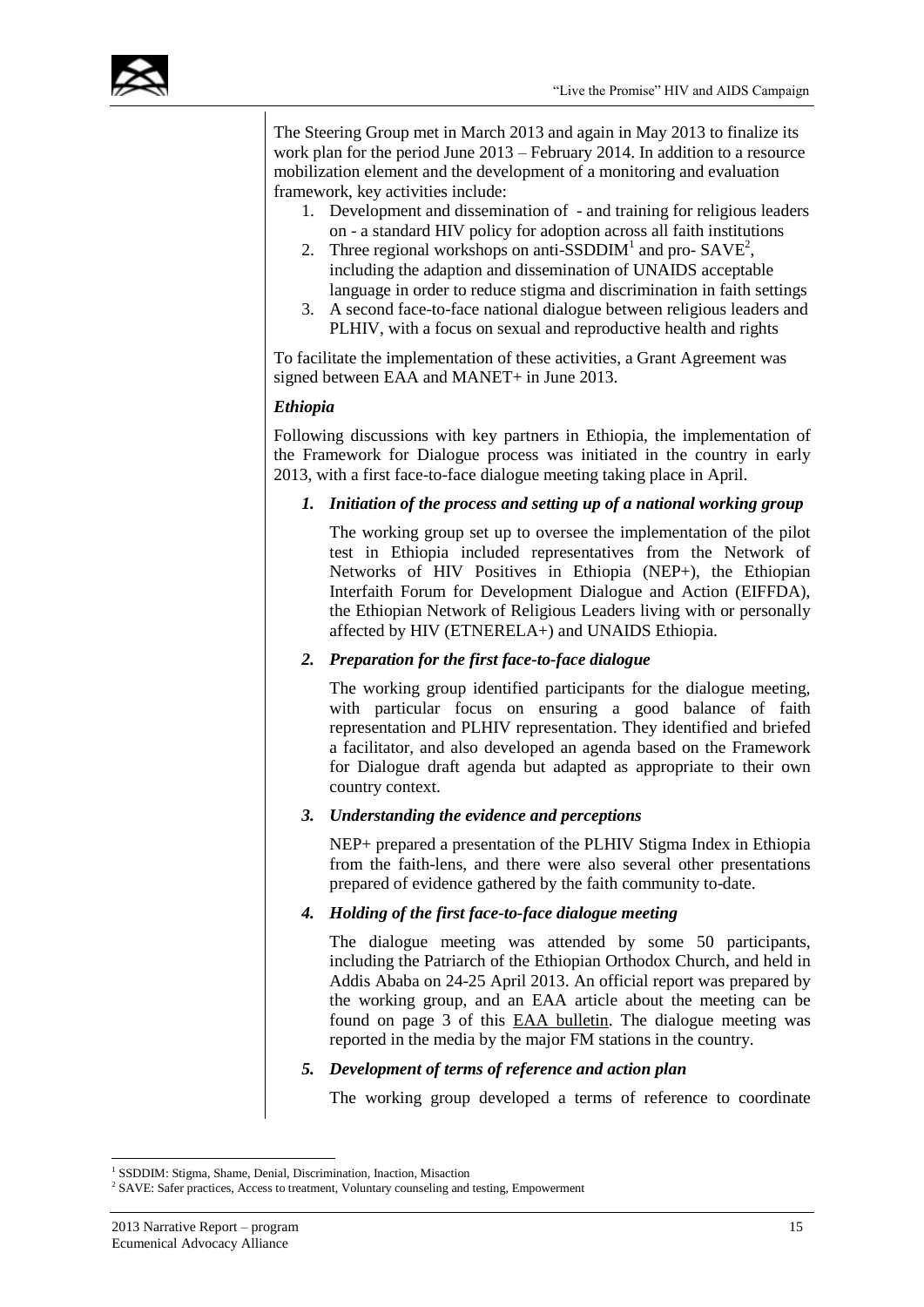ongoing dialogue and collaboration and expanded its membership to include representatives of other local and international faith-based organizations for a coordinated FBO response. An action plan with budget was prepared and a grant agreement signed in October 2013 to carry out planned actions and continue and monitor the dialogue process through March 2014.

### *6. Follow up actions*

One of the major achievements in this process was the development of a sermon guide developed by a consultant from the theological school that was validated by the General Assembly of the Ethiopian Orthodox Tewahdo Church. The guide addresses gender-based violence, prevention of mother to child transmission, and stigma. One thousand copies of the sermon guide have been printed and are being disseminated, with training of religious leaders based on the guide planned.

Four of the religious leaders involved in the dialogue process transmitted anti-stigma messages during the Ethiopian New Year

The dialogue process and actions so far were also shared through ICASA 2013.

### *Uganda*

A national working group was set up and it included NAFOPHANU, NACWOLA, UNERELA+, UCAN (Lead Agency), IRCU, UNAIDS, ICCO Cooperation. The Framework for Dialogue Process was initiated in Uganda in Sept. 2013; and the first face-to-face multi-stakeholder dialogue meeting took place on  $10^{th}$  and  $11^{th}$  Dec. 2013. The meeting was attended by 30 participants including the Bishop of the National fellowship of Born-Again Pentecostal Churches. During the meeting seven areas were identified as priorities for dialogue and joint action. The terms of reference and action plan for continuing the dialogue process are being finalized in 2014.

### *Kenya*

Interest and agreement to begin the Framework for Dialogue process in the country began in November 2013, with the expected face-to-face meeting to be held around May 2014.

### **C. Country to Country Sharing and Monitoring and Evaluation Framework**

A multi-country exchange between representatives from Malawi and Ethiopia (as pilot-tests of the Framework for Dialogue), Uganda and Kenya took place in Nairobi on 13-14 December 2013. The meeting facilitated sharing between participants from the Malawi and Ethiopia dialogue processes to identify successes and any emerging challenges in the Framework for Dialogue process so far, and reflect on commonalities and differences in the experiences of the countries. Participants from Uganda and Kenya were able to seek advice and learn from the experiences so far in the pilot-test countries.

A consultant, Moono Nyambe, facilitated the meeting and continues to provide technical support in country dialogue processes. Using the input on progress from the country-to-country sharing, she is developing a monitoring and evaluation framework, in cooperation with the international steering committee, support national dialogue processes in Malawi and Ethiopia is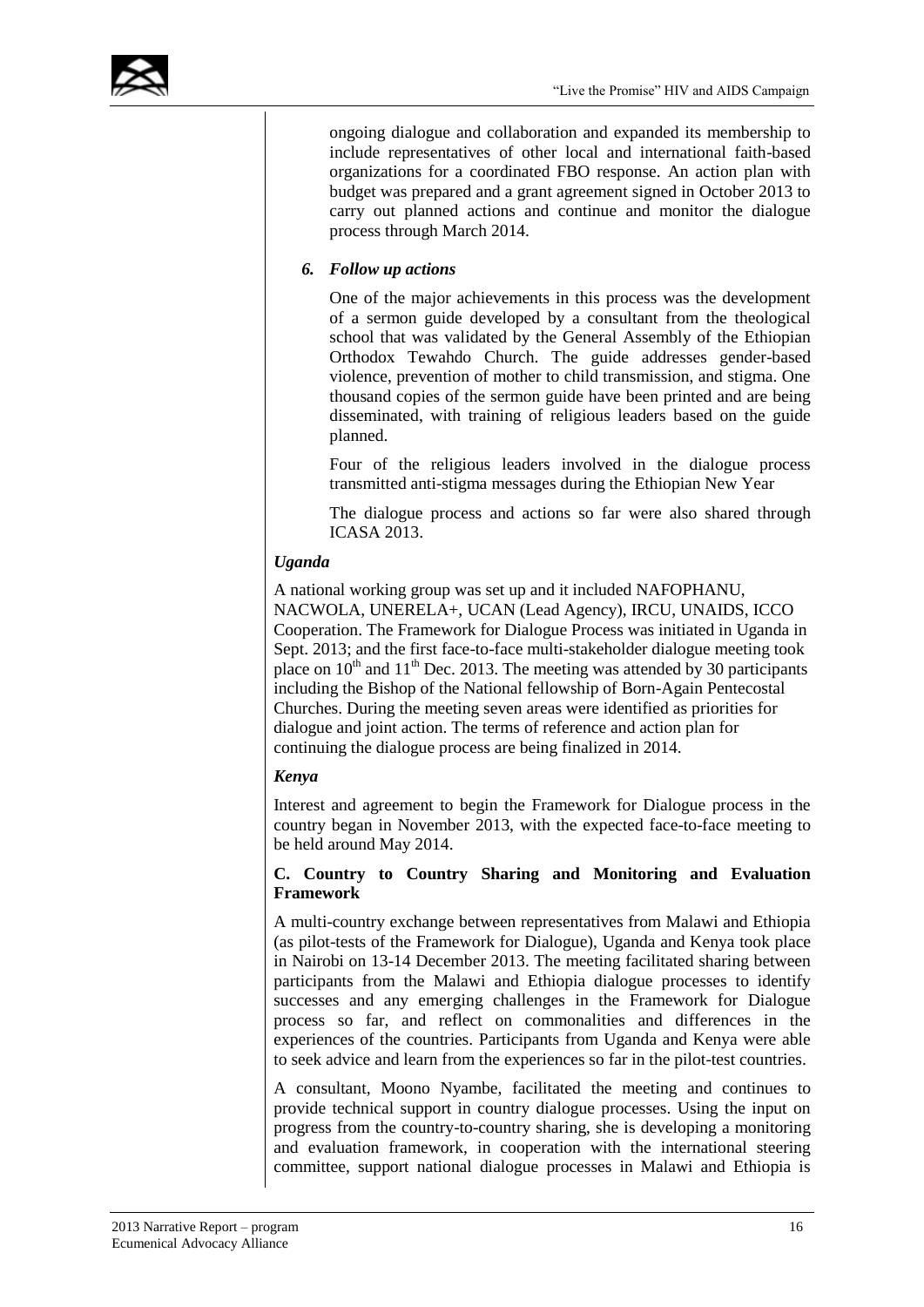|                                 | building on that can be used at country level, and disseminating collated<br>results and learning.                                                                                                                                                                                                                                                                                                                                                                                                                                                                                                                                                                                                                    |
|---------------------------------|-----------------------------------------------------------------------------------------------------------------------------------------------------------------------------------------------------------------------------------------------------------------------------------------------------------------------------------------------------------------------------------------------------------------------------------------------------------------------------------------------------------------------------------------------------------------------------------------------------------------------------------------------------------------------------------------------------------------------|
|                                 | D. Further roll-out of the Framework for Dialogue                                                                                                                                                                                                                                                                                                                                                                                                                                                                                                                                                                                                                                                                     |
|                                 | The methodology of the Framework for Dialogue has been comprehensively<br>captured in a manual prepared by the international steering committee and<br>finalized in English at the end of 2013. The manual, Framework for Dialogue<br>between religious leaders and networks of people living with HIV: A tool for<br>dialogue and joint action at national level is provided to national partners<br>when they have met the minimum criteria of the Framework for Dialogue<br>process as describe on the website. Design and translation of the manual will<br>be carried out in 2014.                                                                                                                               |
| Achievements,<br>challenges and | Much of the groundwork for the achievement of successful outcomes has been<br>laid. As per the project proposal, these outcomes include:                                                                                                                                                                                                                                                                                                                                                                                                                                                                                                                                                                              |
| follow-up                       | Strengthened and sustainable collaboration and mutual understanding<br>$\bullet$<br>between religious leaders, and people living with HIV                                                                                                                                                                                                                                                                                                                                                                                                                                                                                                                                                                             |
|                                 | Reduced stigma and discrimination faced by PLHIV in communities,<br>$\bullet$<br>including faith communities in Malawi and Ethiopia                                                                                                                                                                                                                                                                                                                                                                                                                                                                                                                                                                                   |
|                                 | Improved access to SRHR and treatment services for PLHIV, in<br>$\bullet$<br>particular women and marginalized populations living with HIV                                                                                                                                                                                                                                                                                                                                                                                                                                                                                                                                                                            |
|                                 | Strengthened and improved quality of access to faith institutions and<br>$\bullet$<br>places of worship by PLHIV                                                                                                                                                                                                                                                                                                                                                                                                                                                                                                                                                                                                      |
|                                 | Improved quality of life for PLHIV through improved faith-based<br>$\bullet$<br>responses to addressing the needs of PLHIV                                                                                                                                                                                                                                                                                                                                                                                                                                                                                                                                                                                            |
|                                 | Increased engagement and visibility of religious leaders in the<br>$\bullet$<br>response to the needs of people living HIV                                                                                                                                                                                                                                                                                                                                                                                                                                                                                                                                                                                            |
|                                 | While a clear monitoring and evaluation framework is a priority for the 2014<br>workplan, some indicators of progress towards these objectives can already be<br>identified as follows:                                                                                                                                                                                                                                                                                                                                                                                                                                                                                                                               |
|                                 | Indicator 1: New working relationships institutionalized between PLHIV<br>networks and faith-based organisations and religious institutions                                                                                                                                                                                                                                                                                                                                                                                                                                                                                                                                                                           |
|                                 | In both Malawi and Ethiopia, the Framework for Dialogue process has created<br>institutionalized working relationships between PLHIV networks and faith-<br>based groups that did not previously exits. While several of the actors in the<br>national working groups had, of course, been working together in various ad<br>hoc ways, they had not previously come together to address issues of faith and<br>HIV jointly and systematically. In Ethiopia, the role of ETNERELA+ was<br>particularly affirmed during the dialogue meeting in April, with many<br>participants (PLHIV, FBO and others) noting that this was the first time they<br>had met religious leaders openly living with HIV in their country. |
|                                 | The Framework for Dialogue process has also strengthened and deepened the<br>working relationships at the international level between EAA, GNP+,<br>INERELA+ and UNAIDS, with Guidelines for Partnership developed for the<br>roll-out and launch of the Framework and collaboration in other areas fostered<br>too.                                                                                                                                                                                                                                                                                                                                                                                                  |
|                                 | Indicator 2: Identification of clear areas for further joint action and dialogue                                                                                                                                                                                                                                                                                                                                                                                                                                                                                                                                                                                                                                      |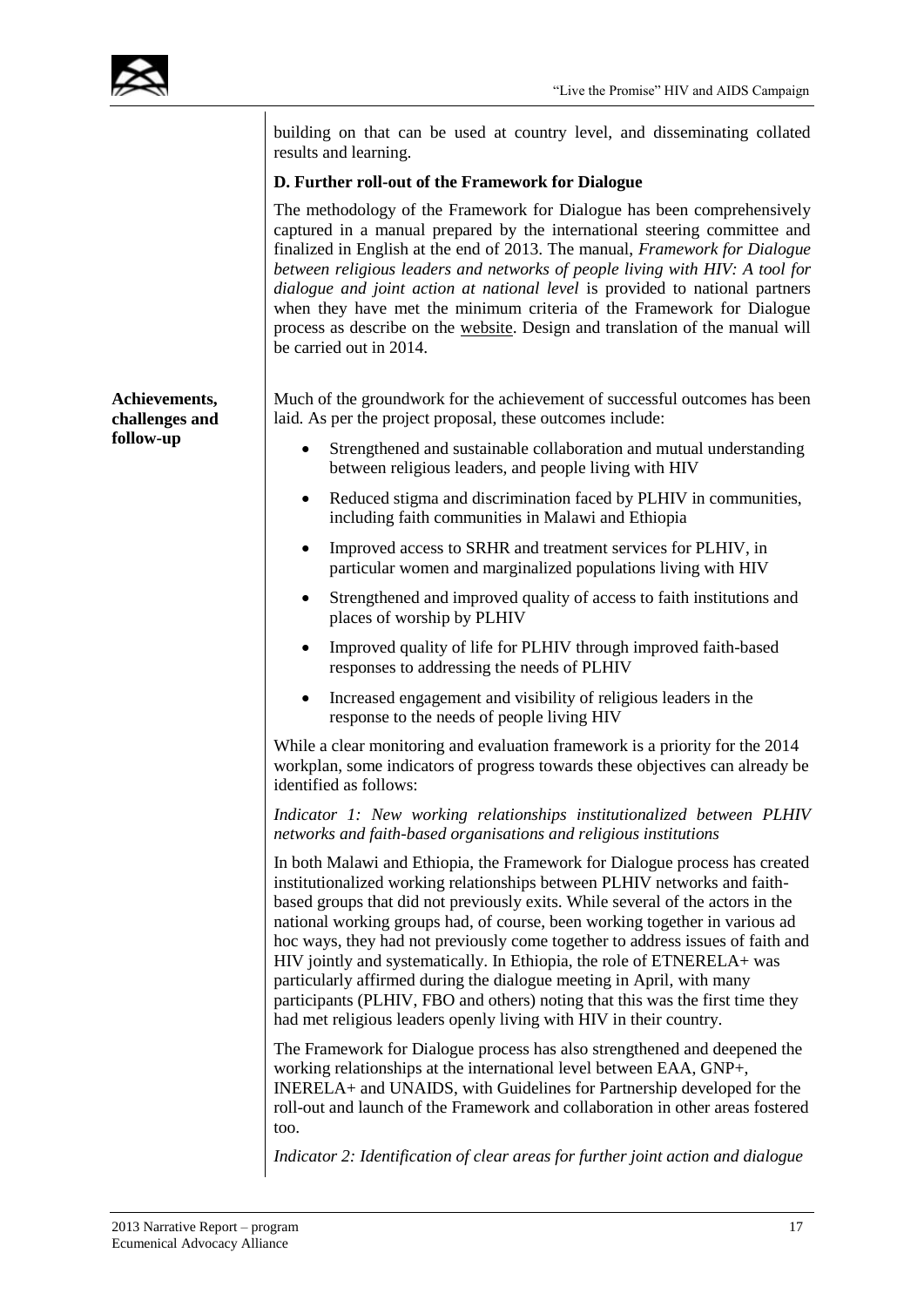|              |  |  | by religious leaders and PLHIV to address the documented experiences of |  |
|--------------|--|--|-------------------------------------------------------------------------|--|
| <i>PLHIV</i> |  |  |                                                                         |  |

In Malawi, the Steering Committee has planned activities to implement 3 of the 9 action points identified as priorities for joint PLHIV and religious leader collaboration during the June 2012 dialogue meeting, as well as plan for a second dialogue meeting focused on sexual and reproductive health, including condom use in the family setting. In Ethiopia, 11 activity priorities were identified during the April 2013 meeting, along with 3 areas for further dialogue (issues concerning gender, youth and most-at-risk populations).

Articulating clear and specific activities for action and issues for ongoing dialogue is often the most difficult step in the process, as this requires some kind of deeper analysis, or even 'admission' of existing barriers and obstacles in the faith response to HIV. Up to now, the activities and issues identified through the process in Malawi can perhaps be seen as more specific or 'to-thepoint', whereas the issues emerging from the process so far in Ethiopia are still fairly general. This may be due to many reasons, including the fact that more preparatory work may have already been undertaken with faith leaders in Malawi, or that perhaps approaches to dialogue are different in each cultural context.

To facilitate more reflection on such issues, and particularly on the similarities and differences between the processes in the two countries so far, a countryto-country sharing experience will be facilitated by the international steering group of the Framework for Dialogue in the last quarter of 2013. This will aim to document experiences and successes so far, and to provide a platform for exchange and mutual support for the follow-up processes in both countries.

### *Indicator 3: Reports of religious leaders' advocacy in response to the HIV*

Several religious leaders involved in the pilot test in Malawi have since given voice to the needs of PLHIV - and the implications for the response of religious leaders - in global policy forums as well as in their local congregations. For example, Rev. Macdonald Sembereka, head of the Malawi Network of Religious Leaders Living with HIV, addressed the UNAIDS Board meeting in December 2012 on the issue of non-discrimination. The working group reports that there has been notable understanding and mainstreaming of HIV and AIDS programs in the religious institutions.

The participation of His Holiness Abune Mattias, the Patriarch of the Ethiopian Orthodox Church, demonstrated the high-level commitment of religious leaders in Ethiopia to work in a more systematic and collaborative way with people living with HIV. It is hoped that as the work progresses in Ethiopia, the circle of religious leaders involved in the ongoing dialogue and actions will be expanded in order to widen the impact and reach of this process.

The global launch of the Framework for Dialogue in August 2013 provided additional momentum and interest from other countries to participate in the process

**List of resource materials**

Website: [www.frameworkfordialogue.org](http://www.frameworkfordialogue.org/)

[Feature:](http://www.e-alliance.ch/en/s/news/single/article/2013/01/17/feature-doing-things-different-in-myanmar/) "Doing Things Differently" in Myanmar (reporting on the 2012 dialogue)

[Bulletin article](http://www.e-alliance.ch/typo3conf/ext/naw_securedl/secure.php?u=0&file=fileadmin/user_upload/docs/Bulletins/2013/HIV/WIP3_EAA_HIV-AIDS_May2013.pdf&t=1392818678&hash=d79be006e170e67e55f7299b1c03ff4b) in May on Ethiopian pilot test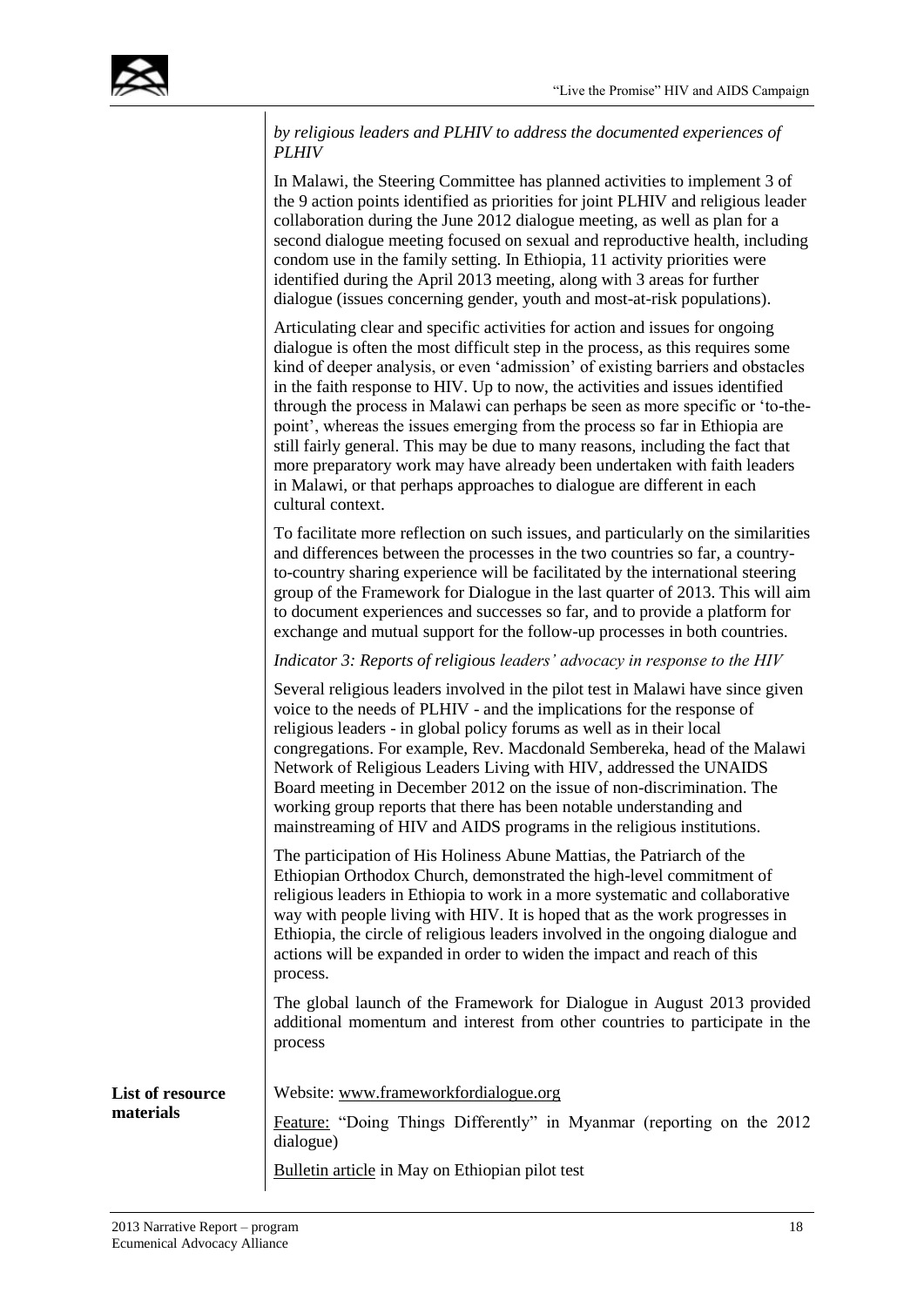

Report on the first face-to-face dialogue between religious leaders and PLHIV at the national level in Ethiopia (available from EAA Secretariat)

Short [video](http://frameworkfordialogue.net/malawi/) about the Framework for Dialogue process in Malawi so far.

Flyer to promote the Framework for Dialogue (available from EAA Secretariat)

[Press release:](http://www.e-alliance.ch/en/s/news/single/article/2013/08/22/press-release-global-organizations-launch-dialogue-initiative-for-religious-leaders-and-people-livi/) Global organizations launch dialogue initiative for religious leaders and people living with HIV

[Bulletin Article](http://www.e-alliance.ch/en/s/news/bulletins/single-view-bulletin/article/2013/10/08/live-the-promise-bulletin-october-2013/) in October on the launch

*Framework for Dialogue between religious leaders and networks of people living with HIV: A tool for dialogue and joint action at national level*  (methodology manual available from the EAA Secretariat)

### **Activity: Second Round Review of Implementation of Personal Commitment**

| <b>Specific result</b>            | Increased engagement and visibility of religious leadership in the response to<br>HIV.                                                                                                                                                                                                                                                                                                                                                                                                                                                                                                                                                      |
|-----------------------------------|---------------------------------------------------------------------------------------------------------------------------------------------------------------------------------------------------------------------------------------------------------------------------------------------------------------------------------------------------------------------------------------------------------------------------------------------------------------------------------------------------------------------------------------------------------------------------------------------------------------------------------------------|
| <b>Implementation of</b><br>plans | "Together We Can Do More: My Personal Commitment to Action" was<br>initially signed by participants in the Summit of High-Level Religious<br>Leaders on HIV held in March 2010 in Den Dolder, The Netherlands. The<br>personal commitment has been subsequently promoted in major religious<br>gatherings and through a dedicated website (www.hivcommitment.net). By<br>the end of 2013, over 450 religious leaders had signed.                                                                                                                                                                                                            |
|                                   | A Multi-Faith Working Group, made up of 12 religious leaders from a variety<br>of faith traditions as well as representatives from UNAIDS, INERELA+,<br>GNP+ and World AIDS Campaign, and convened and coordinated by the<br>EAA, was set up to oversee follow-up to the Summit. The Framework for<br>Dialogue process, which the working group identified as a central action<br>coming out of the Summit experience, has since been implemented by the<br>international steering committee made up of EAA, UNAIDS, INERELA+ and<br>GNP+ (see above).                                                                                      |
|                                   | The working group has since overseen the promotion and implementation of<br>the personal commitment. The personal commitment includes the<br>responsibility of the religious leaders to report to each other how they have<br>fulfilled their commitment every 18 months since the Den Dolder meeting.<br>The deadline for the second round of reporting fell in March 2013.                                                                                                                                                                                                                                                                |
|                                   | The working group focused on developing a reporting process that would<br>assess the quality and impact of religious leaders' actions, rather than simply<br>collecting reported activities. The group thus developed a detailed self-<br>assessment questionnaire which was circulated in early 2013 to all religious<br>leaders that have signed the commitment, with in-depth follow-up interviews<br>conducted with a sample of leaders. A consultant, Callie Long, conducted the<br>interviews between June and September 2013, analyzed the survey results and<br>prepared the results. The report was issued for World AIDS Day 2013 |
|                                   | In addition to reporting on the personal commitment implementation, the<br>EAA ensured that religious leaders involved in the Summit and who had<br>signed the personal commitment were also encouraged through action alerts                                                                                                                                                                                                                                                                                                                                                                                                               |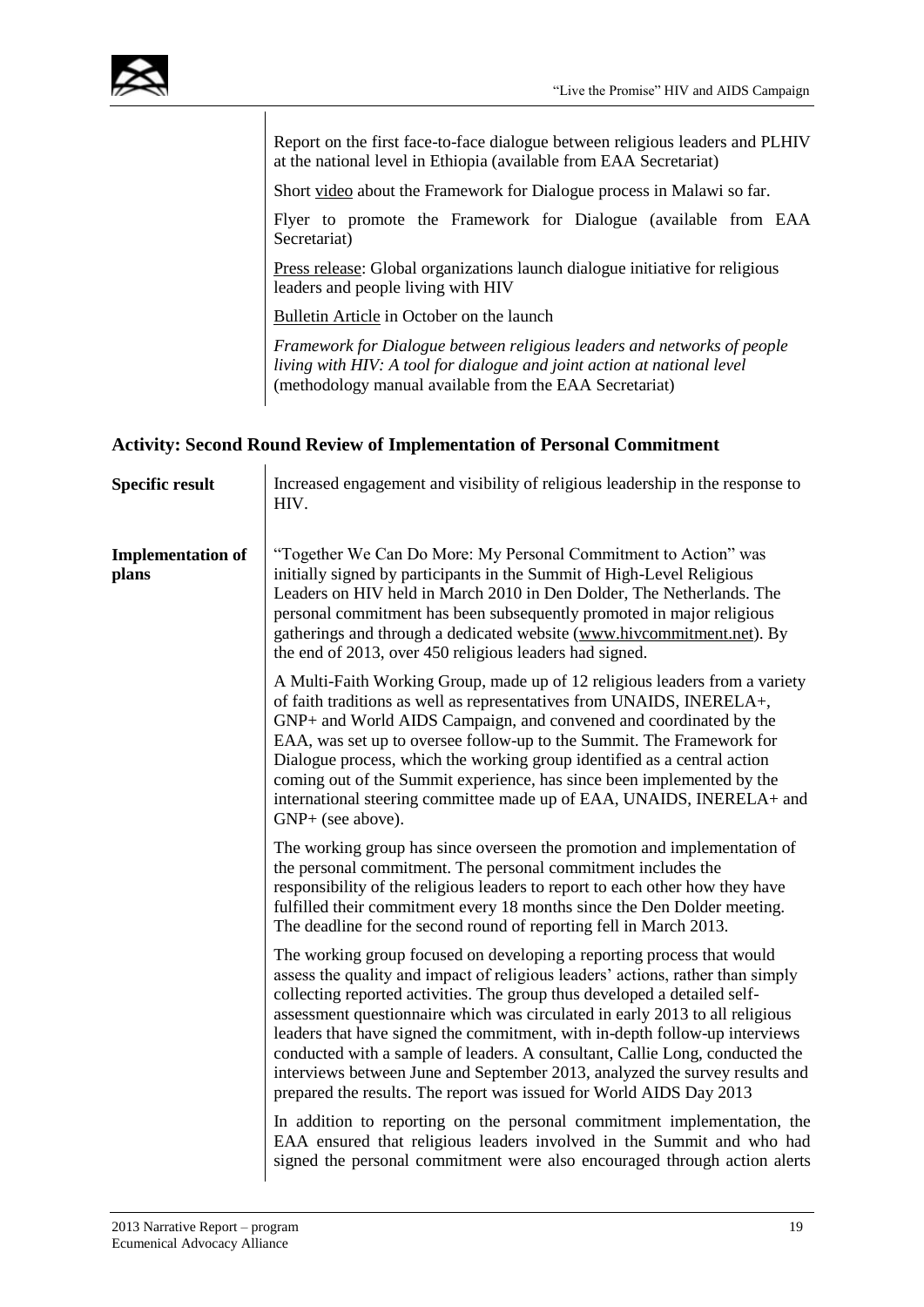and personal contact to participate in HIV-related advocacy actions, particularly World AIDS Day. In addition, resources produced following the Summit to promote religious leadership in the response to HIV, including a brochure of the personal commitment and a DVD of religious leaders' statements, continue to be shared through the website [www.hivcommitment.net](http://www.hivcommitment.net/) website and major events such as the World Council of Churches  $10^{th}$  Assembly in Busan, South Korea.

**Achievements, challenges and follow-up**

*Personal Commitment report demonstrates strength of commitment*

The results shared in the report demonstrate a high degree of commitment on the part of those who participated in the study in responding to HIV, often in the face of a decrease in attention to HIV by global policy makers and funders. The report surveyed a wider range of religious leaders, and in assessing quality of actions, found a deeper commitment from the leaders to ensure HIV and its root causes were addressed by their faith community. While there were only about 10 additional signatures to the commitment in 2013, this was expected due to the strategic decision by the working group to focus more on quality of implementation, rather than promotion of signatures only.

The final report on the implementation of the personal commitment is due in September 2014.

*Increased awareness and more accurate knowledge of the faith-based response to HIV among governments and multilateral organizations, civil society groups and networks of people living with HIV.* 

The personal commitment report, with its accompanying video summary, was an additional tool to promote the efforts and challenges of religious leaders responding to HIV, and received recognition by UNAIDS and GNP+ in particular.

Raoul Fransen, MPH, Executive Director a.i., Global Network of People Living with HIV (GNP+), responded to the report by noting, "What is uplifting is the strength of commitment of many religious leaders from diverse backgrounds, who often face difficulties in their quest to overcome entrenched attitudes. To date, a good deal of work has been done to change faith- and society-held beliefs, but there is still much further to go, and complexities continue to be faced by many when discussing HIV, and the issues surrounding it."

Direct downloads of the report and views of the video summary were both well over 100, with further reach through the press release and social media.

**List of resource materials Press Release:** [Religious Leaders Report on HIV Commitments](http://www.e-alliance.ch/en/s/news/single/article/2013/11/29/press-release-religious-leaders-report-on-hiv-commitments/) **Report**: [Together We Must Still Do More: Second Round of Reporting on the](http://www.e-alliance.ch/typo3conf/ext/naw_securedl/secure.php?u=0&file=fileadmin/user_upload/docs/All_HIV/2013/PersonalCommitmentReport_Final2.pdf&t=1385822971&hash=475c65d0b244c38d2e3d9b3458bec15e)  [Fulfillment of the Personal Commitment to Action on HIV](http://www.e-alliance.ch/typo3conf/ext/naw_securedl/secure.php?u=0&file=fileadmin/user_upload/docs/All_HIV/2013/PersonalCommitmentReport_Final2.pdf&t=1385822971&hash=475c65d0b244c38d2e3d9b3458bec15e) [Video summary](https://www.youtube.com/watch?v=3ac-w11fa6M&list=UUcvXOLR0jOIVFHf2WKfCMKA) of report.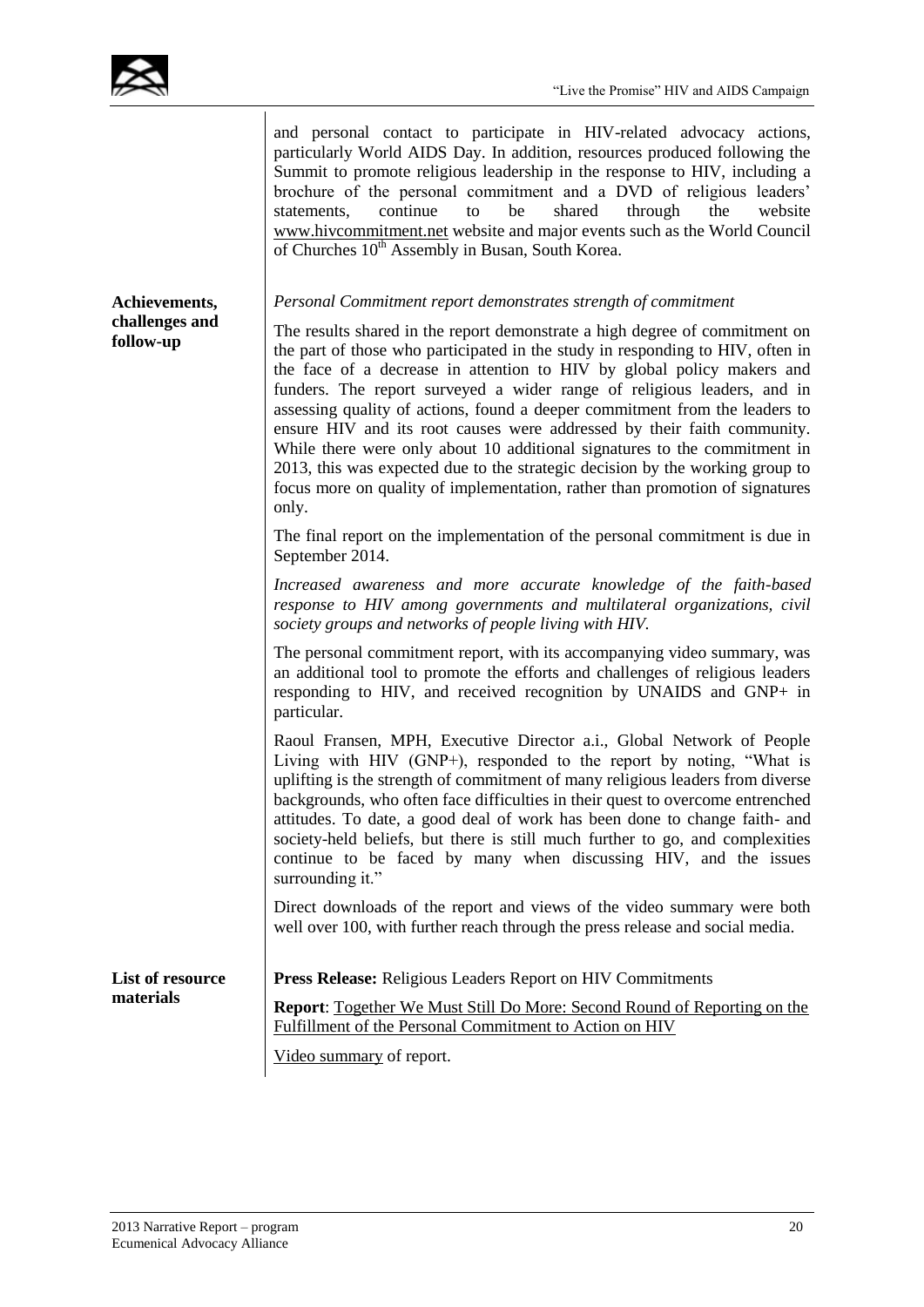

### *Theme: Human Rights, Theology & HIV*

### **Activity: Second Round Closed Door Consultation**

| <b>Specific results</b>                      | Increased awareness and recognition of human rights as a set of tools for<br>responding more effectively to HIV by religious representatives.                                                                                                                                                                                                                                                                                                                                                                                                                                                                                                                            |
|----------------------------------------------|--------------------------------------------------------------------------------------------------------------------------------------------------------------------------------------------------------------------------------------------------------------------------------------------------------------------------------------------------------------------------------------------------------------------------------------------------------------------------------------------------------------------------------------------------------------------------------------------------------------------------------------------------------------------------|
|                                              | Religious leaders and faith-based groups perceived by others as key partners<br>for a rights-based response to HIV.                                                                                                                                                                                                                                                                                                                                                                                                                                                                                                                                                      |
| <b>Implementation of</b><br>plans            | Following the first consultation convened in November 2011, a second<br>closed-door consultation was held in November 2013 in Bangkok as an<br>opportunity for frank discussion and reflection on challenges related to<br>Human Rights, Theology and HIV, with a special focus on sexual and<br>reproductive health and rights (SRHR). The meeting, held under the Chatham<br>House Rule, confirmed the strong sensitivities around these issues, but also<br>demonstrated the potential for progress in addressing the concerns through<br>dialogue and identified a number of issues and questions to be further<br>addressed.                                        |
|                                              | The meeting was also informed by the dialogue and encounters enabled at the<br>10 <sup>th</sup> Assembly of the World Council of Churches in early November 2013, in<br>which the EAA facilitated short video interviews with a variety of religious<br>leaders and representatives on the issues they see in HIV, human rights and<br>reproductive health, and participated in an intergenerational dialogue. The<br>videos were released each day starting on World AIDS Day (1 December)<br>through Human Rights Day (10 December) in partnership with the World<br>YWCA and the World Council of Churches, and promoted through an action<br>alert and social media. |
|                                              | The consultation and dialogue have highlighted the need for, and provided<br>input to, the proposed publication on HIV, theology and human rights, now<br>planned for 2014.                                                                                                                                                                                                                                                                                                                                                                                                                                                                                              |
| Achievements,<br>challenges and<br>follow-up | Strengthened partnerships between theologians/ethicists, human rights<br>practitioners, and HIV experts in advocacy from a human rights perspective,<br>especially on sexual and reproductive health issues.                                                                                                                                                                                                                                                                                                                                                                                                                                                             |
|                                              | The input from the second closed door consultation and feedback from<br>participants refined the list of ongoing issues identified in the first<br>consultation and sharpened the issues that need to be addressed. Feedback<br>from participants strongly affirmed the value of the safe space to dialogue<br>together on these sensitive issues and have provided a foundation for future<br>partnerships in dialogue and action.                                                                                                                                                                                                                                      |
|                                              | Greater awareness among theologians/ethicists, human rights practitioners,<br>and HIV experts of issues that need further exploration and dialogue, and how<br>to move forward.                                                                                                                                                                                                                                                                                                                                                                                                                                                                                          |
|                                              | Feedback from consultation participants, as well as WCC Assembly<br>participants in the intergenerational safe spaces, have confirmed the immense<br>value of a publication that can bring various perspectives and learning about                                                                                                                                                                                                                                                                                                                                                                                                                                       |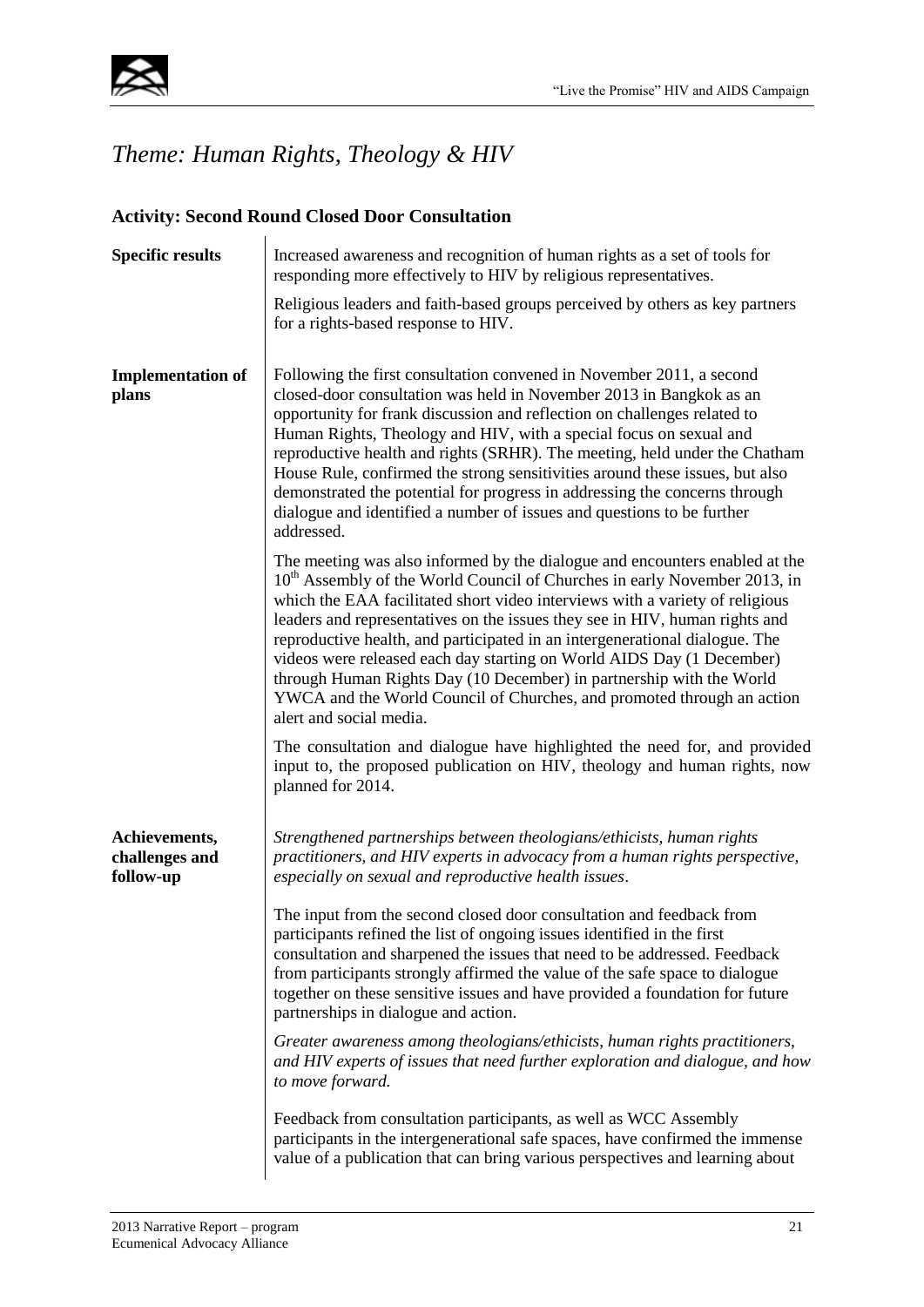|                               | human rights principles and practices, theological interpretations, and issues<br>raised by HIV – particularly in the areas of sexual and reproductive health.<br>The challenges posed by an often polarized discourse continue to be acute,<br>and the EAA contribution of pursuing this dialogue with respect and<br>sensitivity are widely affirmed. |
|-------------------------------|---------------------------------------------------------------------------------------------------------------------------------------------------------------------------------------------------------------------------------------------------------------------------------------------------------------------------------------------------------|
| List of resource<br>materials | Second Closed Door Dialogue on Theology, HIV and Human Rights:<br>Background Paper (available from EAA Secretariat)                                                                                                                                                                                                                                     |
|                               | Media feature: Launching Intergenerational Safe Spaces to Discuss HIV,<br>Human Rights and Reproductive Health                                                                                                                                                                                                                                          |
|                               | Video interviews from the WCC's 10 <sup>th</sup> Assembly on Voices of Faith for<br>Dialogue HIV, Human Rights and Reproductive Health                                                                                                                                                                                                                  |
|                               | The Most Rev. Thabo Makgoba, Anglican Archbishop of Cape Town                                                                                                                                                                                                                                                                                           |
|                               | Gloria Kalokhe, Program Director, YWCA of Mumbai, India                                                                                                                                                                                                                                                                                                 |
|                               | Rev. Osborne Joda Mbewe, General Secretary, Malawi Council of Churches                                                                                                                                                                                                                                                                                  |
|                               | Christine Housel, General Secretary, World Student Christian Federation                                                                                                                                                                                                                                                                                 |
|                               | Rev. Nyambura Njoroge, World Council of Churches' Program Executive for<br>the Ecumenical HIV/AIDS Initiative in Africa.                                                                                                                                                                                                                                |
|                               | Samuel Nderi, Central Youth Committee, Presbyterian Church of East Africa                                                                                                                                                                                                                                                                               |
|                               | The Most Rev. Diarmuid Martin, Roman Catholic Archbishop of Dublin,<br>Ireland                                                                                                                                                                                                                                                                          |
|                               | Nyaradzayi Gumbonzvanda, General Secretary, World YWCA                                                                                                                                                                                                                                                                                                  |
|                               | Metropolitan Geevarghese Coorilos, Syrian Orthodox Bishop of Niranam,<br>India                                                                                                                                                                                                                                                                          |
|                               | Shyreen Myula, Malawi Coalition of Women Living with HIV and AIDS                                                                                                                                                                                                                                                                                       |
|                               |                                                                                                                                                                                                                                                                                                                                                         |

### **Activity: Colloquium and Publication on Human Rights, Theology & HIV**

| <b>Specific results</b>                      | Refined plans for preparation of publication on Human Rights, Theology and<br><b>HIV</b>                                                                                                                                                                                                                                                                                                                                                                                      |
|----------------------------------------------|-------------------------------------------------------------------------------------------------------------------------------------------------------------------------------------------------------------------------------------------------------------------------------------------------------------------------------------------------------------------------------------------------------------------------------------------------------------------------------|
| <b>Implementation of</b><br>plans            | In light of dialogue responses, the previously proposed "working group" on<br>Human Rights, Theology and HIV will be redefined as the editorial<br>committee guiding the process of developing the framework for the<br>publication on Human Rights, Theology and HIV, identifying authors and<br>peer reviews, organizing a colloquium and overseeing the final editing, design<br>and publication. A consultant will oversee the process. This work is planned<br>for 2014. |
| Achievements,<br>challenges and<br>follow-up | The value and need for the publication have been reaffirmed, and the work<br>will take place in 2014.                                                                                                                                                                                                                                                                                                                                                                         |
| List of resource                             | Terms of Reference for the Editorial Committee (available from the EAA                                                                                                                                                                                                                                                                                                                                                                                                        |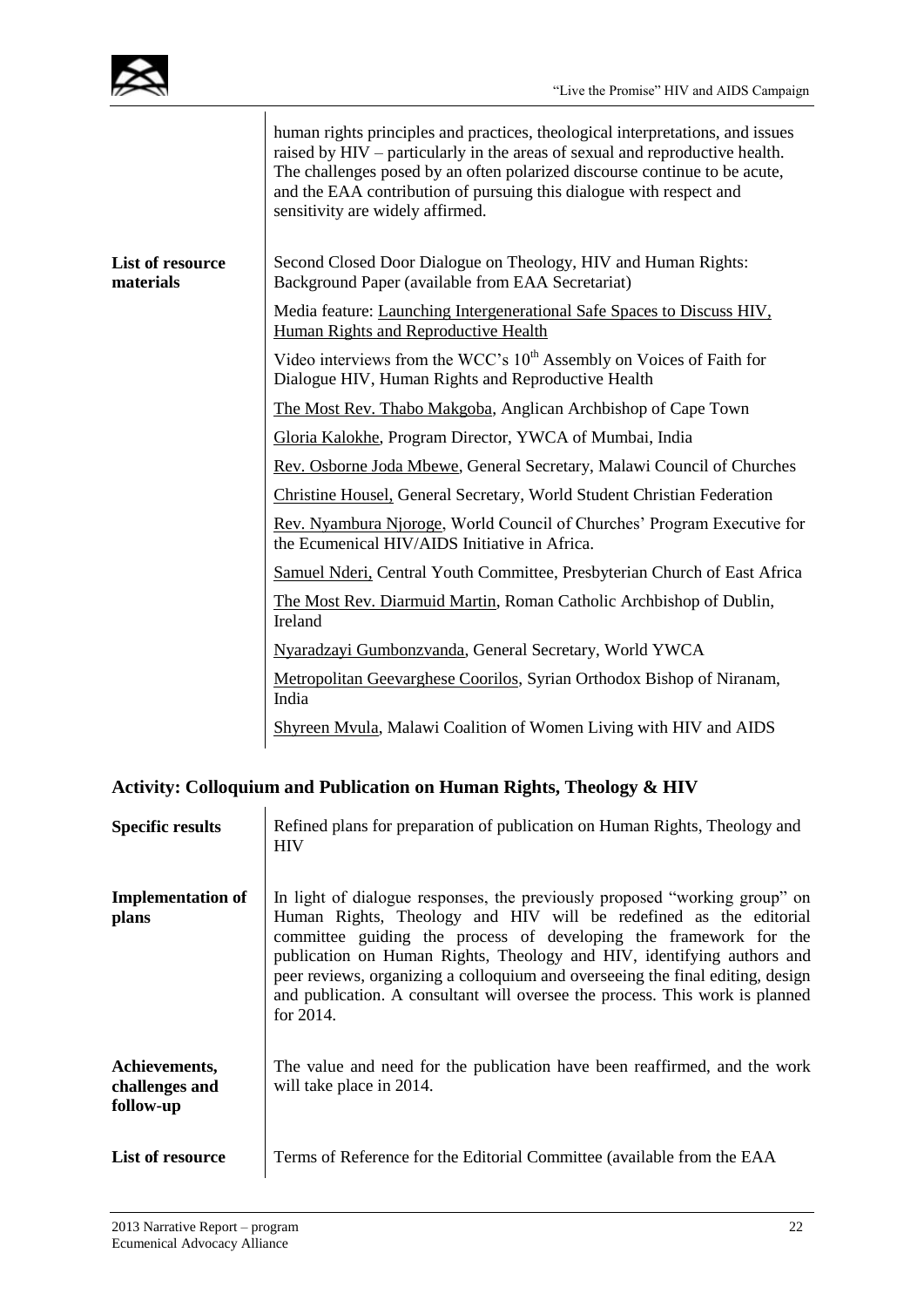

**materials** Secretariat)

### *Theme: Access to Treatment*

### **Activity: Advocacy and dialogue with pharmaceutical companies**

| <b>Specific results</b>           | In 2013, an increased number of pharmaceutical companies have reached<br>agreement with the Medicines Patent Pool, and faith-based concerns<br>particularly on access to treatment for children are more known.                                                                                                                                                                                                                                                                                                                                                                                                                                                                                                                                                                                                                                                                                         |
|-----------------------------------|---------------------------------------------------------------------------------------------------------------------------------------------------------------------------------------------------------------------------------------------------------------------------------------------------------------------------------------------------------------------------------------------------------------------------------------------------------------------------------------------------------------------------------------------------------------------------------------------------------------------------------------------------------------------------------------------------------------------------------------------------------------------------------------------------------------------------------------------------------------------------------------------------------|
| <b>Implementation of</b><br>plans | Building on face-to-face meetings held with key pharmaceutical companies at<br>the last four International AIDS Conferences, the EAA's Access to Treatment<br>Working Group engages in dialogue, and, where appropriate, in more direct<br>campaigning, with pharmaceutical companies to propose ways for improving<br>access to testing and treatment. Such work focuses on improving treatment<br>and testing for children (treatment coverage for children lags significantly<br>behind that of adults) and supporting initiatives to reduce the prices of<br>medicines, specifically the collective generic licensing instrument of the<br>Medicines Patent Pool (MPP).                                                                                                                                                                                                                             |
|                                   | In 2013, the Access to Treatment working group responded to two agreements<br>between pharmaceutical companies and the Medicines Patent Pool. In<br>February EAA welcomed the agreement between ViiV Healthcare and MPP<br>that will permit generic manufacture of the pediatric drug abacavir. In<br>December, EAA welcomed the agreement between Bristol-Myers Squibb and<br>the MPP for the drug atazanavir (ATV), a preferred second-line treatment for<br>adults living with HIV and also used for children over the age of six. The<br>major concern with both agreements, however, is the exclusion of middle-<br>income countries, which allows a dangerous gap in treatment coverage. With<br>the total number of pharmaceutical companies with agreements with MPP<br>now 3, EAA has also continued to push other companies, such as Johnson and<br>Johnson and Merck, to conclude agreements |
|                                   | Wherever possible, the Working Group ensured that faith-based advocacy<br>contributed to and amplified wider civil society advocacy efforts. In order to<br>do this, close working relationships were maintained and developed with key<br>actors in the access to treatment field, particularly the Medicines Patent Pool<br>itself.                                                                                                                                                                                                                                                                                                                                                                                                                                                                                                                                                                   |
|                                   | Throughout the year, the working group monitored emerging issues and<br>contributed analysis through Bulletin articles to raise awareness and engage<br>faith-based actors in advocacy activities.                                                                                                                                                                                                                                                                                                                                                                                                                                                                                                                                                                                                                                                                                                      |
|                                   | In other efforts, A groundbreaking international consultation to strengthen the<br>joint efforts of governments and faith-based health service providers to ensure<br>no child is born with HIV took place in Zambia, 28 February - 1 March 2013,<br>co-organized by UNAIDS, Ecumenical Advocacy Alliance (EAA), and<br>Caritas Internationalis. The meeting was part of efforts to implement<br>UNAIDS' "Global Plan towards the elimination of new HIV infections among<br>children by 2015 and keeping their mothers alive".                                                                                                                                                                                                                                                                                                                                                                         |
|                                   | The consultation brought together over 70 representatives from 12 priority<br>countries of the Global Plan, including from governments, Christian Health<br>Associations, other protestant and Catholic Church-related health services,<br>Islamic health providers, networks of women living with HIV, the World                                                                                                                                                                                                                                                                                                                                                                                                                                                                                                                                                                                       |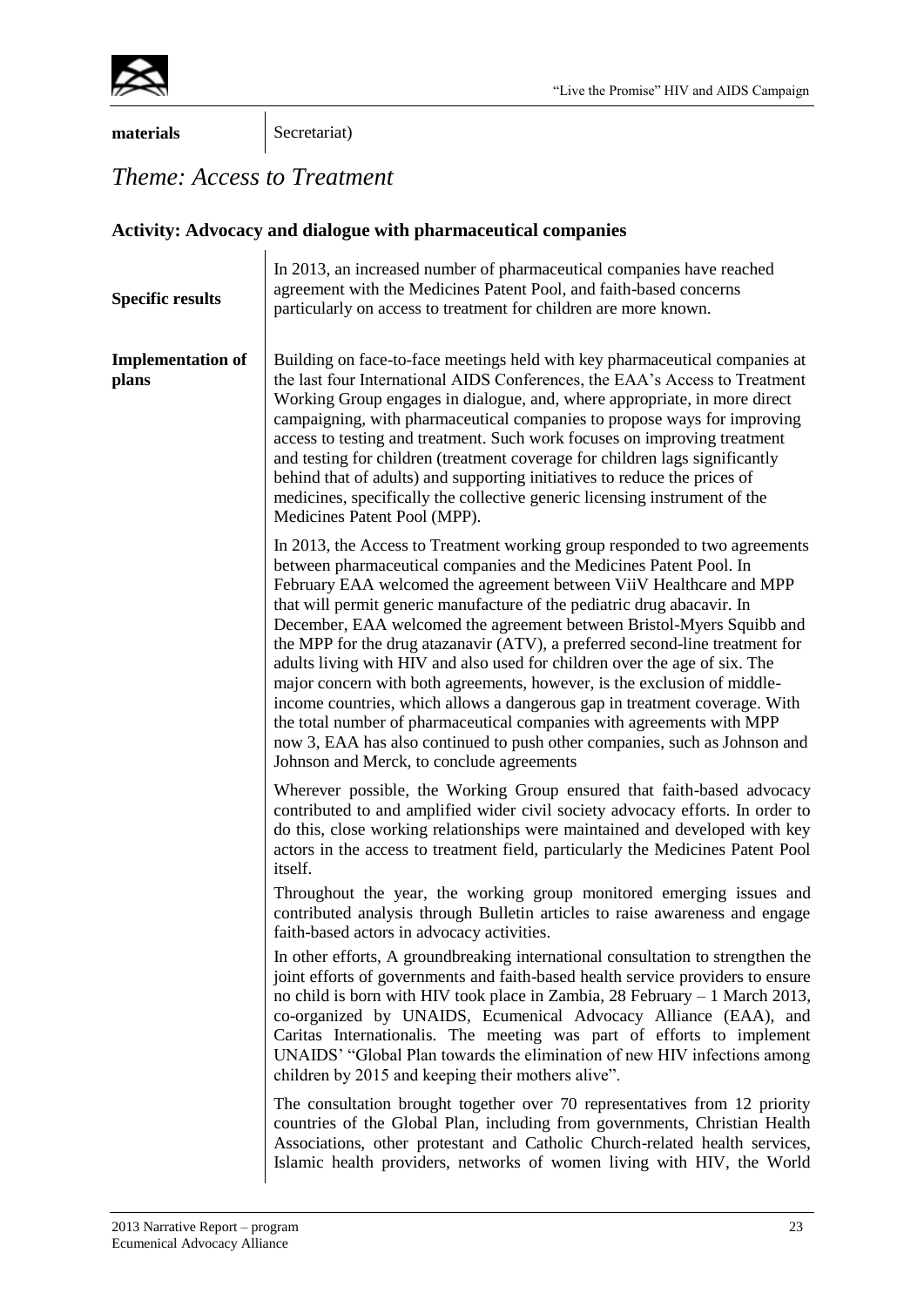

Council of Churches, the International Network of Religious Leaders Living with and Affected by HIV (INERELA+), UNAIDS and other international organizations.

Participants developed a number of recommendations to strengthen partnerships and enhance the complementarity between governments and faith-based health services. These included establishing memorandums of understanding between parties that would include accountability around funding flows; addressing the issue of task shifting with appropriate resources, including remuneration of volunteers; and involvement of faith-based health services in policy decisions.

As the Child's Right to Health was a central theme during the March 2013 session of the UN Human Rights Council, the EAA co-organized a side event with Caritas Internationalis and the Elizabeth Glazier Pediatric AIDS Foundation (EGPAF) to look at pediatric HIV from a human rights perspective.

Panellists at the event:

- presented some stark figures demonstrating the very large disparities in access to treatment in many countries, including the the inequity between adults and children accessing ART /
- spoke about personal experience growing up with HIV.
- presented a range of national programs aimed at improving access to HIV treatment.
- noted the importance of partnering with faith-based organizations due to their reach to rural and marginalized communities in countries with lowest rates of treatment for children.
- stressed the need for more child-friendly diagnostics and drugs.
- highlighted strengthening health systems and greater community engagement as key to improving treatment for children.

The event during the Human Rights Council helped to raise some awareness among the diplomatic and human rights community in Geneva about the need to address paediatric HIV as a human rights issue. However, we need to do more to see all stakeholders, including pharmaceutical companies, preventing infection in children in the first place, but also upholding the human rights of children who are infected by increasing their access to appropriate treatment and care

*Increased awareness and engagement of faith communities in efforts to increase universal access to medicines and comprehensive testing and treatment for all.*

EAA is being increasingly recognized by the MPP as an important moral voice adding pressure to pharmaceutical companies to ensure affordable access to HIV treatment in low and middle-income countries. MPP have reached out to EAA and the Access to Treatment working group to keep us informed of ongoing negotiations. As one of the MPP staff has said, "We are … very much aware that anything we have achieved is thanks to the help and support of many, and the EAA has always been such a key supporter."

Following the UNAIDS/Caritas Internationalis/EAA consultation on the Global Plan, Dr Luiz Loures, UNAIDS Deputy Executive Director said at UNAIDS of the consultation, "Faith-based service providers partnering with

**Achievements, challenges and follow-up**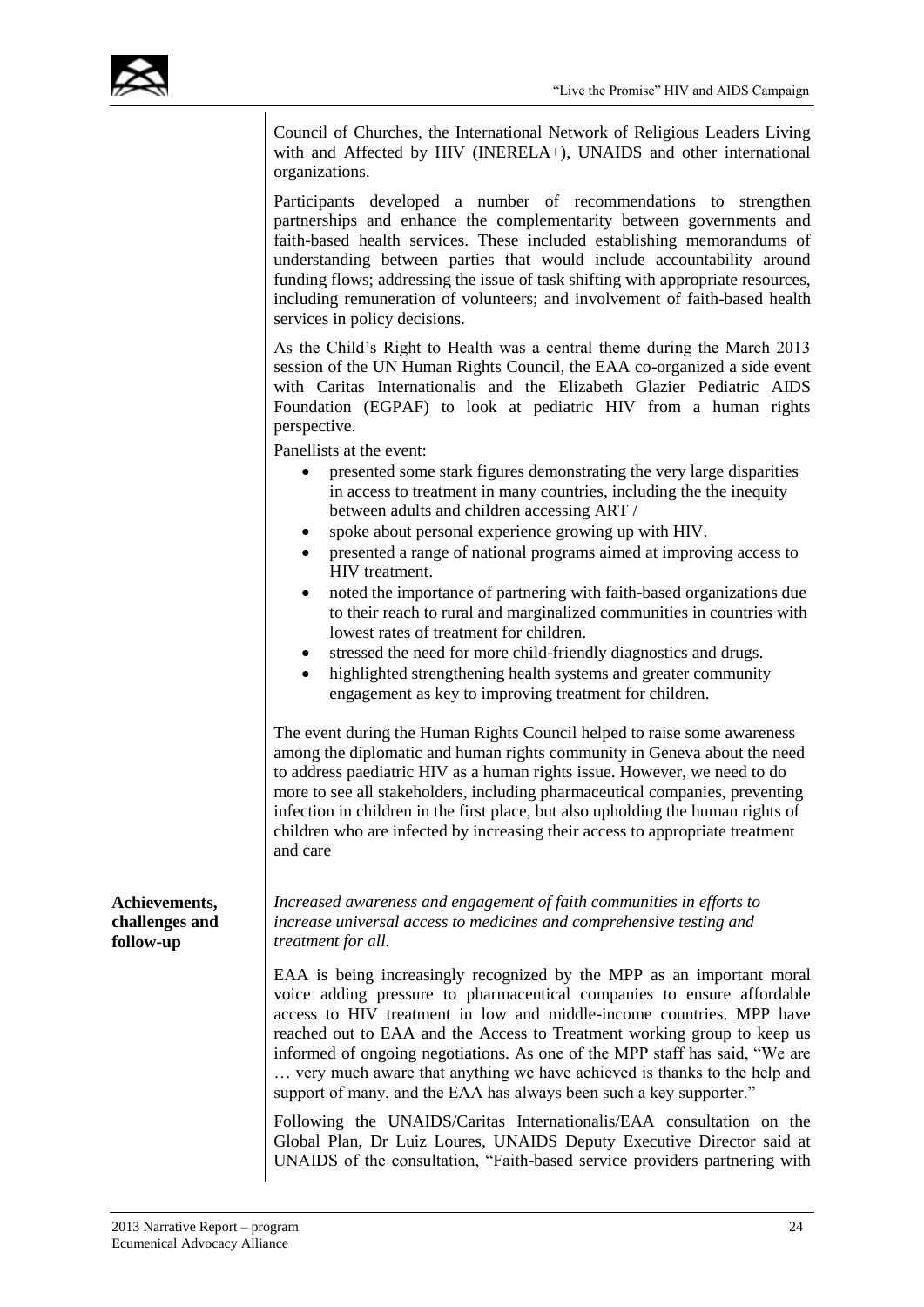

|                                            | government to deliver HIV services to remote and hard to reach communities<br>are examples of the innovation required to ensure access to treatment for<br>people living with HIV and ending new HIV infections in children."                                                                                                                                                                            |
|--------------------------------------------|----------------------------------------------------------------------------------------------------------------------------------------------------------------------------------------------------------------------------------------------------------------------------------------------------------------------------------------------------------------------------------------------------------|
|                                            | In addition to the continued challenge of including first-line treatment<br>medicines in the patent pool and expanding coverage to middle-income<br>countries, future advocacy efforts may need to encourage the implementation<br>of agreements in the MPP by generic manufacturers, to show that this is a<br>viable and effective methodology for patent holders and for people needing<br>treatment. |
|                                            | Timely response by churches and church-related organizations to emerging<br>situations relating to access to medicines.                                                                                                                                                                                                                                                                                  |
|                                            | The working group has been able to provide swift analysis and reaction to<br>announced MPP agreements through the press releases.                                                                                                                                                                                                                                                                        |
| <b>List of Resource</b><br><b>Material</b> | <b>Bulletin article in May on ruling in Indian Supreme Court regarding Novartis</b><br>case                                                                                                                                                                                                                                                                                                              |
|                                            | March Bulletin Article on <b>DIFAEM</b> input in the WHO guidelines                                                                                                                                                                                                                                                                                                                                      |
|                                            | October Bulletin Article on WHO guidelines                                                                                                                                                                                                                                                                                                                                                               |
|                                            | March Bulletin Article on <b>TB/HIV</b> co-infection and children                                                                                                                                                                                                                                                                                                                                        |
|                                            | Press release: Patent agreement improves treatment access for children with<br><b>HIV</b>                                                                                                                                                                                                                                                                                                                |
|                                            | Press release: Faith-based groups and governments join forces to end new<br>HIV infections in children.                                                                                                                                                                                                                                                                                                  |
|                                            | Press release: New Drug License to Help Meet Growing HIV Treatment<br>Needs                                                                                                                                                                                                                                                                                                                              |
|                                            |                                                                                                                                                                                                                                                                                                                                                                                                          |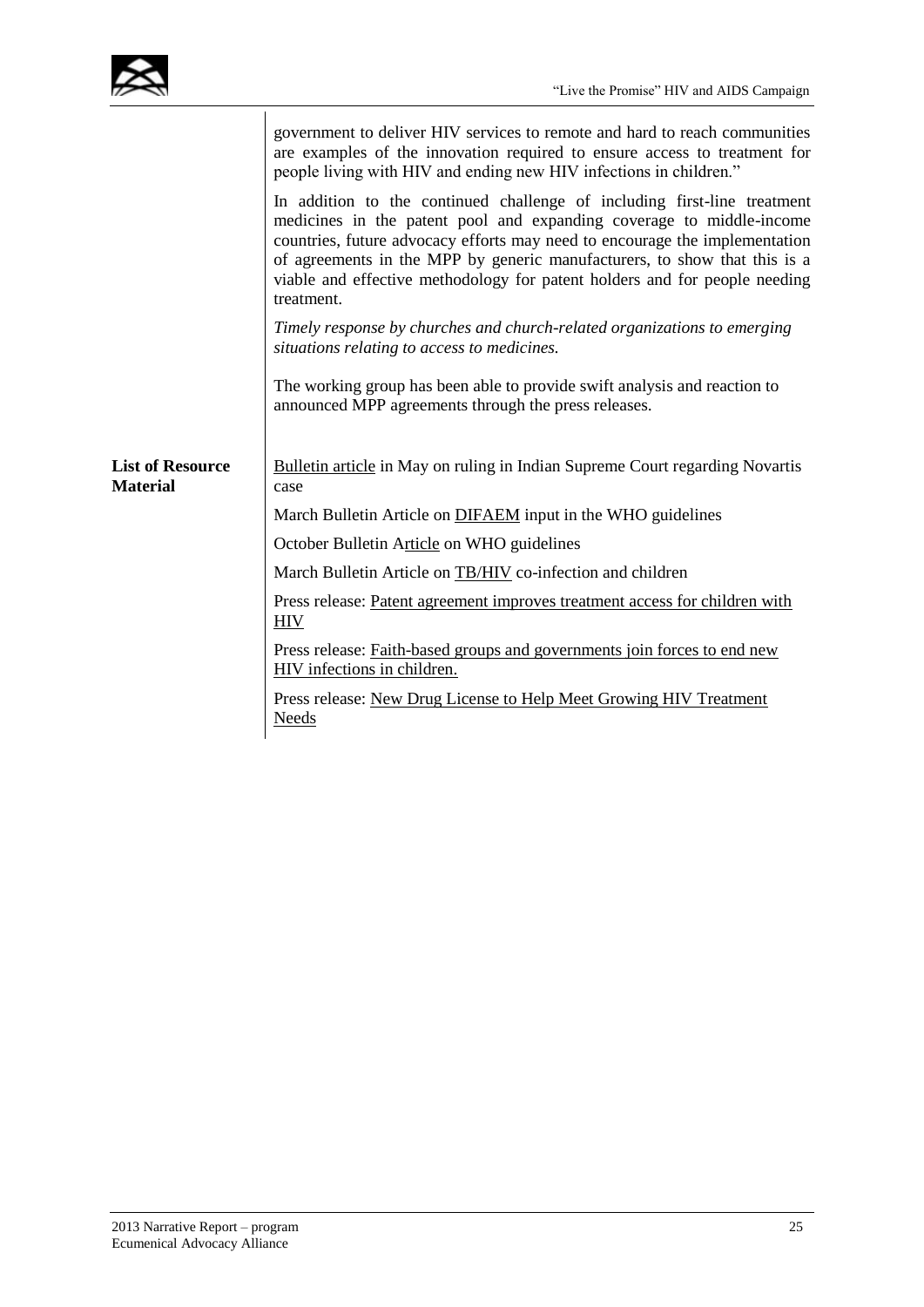

### *Theme/Activity Area: Resource Mobilization and Accountability*

| <b>Activity: Establishing and supporting a network of FBO reps on CCMs</b> |                                                                                                                                                                                                                                                                                                                                                                                                                                                                                                                                                                                                                                                                                                                                                |  |
|----------------------------------------------------------------------------|------------------------------------------------------------------------------------------------------------------------------------------------------------------------------------------------------------------------------------------------------------------------------------------------------------------------------------------------------------------------------------------------------------------------------------------------------------------------------------------------------------------------------------------------------------------------------------------------------------------------------------------------------------------------------------------------------------------------------------------------|--|
| <b>Specific results</b>                                                    | Strengthened involvement and support of faith-based representatives in<br>Global Fund processes.                                                                                                                                                                                                                                                                                                                                                                                                                                                                                                                                                                                                                                               |  |
| <b>Implementation of</b><br>plans                                          | The EAA has established an expert Working Group on Resource Mobilization<br>& Accountability to provide leadership and direction for EAA's efforts in the<br>areas of strategic advocacy to suppse areas.                                                                                                                                                                                                                                                                                                                                                                                                                                                                                                                                      |  |
|                                                                            | In 2012 the Resource Mobilization & Accountability Working Group<br>designed and circulated a survey to FBO representatives on Country<br>Coordinating Mechanisms (CCMs) to identify how it could support them in<br>their work and facilitate country-to-country learning and exchange and thus<br>strengthen faith-based engagement in Global Fund processes at both national<br>and international levels. The CCM research was well received, with 46 FBO<br>representatives on CCMs responding to the survey of which 13 participated in<br>in-depth telephone interview. The report was finalized in January 2013. Based<br>on the 2012 survey results, the Working Group aimed to establish a network<br>of FBO representatives on CCMs. |  |
|                                                                            | The working group monitored and provided feedback to the Global Fund<br>throughout the development of the Global Fund's New Funding Mechanism<br>and kept EAA members involved in this development through meeting with<br>Global Fund staff and representing EAA members on conference calls in<br>particular.                                                                                                                                                                                                                                                                                                                                                                                                                                |  |
|                                                                            | In early 2013, the working group presented its survey results to Mark Dybul,<br>Executive Director of The Global Fund, who suggested that through the New<br>Funding Mechanism (NFM), the role of the CCMs would change and the<br>greater need would be to link faith-based representatives to the country<br>dialogue process.                                                                                                                                                                                                                                                                                                                                                                                                               |  |
|                                                                            | EAA conducted a mapping of key FBO service providers in the pilot countries<br>for the NFM and provided this to the Global Fund so that they could be<br>contacted in-country for the country dialogue meetings.                                                                                                                                                                                                                                                                                                                                                                                                                                                                                                                               |  |
| Achievements,<br>challenges and<br>follow-up                               | Faith-based input into Global Fund processes increases and becomes more<br>strategic.                                                                                                                                                                                                                                                                                                                                                                                                                                                                                                                                                                                                                                                          |  |
|                                                                            | The Resource Mobilization and Accountability Working Group has built on<br>direct contacts with the leadership of the Global Fund and provided strategic<br>input into the development of its new funding mechanism and the capacity<br>and opportunities faith-based organizations could provide in terms of dialogue<br>and services.                                                                                                                                                                                                                                                                                                                                                                                                        |  |
|                                                                            | The newly appointed HIV Strategy Group and the Resource Mobilization &<br>Accountability Working Group will need to reassess its focus in 2014 based<br>on the development of a new campaign strategic plan.                                                                                                                                                                                                                                                                                                                                                                                                                                                                                                                                   |  |
| List of resource                                                           | Report on Faith-based Representation on CCMs (Available from EAA                                                                                                                                                                                                                                                                                                                                                                                                                                                                                                                                                                                                                                                                               |  |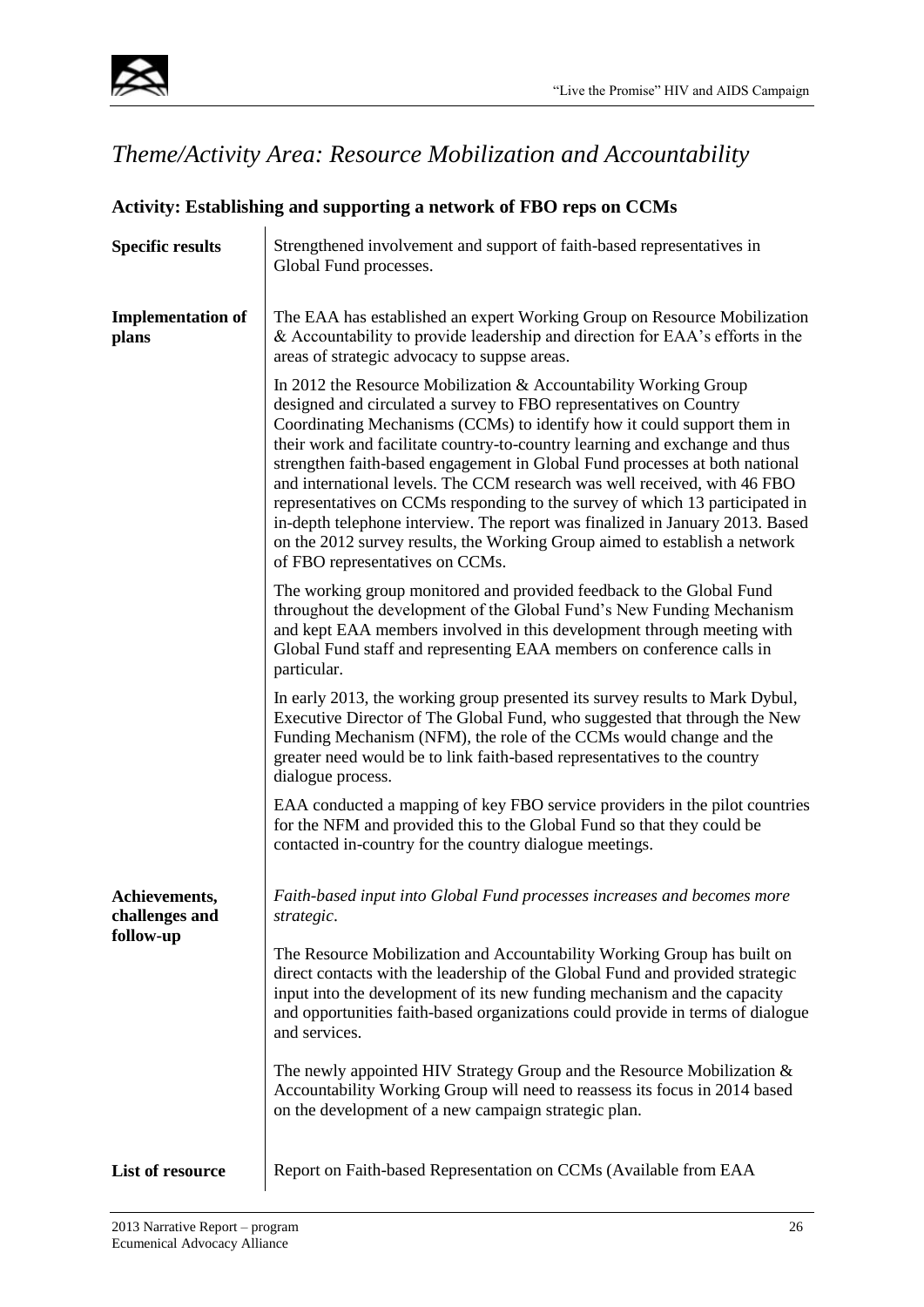

### **materials** Secretariat [Bulletin article](http://www.e-alliance.ch/typo3conf/ext/naw_securedl/secure.php?u=0&file=fileadmin/user_upload/docs/Bulletins/2013/HIV/WIP3_EAA_HIV-AIDS_May2013.pdf&t=1392818678&hash=d79be006e170e67e55f7299b1c03ff4b) in May to raise awareness about the Global Fund's New Funding Mechanism **Activity: Resource Mobilization Advocacy Specific results** In 2013, faith-based representatives were involved in strategic and coordinated advocacy efforts to ensure sufficient and accountable resourcing of the HIV response. **Implementation of plans** In the current global economic and political environment, resource constraints and diminishing political commitment are serious obstacles to realizing the promise of new scientific discoveries that offer the prospect of the end of the pandemic. Faith-based advocacy for sufficient and accountable resource mobilization for the HIV response increases, with specific focuses on Global Fund replenishment and PEPFAR reauthorization. The Global Fund to Fight AIDS, Tuberculosis and Malaria is the leading multilateral instrument for financing the global HIV response, and the EAA has historically been active in advocacy for the establishment and full funding of the Global Fund. The EAA engaged actively with the Global Fund Advocacy Network (GFAN) in order to share information and actions with EAA members on Global Fund resource mobilization efforts. The campaign coordinator attended the January meeting of GFAN in Amsterdam and the EAA supported the call to action and the Here I Am campaign [\(http://www.hereiamcampaign.org/\)](http://www.hereiamcampaign.org/), including the use of social media tools. Action alerts and bulletin articles raised awareness of the replenishment process and encouraged joint action. The concerted action generated the good result of USD12 billion pledged to the Global Fund. PEPFAR was also reauthorized in December 2013. . **Achievements and follow-up** *Increased faith-based advocacy for sufficient and accountable resource mobilization for the HIV response* Faith-based advocacy in supporting the Global Fund replenishment process has become more coordinated and strategic with other civil society partners, leading to a greater impact and contributing to the good result in 2013. **List of resource EXECUTER BULLET ARTICLE IN OCTOBER 1918 IN THE UP IN THE UP IN THE UP IN THE UP IN THE UP IN THE UP IN THE UP IN THE UP IN THE UP IN THE UP IN THE UP IN THE UP IN THE UP IN THE UP IN THE UP IN THE UP IN THE UP IN THE UP I** in March. Action alerts regarding Global Fund replenishment were issued in [March](http://www.e-alliance.ch/en/s/news/action-alerts/single-view-action/article/2013/04/08/action-alert-act-today-three-simple-actions-to-ask-world-leaders-to-stop-aids-tb-and-malaria/) and [October](http://www.e-alliance.ch/en/s/news/action-alerts/single-view-action/article/2013/10/23/action-alert-sign-a-call-to-action-for-fully-funded-global-fund/)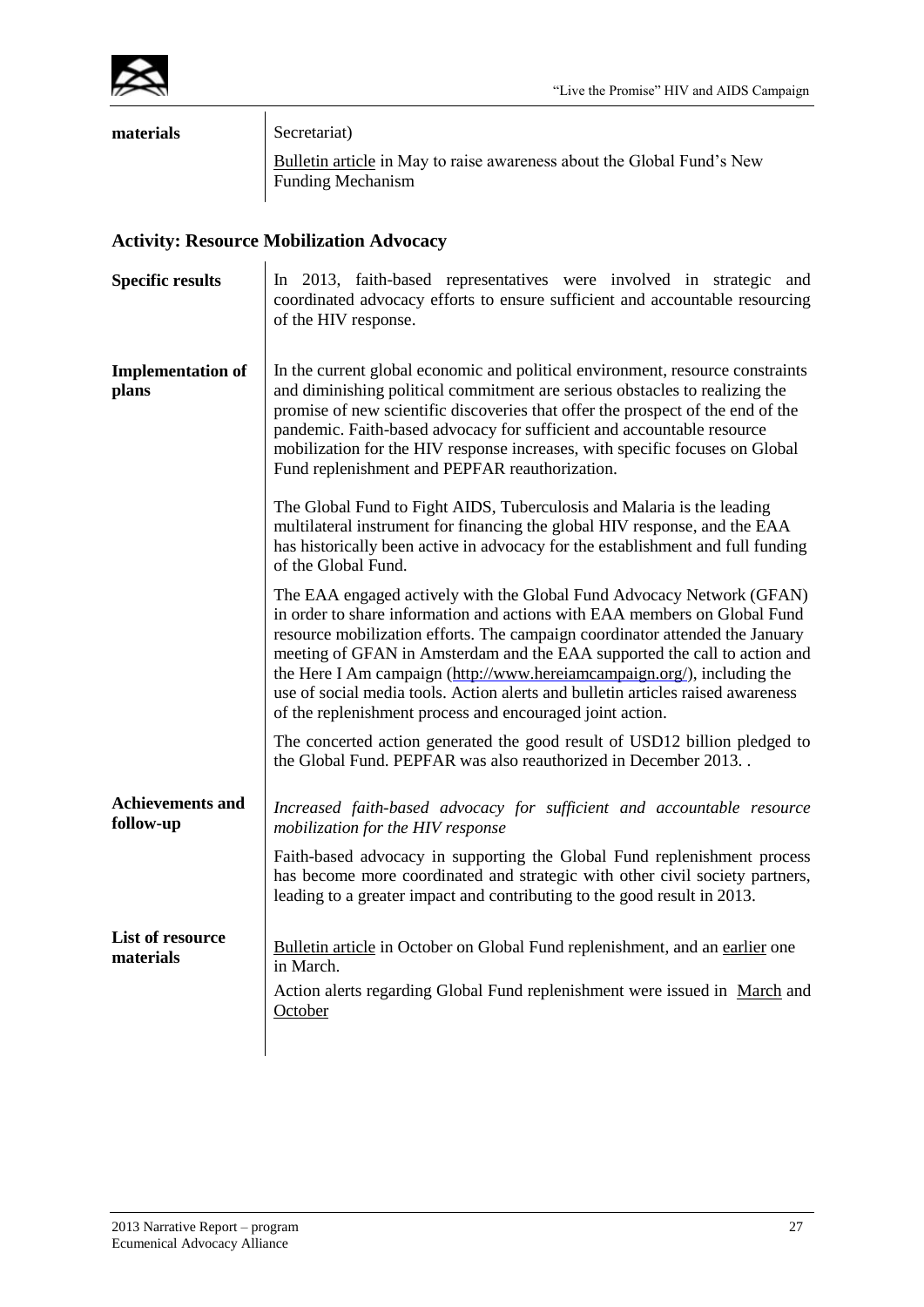

### *Theme/Activity Area: Faith-based engagement in policy processes*

### **Activity: UNAIDS Program Coordinating Board (PCB)**

| <b>Specific results</b>                      | Strengthened and increased ecumenical input into policy discussions and<br>decisions at twice yearly PCB meetings.                                                                                                                                                                                                                                                                                                                                                                                    |
|----------------------------------------------|-------------------------------------------------------------------------------------------------------------------------------------------------------------------------------------------------------------------------------------------------------------------------------------------------------------------------------------------------------------------------------------------------------------------------------------------------------------------------------------------------------|
| <b>Implementation of</b><br>plans            | The EAA sought to encourage and support its members and faith-based<br>partners to be more active in key policy processes, offering insights and<br>lessons learned from their practical service delivery experience and<br>knowledge of their communities, as well as leveraging the moral influence<br>that religious leaders can have to keep governments accountable to their<br>political and financial commitments on HIV and AIDS.                                                             |
|                                              | The PCB, the governing body of UNAIDS, met in June and December in<br>Geneva.                                                                                                                                                                                                                                                                                                                                                                                                                         |
|                                              | Throughout the year, the EAA liaised with the PCB NGO Delegation to<br>follow and input into preparation for the two Board meetings via email and<br>briefings over skype. The EAA also actively identified and encouraged<br>suitable faith-based representatives to apply for open positions on the PCB<br>NGO Delegation as they presented themselves during the year.                                                                                                                             |
|                                              | EAA staff and members participated in the physical PCB meetings, with live<br>updates from the proceedings communicated to EAA Twitter feed followers,<br>and summary articles included in subsequent HIV Bulletins.                                                                                                                                                                                                                                                                                  |
|                                              | During the June meeting, the EAA co-drafted and co-signed two oral<br>statements, one on community systems strengthening and one on the post-<br>2015 agenda. The latter statement was delivered orally by the EAA's HIV<br>Campaign Coordinator.                                                                                                                                                                                                                                                     |
| Achievements,<br>challenges and<br>follow-up | Increased visibility of faith-based response for HIV within UNAIDS PCB<br>meetings; Closer collaboration between FBOs and other civil society actors<br>in PCB processes                                                                                                                                                                                                                                                                                                                              |
|                                              | Several EAA documents were posted to websites belonging to organizations<br>outside the EAA membership. For example, the EAA's written statement to<br>the UNAIDS PCB was posted along with other observer statements on the<br>NGP PCB delegation's website; and the EAA's response to the health<br>consultation was posted in full on the World We Want website and was also<br>summarizing in an online Daily Digest as part of a review of statements<br>submitted by faith-based organizations. |
| List of resource<br>materials                | Statement of Intervention by Coalition of NGO Observers on Post-205<br>Agenda addressed by Ruth Foley, EAA                                                                                                                                                                                                                                                                                                                                                                                            |
|                                              | Bulletin article to report on June PCB and to raise awareness of December<br>meeting.                                                                                                                                                                                                                                                                                                                                                                                                                 |
|                                              | March Bulletin article on 2012 Dec meeting                                                                                                                                                                                                                                                                                                                                                                                                                                                            |
|                                              |                                                                                                                                                                                                                                                                                                                                                                                                                                                                                                       |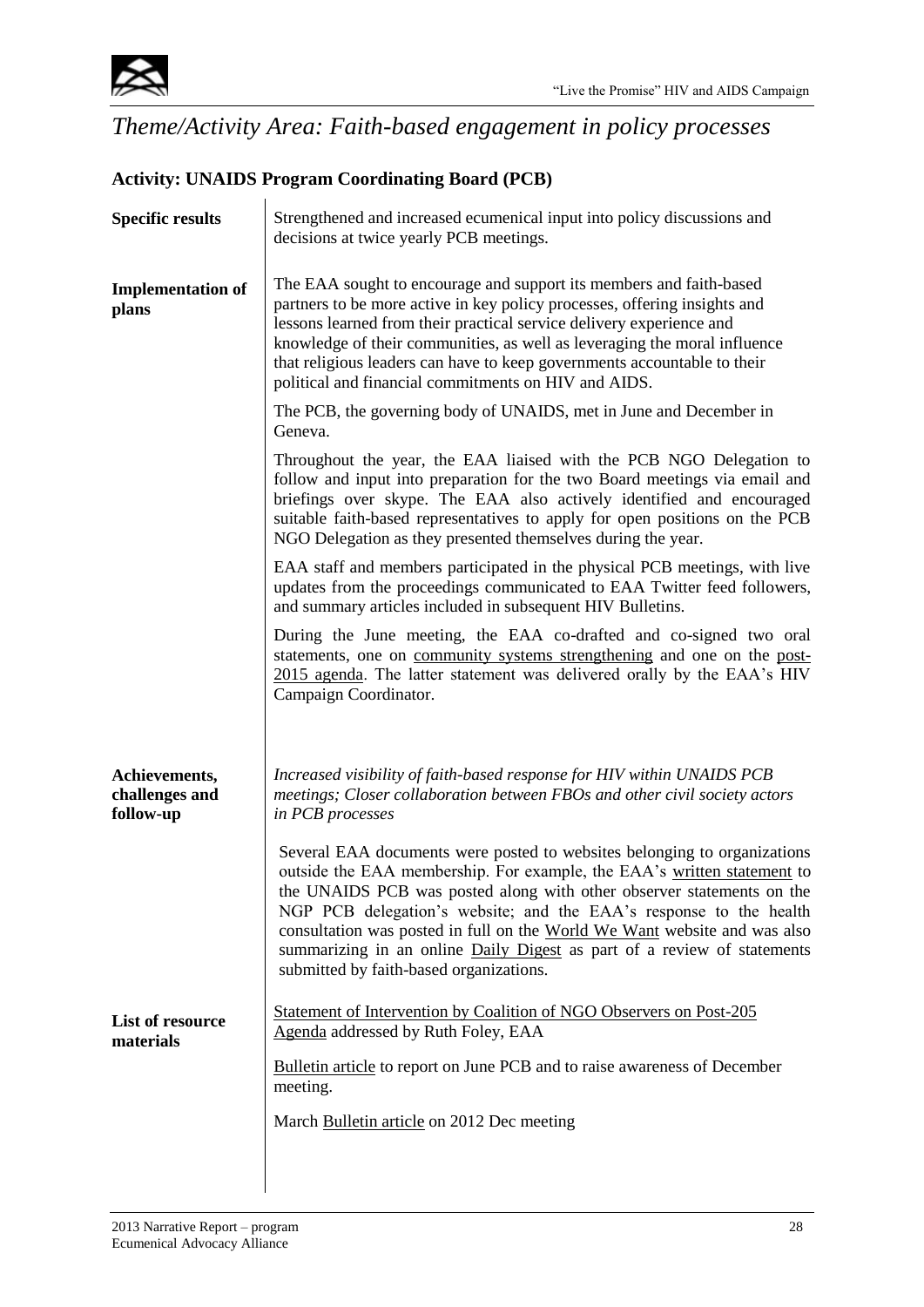

## **Activity: Post-2015/SDG process**

| <b>Specific results</b>                      | Active engagement of faith-based voices and representatives in the post-2015<br>development process.                                                                                                                                                                                                                                                                                                                                                                                                |
|----------------------------------------------|-----------------------------------------------------------------------------------------------------------------------------------------------------------------------------------------------------------------------------------------------------------------------------------------------------------------------------------------------------------------------------------------------------------------------------------------------------------------------------------------------------|
| <b>Implementation of</b><br>plans            | Having had a prominent place in the Millennium Development Goals<br>(MDGs), HIV may be at risk of a much decreased prominence in the post-<br>2015 development agenda which is presently in the process of being<br>articulated. The Sustainable Development Goal (SDG) process mandated at<br>the Rio+20 Summit in June 2012 also provides a context in which HIV should<br>be adequately recognized as a key challenge to sustainable development.                                                |
|                                              | From late 2012 into 2013, the UN put in place a series of nine thematic<br>consultations on the post-2015 development agenda. The EAA facilitated<br>coordinated faith-based input into the consultation on health, with a view to<br>ensuring that HIV remains a key component of the post-MDG development<br>agenda and that the lessons learned from the HIV response thus far are<br>applied, where appropriate, to the wider health agenda.                                                    |
|                                              | The EAA's HIV Campaign Coordinator served as the faith-based<br>representative on the Post-2015 civil society working group developing a<br>common response and action plan to ensure that the HIV response continues<br>as a global priority.                                                                                                                                                                                                                                                      |
|                                              | Awareness raising of the process, EAA input, and analysis of the report of the<br>High Level Panel were provided through the website at http://www.e-<br>alliance.ch/en/s/hivaids/eaa-and-the-post-2015-agenda/, bulletin articles and a<br>press release.                                                                                                                                                                                                                                          |
|                                              | The EAA was deeply concerned by the very weak language on HIV included<br>in the report of the High Level Panel on the post-2015 development agenda<br>(available at http://www.post2015hlp.org/) released in May 2013, which<br>risked undermining previous political commitments to universal access to<br>HIV prevention, treatment, care and support. However, the number and<br>strength of references to HIV and AIDS in the Special Event in September in<br>New York were more encouraging. |
|                                              | A planned advocacy capacity workshop on the post-2015 development<br>process was planned for December 2015, but was cancelled due to lack of<br>sufficient funding.                                                                                                                                                                                                                                                                                                                                 |
| Achievements,<br>challenges and<br>follow-up | Increased participation of faith-based actors with experience in the HIV<br>$response - together$ with civil society partners $-$ in national, regional and<br>international meetings on the post-2015 process                                                                                                                                                                                                                                                                                      |
|                                              | Faith-based representatives have actively participated in the post-2015<br>thematic consultations and in some of the 56 national consultations that have<br>taken place. EAA's place in the post-2015 civil society working group was a<br>recognition of EAA's broad network and effective action.                                                                                                                                                                                                 |
| List of resource                             | Bulletin articles in <u>March</u> , May and October on post-2015 processes                                                                                                                                                                                                                                                                                                                                                                                                                          |
| materials                                    | Press release: "Aim even higher": Proposed post-2015 global development<br>agenda draws mixed response                                                                                                                                                                                                                                                                                                                                                                                              |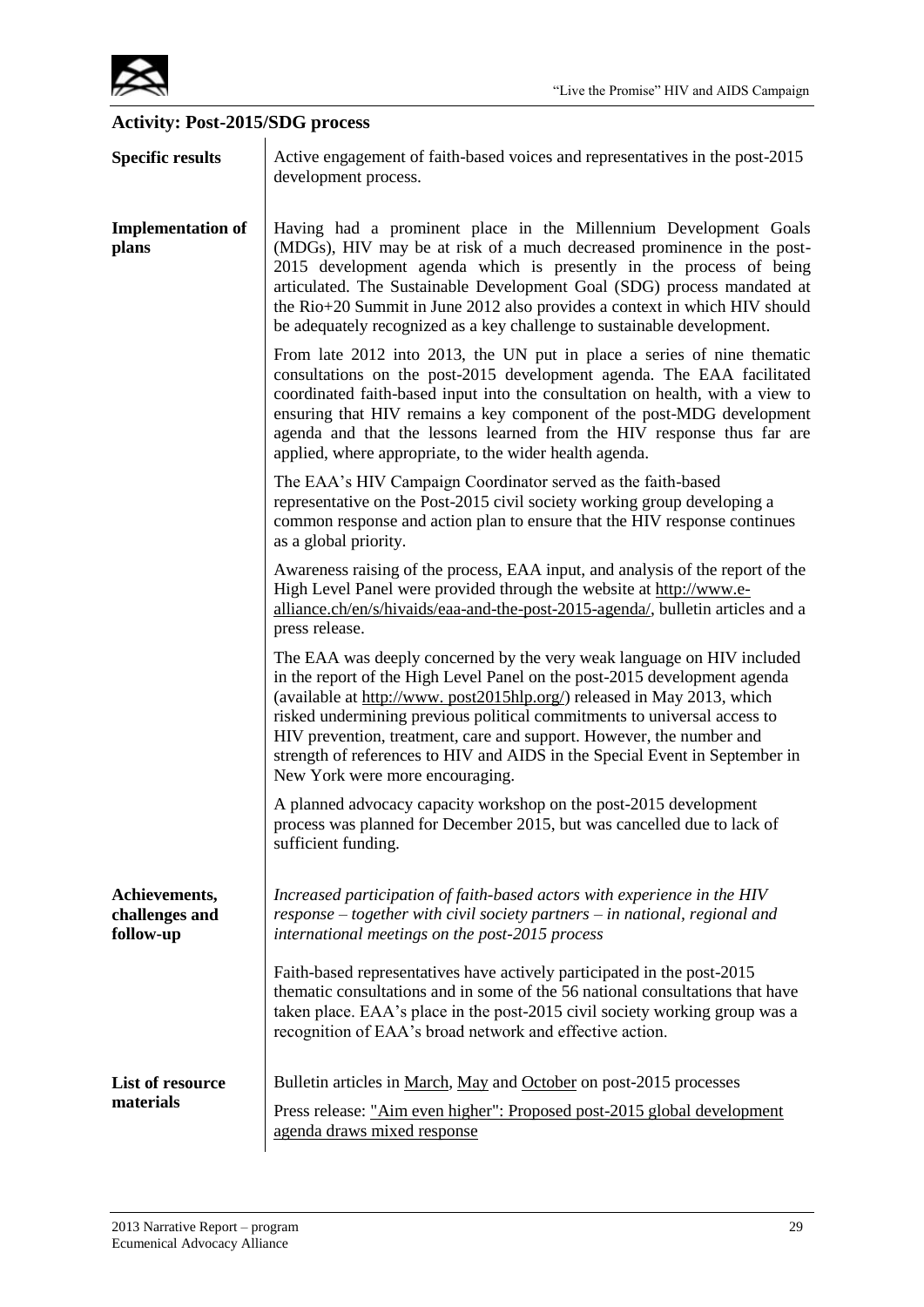

### *Theme/Activity Area: Awareness-raising, Outreach & Mobilization*

### **Activity: Theological/Advocacy Resources for Advent/World AIDS Day**

| <b>Specific result</b>            | Strengthened and increased ecumenical input and engagement in the response<br>to HIV in and around World AIDS Day.                                                                                                                                                                                                                                                                                                                                                                                                                                                                                                     |
|-----------------------------------|------------------------------------------------------------------------------------------------------------------------------------------------------------------------------------------------------------------------------------------------------------------------------------------------------------------------------------------------------------------------------------------------------------------------------------------------------------------------------------------------------------------------------------------------------------------------------------------------------------------------|
| <b>Implementation of</b><br>plans | Awareness-raising on the continuing salience of the HIV pandemic and its<br>impacts on human health, community and dignity remained a key priority, to<br>ensure that churches and related organizations maintain their commitment to<br>this challenge at a time when many governments and other institutions are<br>reducing theirs.                                                                                                                                                                                                                                                                                 |
|                                   | EAA produced materials and information resources for the purpose of<br>awareness-raising, outreach to and mobilization of a grassroots church<br>constituency for further engagement in the HIV response.                                                                                                                                                                                                                                                                                                                                                                                                              |
|                                   | World AIDS Day, December 1, remains an important occasion for raising<br>awareness of HIV - both challenges and opportunities - among people of faith<br>and the wider community. The proximity of World AIDS Day to the<br>beginning of Advent within the Christian liturgical calendar provides an<br>opportunity to encourage theological reflection on HIV.                                                                                                                                                                                                                                                        |
|                                   | In 2013, the EAA commissioned a liturgy that was circulated, via the website,<br>bulletins and Action Alerts, in English, French, Spanish and German, along<br>with a range of worship resources and advocacy ideas gathered from EAA<br>members and partners to encourage reflection and action, under the global<br>theme of 'zero AIDs-related deaths, zero new infections and zero<br>discrimination'.                                                                                                                                                                                                             |
|                                   | The EAA also facilitated the translation into French and Spanish of the online<br>Advent Calendar first produced in English in 2012 as a devotional resource<br>for individual and collective reflection on HIV. The calendar includes daily<br>devotions written by EAA members active in the response to HIV. Its use in<br>2013 in French, Spanish and English was widely promoted by the EAA and<br>its members.                                                                                                                                                                                                   |
|                                   | To commemorate World AIDS Day in Geneva, a service based on the EAA<br>liturgy was organized by the EAA at the Ecumenical Centre in Geneva. In<br>collaboration with other HIV-related organizations based in Geneva, including<br>UNAIDS and the International AIDS Society, the EAA's logo was also<br>included on a poster calling for zero discrimination that was placed on a<br>Geneva tram during the month of December.                                                                                                                                                                                        |
|                                   | The occasion of World AIDS Day was also used by EAA to raise the profile<br>of several of its key activities. Notably, the report on the fulfillment of the<br>personal commitment was launched by way of a press release for World AIDS<br>Day (see Activity: Second Round Review of Implementation of Personal<br><i>Commitment</i> ) and the first of a series of 10 daily videos promote discussion on<br>HIV, theology and sexual and reproductive health was posted on the Live the<br>Promise Campaign facebook page (see Activity: Promoting Dialogue on HIV,<br>Theology and Sexual and Reproductive Health). |
|                                   | In addition to promoting issues and resources around World AIDS Day, the<br>EAA encouraged participation in regional and international AIDS<br>Conferences and the visibility of faith-based efforts in the wider HIV                                                                                                                                                                                                                                                                                                                                                                                                  |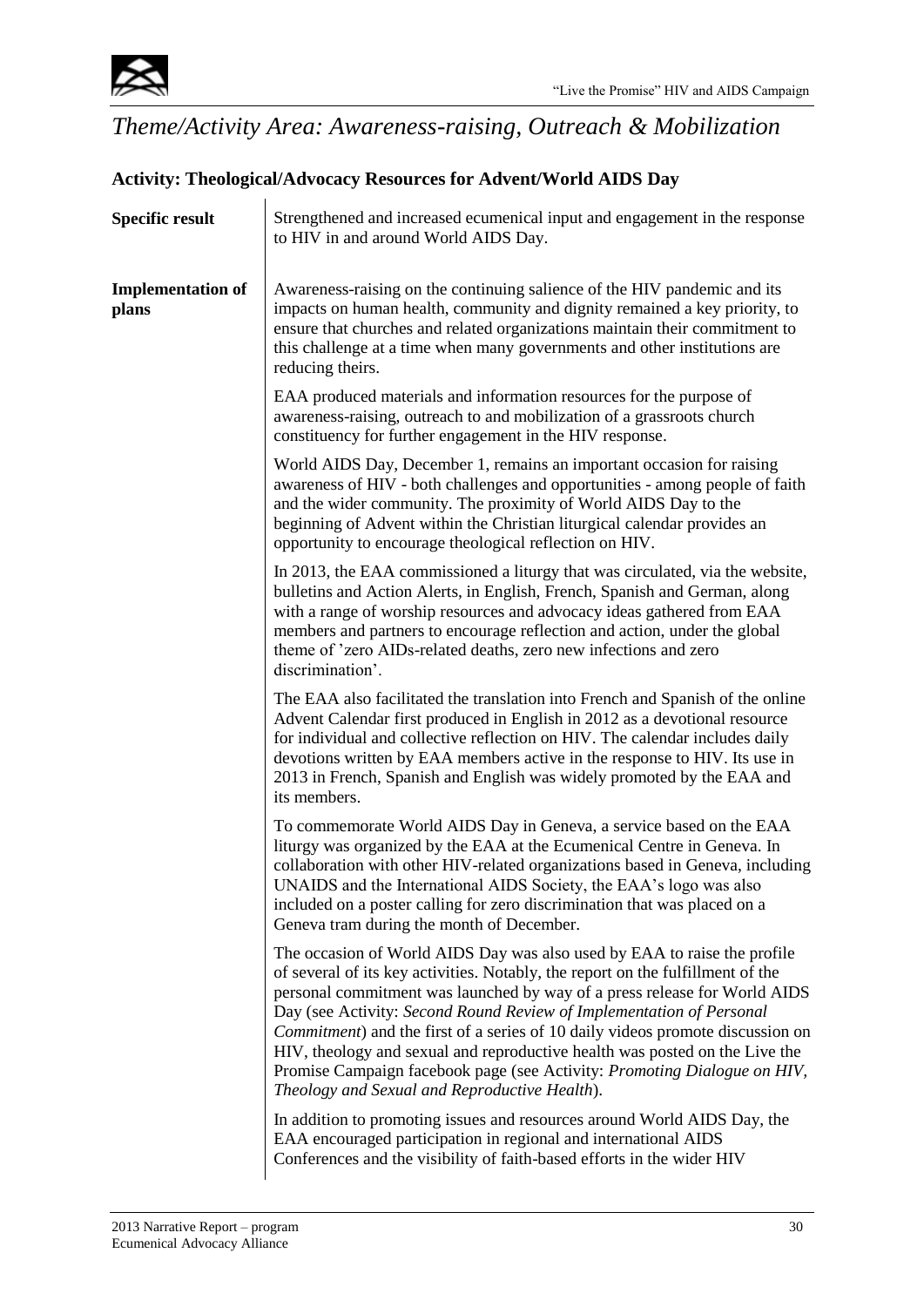

 $\overline{\phantom{a}}$ 

|                                              | response.                                                                                                                                                                                                                                                                                                                                                                                 |
|----------------------------------------------|-------------------------------------------------------------------------------------------------------------------------------------------------------------------------------------------------------------------------------------------------------------------------------------------------------------------------------------------------------------------------------------------|
| Achievements,<br>challenges and<br>follow-up | Increased understanding of HIV among Christian congregations and<br>communities; increased participation of Christian theologians and religious<br>leaders in HIV response                                                                                                                                                                                                                |
|                                              | 37 EAA members' work on HIV was featured in the Advent Calendar, and –<br>based on a web search - at least 19 EAA organized activities around World<br>AIDS Day. These activities included circulating the EAA liturgy, holding<br>worship services, posting testimonies from people living with HIV, holding<br>workshops, making statements and highlighting their work related to HIV. |
|                                              | The World AIDS Day webpage page remained the most popular among the<br>HIV-related webpages. The traffic to the page spiked dramatically in<br>November, with some 1,700 people visiting the page in total and remaining on<br>it for almost 3 minutes.                                                                                                                                   |
| List of resource<br>materials                | World AIDS Day Liturgy and related action ideas online in 3 languages.                                                                                                                                                                                                                                                                                                                    |
|                                              | Advent Calendar translated from English to French and Spanish and made<br>available online and via daily emails to subscribers during Advent.                                                                                                                                                                                                                                             |
|                                              | Two Action Alerts to promote resources and activities: Oct 2013 and Nov<br>2013.                                                                                                                                                                                                                                                                                                          |
|                                              | Bulletin article in May to highlight opportunities for engagement in regional<br>AIDS conferences                                                                                                                                                                                                                                                                                         |
|                                              | Report from South Africa AIDS conference shared in the October Bulletin                                                                                                                                                                                                                                                                                                                   |
|                                              | Action alert re. AIDS 2014                                                                                                                                                                                                                                                                                                                                                                |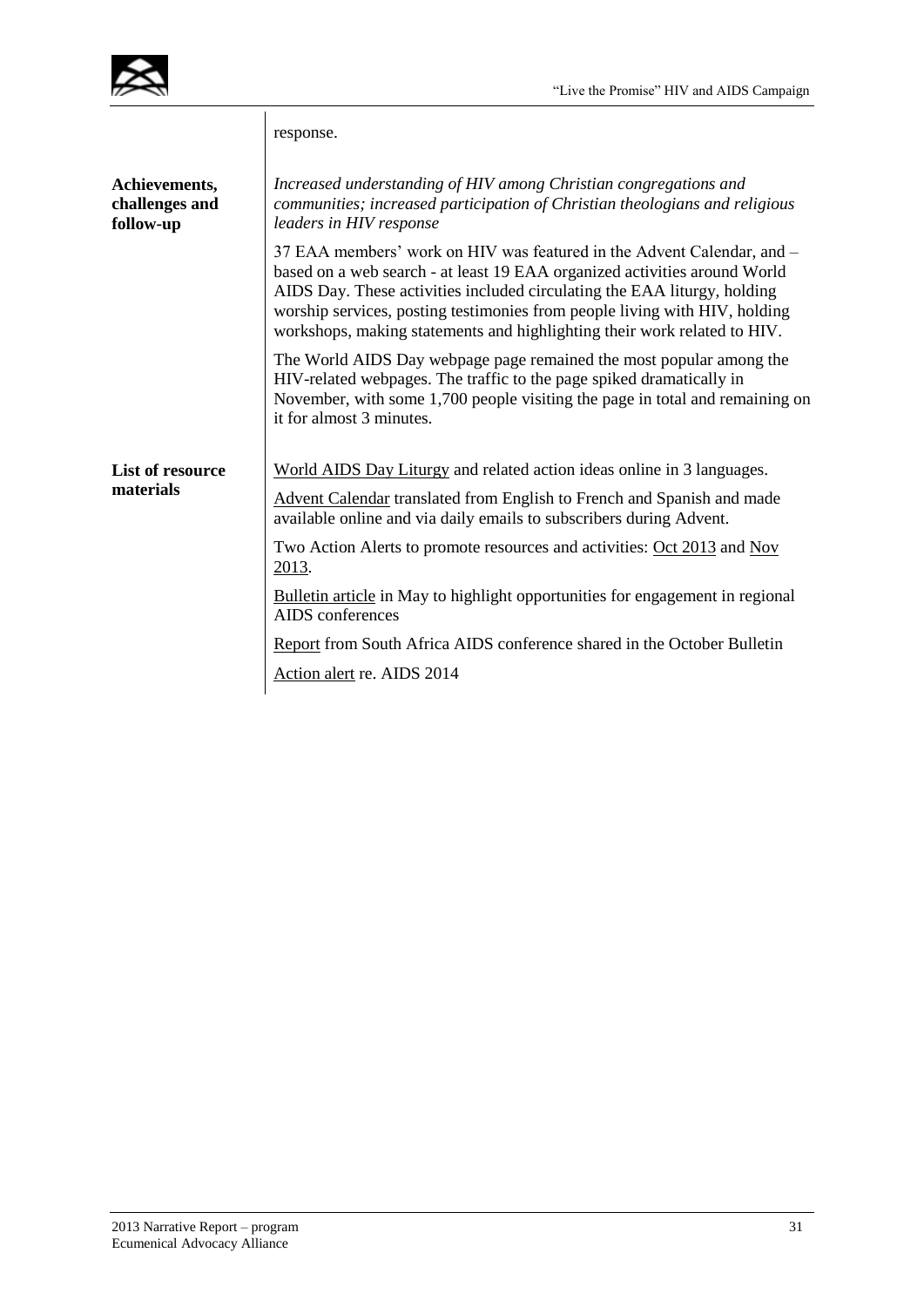

### **"Food for Life" Campaign**

**Background** *We have the means, we have the capacity, to wipe hunger and poverty from* **Background** *the face of the earth in our lifetime – we only need the will*. This has been the basic starting point for every food conference since the first World Food Congress in June 1963. However, today governments are still unable to gather the political will necessary to end world hunger.

> G8 governments made a Hunger Pledge in the wake of the 2007-2008 food crisis, which resulted in the L'Aquila Food Security Initiative in 2009. This later evolved into the New Alliance for Food Security and Nutrition in Africa in 2012. UN Agencies have united under the umbrella of the *Zero Hunger Challenge* and through initiatives such as *Save and Grow*. The international community came together under the Millennium Development Goals, which are soon to be replaced by the Post-2015 Development Agenda and will hopefully merge with the Sustainable Development Goals. Considering all these efforts, one has to wonder why we have not yet managed to reduce the number of people that go to bed hungry.

> It is estimated that the world currently produces enough food to feed 9 billion people yet 842 million people  $-12\%$  of global population, or 1 in 8 – are suffering from chronic hunger. These numbers do not reflect those who experience 'seasonal hunger', nor do they consider that the daily caloric intake required by physically demanding jobs, such as those that are regularly undertaken by the poor. And caloric intake alone says nothing about nutritional status and the 165 million children that are so malnourished that they will not attain their physical and cognitive potential. Poor diets are also to blame for the rise in the number of people overweight and obese, leading to a rise of non-communicable diseases, such as heart disease, intestinal cancers and type-2 diabetes.

> Agriculture incentives have managed to assist larger farms and landholders but have created inequality in rural areas, forcing small-scale, subsistence farmers and landless into the cities in search of employment. With fewer rural farmers able to feed their communities, some countries have increased their dependency on food imports, resulting in a surge of cheap, highly processed rich food that have a longer shelf-life but less nutritional value.

> Increasingly, we witness an imbalance of power in our food chains, with multi-national corporations playing a growing role in how our food is produced, processed, marketed, and distributed. This shift has led to the prioritization of industrial models of agricultural that rely heavily on external inputs such as fertilizers, water, pesticides and genetically engineered seeds. This approach to agriculture fails to address the social and environmental aspects of sustainability. Food production is estimated to account for between 17% (direct emissions) and 32% (including indirect emissions from land use changes, synthetic fertilizers, etc.) of global greenhouse gas (GHG) emissions.

According to the FAO, rearing animals for human consumption accounts for 18% of GHG emissions in CO2 equivalent, not including the additional emissions from land-use change and deforestation. Livestock production consumes fertile land, accounting for 70% of all agricultural land and 30% of the land surface of the entire planet. When one considers the additional agricultural lands that are being used for biofuel production, it begs the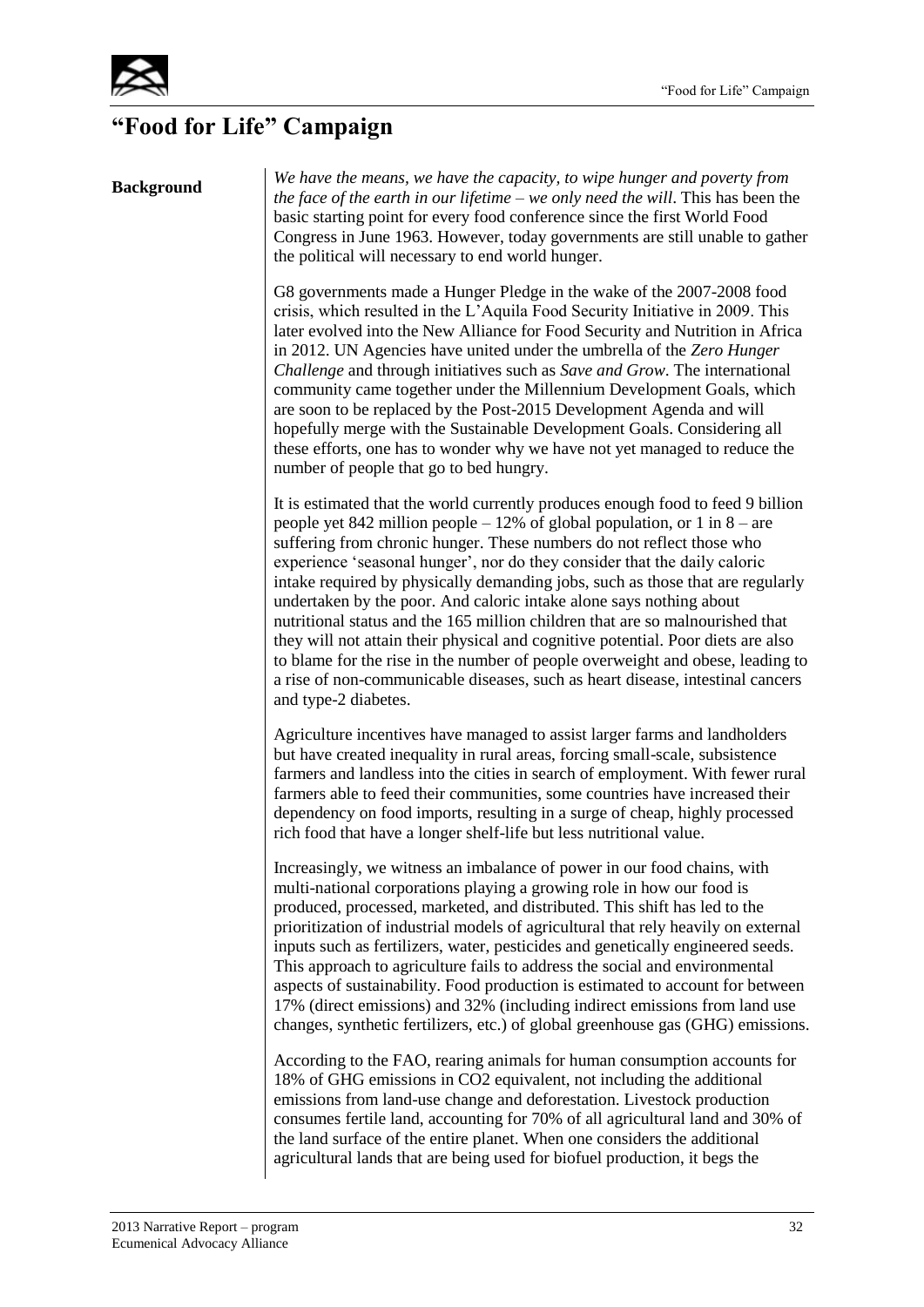question of why our governments choose to prioritize actions that deplete our natural resources in order to meet our unsustainable consumption patterns.

Inefficiency in our food systems is another reason why an estimated 30-50% of all food produced globally is wasted due to losses along the food supply chain. Losses and waste occur throughout the supply chain, from the point of production (especially due to lack of storage, processing and transportation facilities, particularly in developing countries) to the point of consumption (mainly due to consumer behaviors and quality standards, particularly in developed countries). In developed countries, consumers waste almost the same amount of food (222 million tons) as the entire net food production of sub-Saharan Africa (230 million tons). At a policy level, we have been successful in documenting and understanding where food waste occurs; however, there are still a lot of steps that need to be taken before any real progress can be made.

In light of these trends, EAA's Food for Life Campaign prioritized focusing the collective knowledge and energy of EAA members and partners to:

- 1. Rebuild local food systems using an ecosystem-based model of agriculture, which considers aspects such as soil health and crop varieties, and combines traditional knowledge with modern technologies that are well adapted to the needs of smallholder farmers and respect the local context. This includes ensuring that farmers have access to and control over the natural resources that they need (land, water and seeds) to produce food.
- 2. Advocate for the rights of food producers so that they can earn decent wages for their work, have consistent and reliable local markets for their produce, and have adequate social protection schemes in order to purchase food. Acknowledging that small-scale farmers and plantation workers are among the most vulnerable to price shocks and food scarcity.
- 3. Educate and empower consumers with the knowledge to make healthy food choices. We need to switch from product-based nutrition to programming aimed at improving diets based on local foods.
- 4. Ensure the meaningful participation of small-scale food producers and marginalized communities in the relevant policy development and implementation at the national, regional and international levels.
- 5. Promote greater investment in storage, packaging and processing facilities to reduce food waste.

In 2013, EAA's Food for Life Campaign activities responded to the abovementioned goals that most notably resulted in the following:

- Facilitated greater understanding how seed diversity and agroecological methods of food production improve the resilience of our food systems in the face of climate change and other challenges. *Seeds for Life: Scaling up Agro-Biodiversity* was produced to highlight the case studies and accumulation of knowledge-intensive experiences of EAA members.
- Doubled faith-based engagement and collaboration in international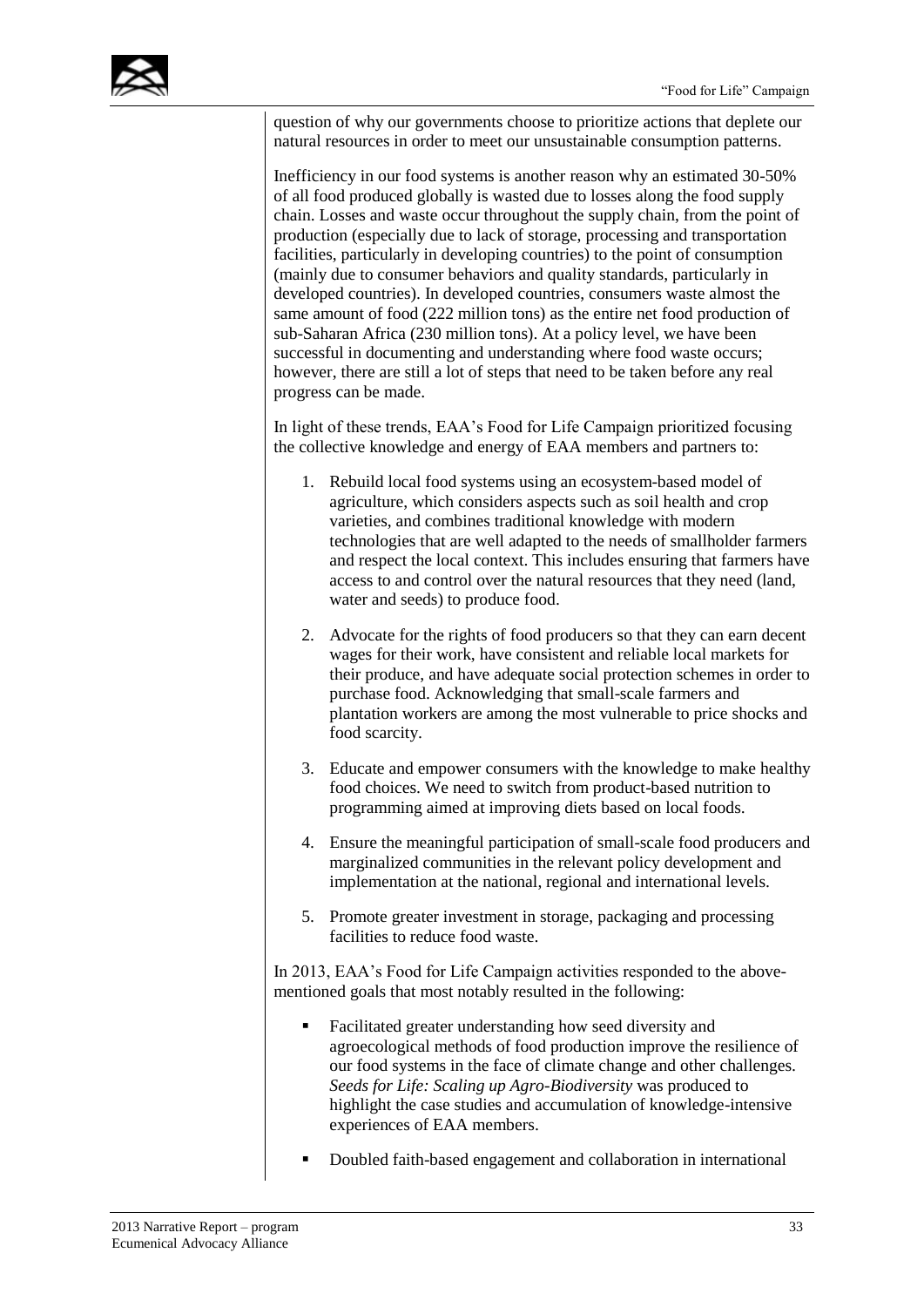| processes, such as the work of the Committee on World Food<br>Security (CFS) and the United Nations Framework Convention on<br>Climate Change (UNFCCC).                                                                                                                                                                                                                                                                                                                                                                       |
|-------------------------------------------------------------------------------------------------------------------------------------------------------------------------------------------------------------------------------------------------------------------------------------------------------------------------------------------------------------------------------------------------------------------------------------------------------------------------------------------------------------------------------|
| Enhanced commitment and recognition by the UN Special Rapporteur<br>٠<br>on the Right to Food for the work of EAA members. This has been<br>showcased through regular engagement during country missions, and<br>through awareness raising activities carried out by the annual<br>publication of the Right to Food and Nutrition Watch, the actions<br>undertaken during Vienna+20, and mobilization through the Global<br>Right to Food and Nutrition Network (GRTFNN).                                                     |
| Greater understanding of nutrition and nutrition sensitive<br>٠<br>interventions, while advocating for a switch from product-based<br>nutritional interventions to programming aimed at improving diets<br>based on local foods. Ensured joint action to address micronutrient<br>deficiencies and the double burden of under-nutrition and obesity in<br>processes leading to the Second International Conference on Nutrition<br>(ICN2) and in parallel with the efforts Scaling-Up Nutrition<br>Movement (SUN).            |
| Sharper vision, mandate and strategic plan for the future advocacy<br>٠<br>work of the EAA Food for Life Campaign. The 2013 General<br>Assembly of the EAA called on members to "work together on<br>eradicating hunger, promoting adequate nutrition, and striving<br>towards just and sustainable food systems, with a particular emphasis<br>on sustainable agricultural practices and the situation of smallholder<br>producers and their access to and control over natural resources such<br>as land, water and seeds". |
| The EAA Food Campaign Coordinator was mainly responsible for the<br>coordination of the activities. This was made possible through the guidance of<br>the Food Strategy Group in identifying issues and action plans.                                                                                                                                                                                                                                                                                                         |
| EAA members developed the liturgy and background papers for the Week of<br>Action.                                                                                                                                                                                                                                                                                                                                                                                                                                            |
| A portion of the time of the EAA staff (Executive Director, Administrative<br>Assistant, Communications Consultant, Webmaster and Communications<br>Assistant, Multimedia and Communications Assistant, and Finance,<br>Fundraising, and Reporting Officer) also contributed to the success of the<br>campaign.                                                                                                                                                                                                               |
|                                                                                                                                                                                                                                                                                                                                                                                                                                                                                                                               |

### **Food for Life Campaign activities in 2013**

### **Theme/Activity Area: Promoting agroecology for just, sustainable and resilient food production**

**Specific results** Increased awareness among EAA members and partners of agroecological concepts and practices, and of the potential for scaling up agroecological food production for sustainable food security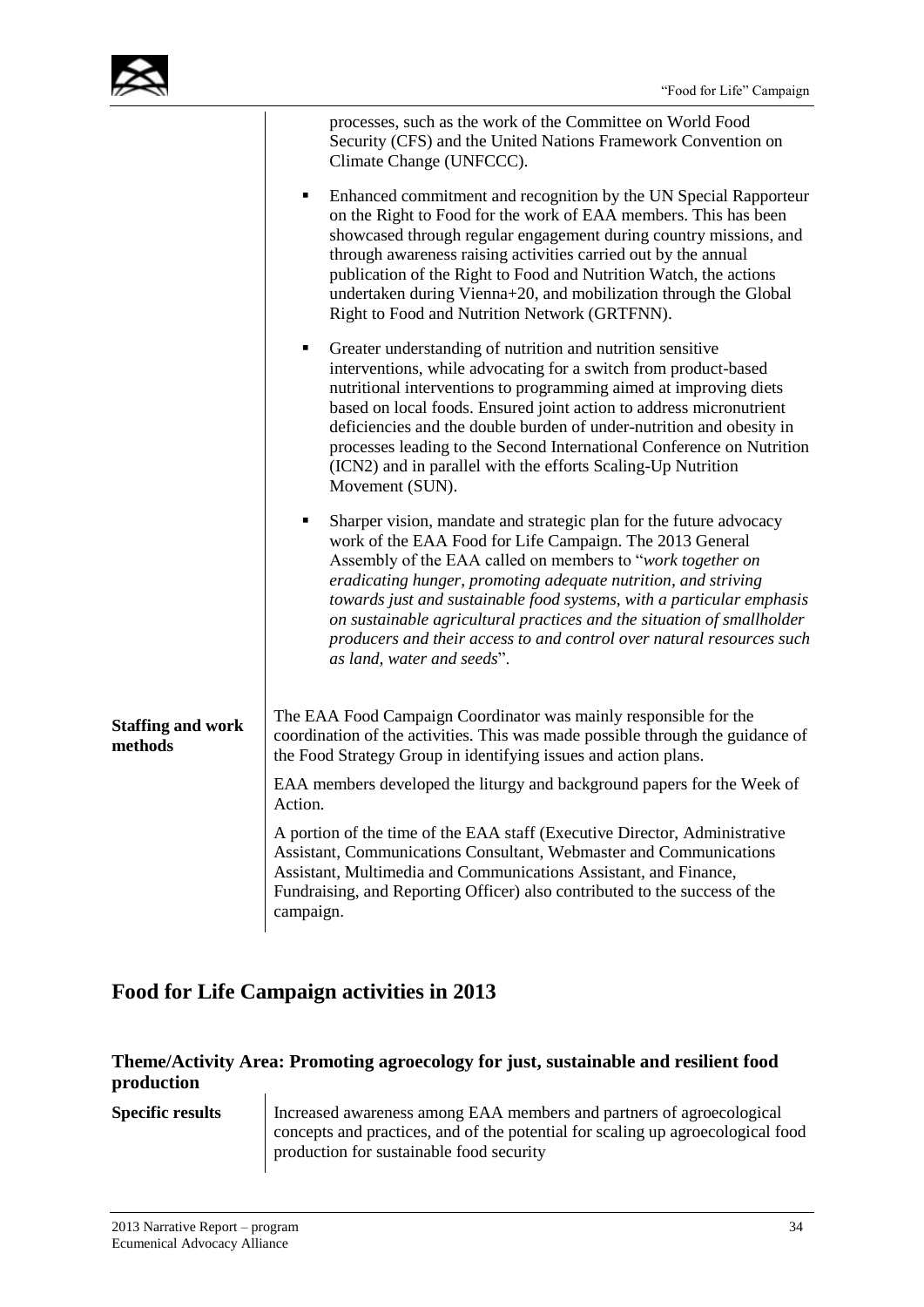| <b>Implementation of</b><br>plans    | At the end of 2012, the Food for Life Campaign, produced a leading<br>publication: <i>Nourishing the World Sustainably: Scaling up Agroecology</i> . This<br>report provides the latest research on agroecology and the recommendations<br>offer guidance on the policies needed for it to be scaled up. The case studies<br>from our members featured in the report demonstrate the positive impacts of<br>agroecology, in terms of both yield and environmental sustainability.                                                                                        |
|--------------------------------------|--------------------------------------------------------------------------------------------------------------------------------------------------------------------------------------------------------------------------------------------------------------------------------------------------------------------------------------------------------------------------------------------------------------------------------------------------------------------------------------------------------------------------------------------------------------------------|
|                                      | The principles addressed in this report laid the groundwork and became core<br>to the policy positions that EAA adopted in 2013.                                                                                                                                                                                                                                                                                                                                                                                                                                         |
| <b>Achievements and</b><br>follow-up | <b>EAA Agroecology Working Group</b>                                                                                                                                                                                                                                                                                                                                                                                                                                                                                                                                     |
|                                      | To guide EAA's future work on agroecology, an ad hoc Working Group was<br>established with members representing faith-based organizations, small-scale<br>food producers, church leaders, researchers and academics. The aim of this<br>collaboration was to shape a clear strategy for increasing EAA's effectiveness<br>in its advocacy for scaling up agroecology, starting with the mapping of the<br>church and faith-based organizations working on agroecology at grassroots<br>level. The working group will be revived in 2014.                                 |
|                                      | Highlighting sustainable food systems within the G8                                                                                                                                                                                                                                                                                                                                                                                                                                                                                                                      |
|                                      | According to EAA members, the G8 New Alliance for Nutrition has become a<br>vehicle to open up African markets to agricultural inputs (commercial seeds,<br>fertilizers and pesticides) under the veil of reducing hunger across Africa.                                                                                                                                                                                                                                                                                                                                 |
|                                      | In response, EAA published Whose Alliance? The G8 and the Emergence of a<br>Global Corporate Regime for Agriculture in collaboration with member<br>CIDSE. The report critiques the vision and approach of the G8's New<br>Alliance for Food Security and Nutrition in Africa for ignoring human rights<br>and root causes of hunger and instead seeking to solve food security through a<br>market orientation. This publication was used by several members as a<br>supporting document to their own policy engagement, especially in New<br>Alliance pilot countries. |
|                                      | Feedback was received by Christian Aid, Association of Reformed<br>Evangelical Churches of Burkina Faso - AEERB and was used as a reference<br>in related documents by those in EAA networks, such as FIAN.                                                                                                                                                                                                                                                                                                                                                              |
|                                      | Promoting agroecology in print                                                                                                                                                                                                                                                                                                                                                                                                                                                                                                                                           |
|                                      | EAA was invited to contribute an article to the Right to Food and Nutrition<br>Watch 2013 publication about why scaling up investment in agroecology is<br>essential to the achievement of the Right to Food. Further contributions were<br>also requested for FAO's World Food Day USA website, Greenpeace<br>International, and Presbyterian Hunger Program - World Food Day edition.                                                                                                                                                                                  |
|                                      | EAA plans to devote the 2014 Churches Week of Action on Food to further<br>mobilization, enhanced dialogue and cross-fertilization among EAA members<br>and allies on the advantages and feasibility of scaling up agroecological<br>methods of food production. A statement from religious leaders on just and<br>sustainable food systems and Christian stewardship of creation will also be<br>created.                                                                                                                                                               |
| List of resource                     | <b>Publications:</b>                                                                                                                                                                                                                                                                                                                                                                                                                                                                                                                                                     |
| materials                            | May 2013: Whose Alliance? The G8 and the Emergence of a Global                                                                                                                                                                                                                                                                                                                                                                                                                                                                                                           |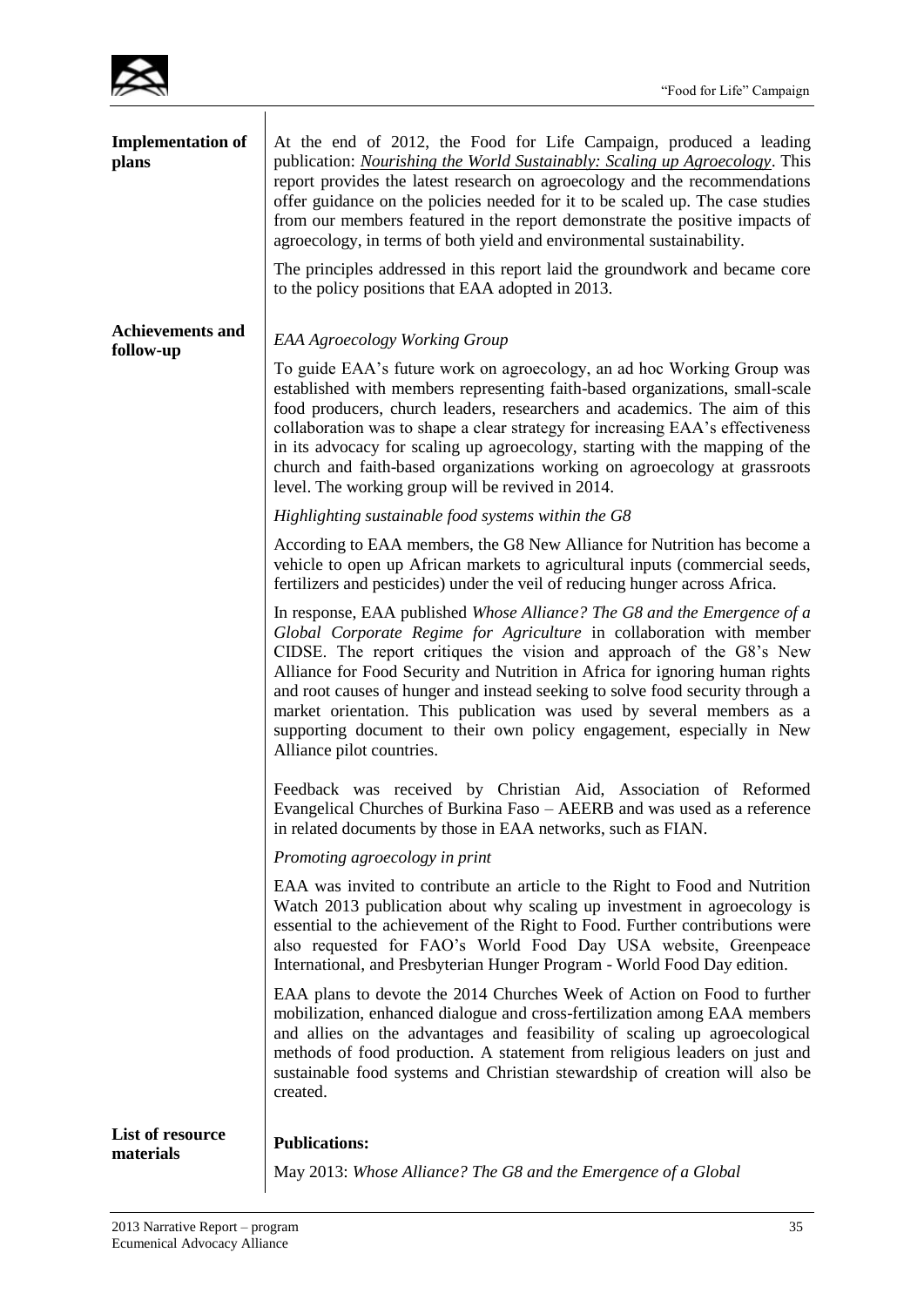

*Corporate Regime for Agriculture* [\(EN,](http://www.e-alliance.ch/typo3conf/ext/naw_securedl/secure.php?u=0&file=fileadmin/user_upload/docs/All_Food/CIDSE/Whose_Alliance_The_G8___the_Emergence_of_a_Global_Corporate_Regime_for_Agriculture_May_2013.pdf&t=1394723712&hash=eaf5da0c1451d827f7b01e61977c81b1) [FR,](http://www.e-alliance.ch/typo3conf/ext/naw_securedl/secure.php?u=0&file=fileadmin/user_upload/docs/All_Food/CIDSE/A_qui_profite_lAlliance_-_recommandations_de_la_CIDSE_et_de_lEAA_-_mai_2013.pdf&t=1394723712&hash=70b3ca0bb2dd425cd97a3f9cb5239fd5) [SP\)](http://www.e-alliance.ch/typo3conf/ext/naw_securedl/secure.php?u=0&file=fileadmin/user_upload/docs/All_Food/CIDSE/Alianza_de_quiyn_recomendaciones_de_CIDSE_y_EAA_mayo_2013.pdf&t=1394723712&hash=51628fbbefc21425214b992bd6aae19d)

October 2013: *Agroecology – An Alternative Way to Ensuring Food Security*  [\(EN,](http://www.rtfn-watch.org/fileadmin/media/rtfn-watch.org/ENGLISH/pdf/Watch_2013/Watch_2013_PDFs/Separate_article_ENG/Watch2013_EN_Chapter3_Resistance_AlternativeVisions.pdf) [FR,](http://www.rtfn-watch.org/fileadmin/media/rtfn-watch.org/ENGLISH/pdf/Watch_2013/Watch_2013_PDFs/Separate_article_FR/Observatoire2013_FR_Chapter3_Re%CC%81sistances_VisionsAlternatives.pdf) [SP\)](http://www.rtfn-watch.org/fileadmin/media/rtfn-watch.org/ENGLISH/pdf/Watch_2013/Watch_2013_PDFs/Separate_article_SPA/Observatorio2013_SP_Capi%CC%81tulo3_Resistencias_VisionesAlternativas.pdf)

16 October 2013: *[Fighting World Hunger: Who deserves our praise?](http://www.greenpeace.org/international/en/news/Blogs/makingwaves/fighting-world-hunger-who-deserves-our-praise/blog/46999/)*

October 2013: *[Small-scale sustainable solutions to global hunger](http://www.pcusa.org/media/uploads/hunger/pdf/september_post_2013.pdf)*

**Press Release:**

31 May 2013: *[G8's "New Alliance" ignores root causes of hunger, new report](http://www.e-alliance.ch/en/s/news/press-releases/single-view-press-release/article/2013/05/31/g8s-new-alliance-ignores-root-causes-of-hunger-new-report-claims/)  [claims](http://www.e-alliance.ch/en/s/news/press-releases/single-view-press-release/article/2013/05/31/g8s-new-alliance-ignores-root-causes-of-hunger-new-report-claims/)*

### **Theme/Activity Area: Reducing food waste and promoting just and sustainable consumption, as a matter of Christian stewardship**

| <b>Specific results</b>           | $\bullet$ | Churches and individuals increasingly made commitments to assess their<br>own levels of consumption and waste, and make changes to their own<br>lifestyle patterns, eating habits, and review what can be done to reduce<br>their contribution to food waste and minimize post-harvest losses                                                                                                                                                                                                                                                                                                                      |
|-----------------------------------|-----------|--------------------------------------------------------------------------------------------------------------------------------------------------------------------------------------------------------------------------------------------------------------------------------------------------------------------------------------------------------------------------------------------------------------------------------------------------------------------------------------------------------------------------------------------------------------------------------------------------------------------|
|                                   | $\bullet$ | Increased interest by members of EAA and other churches and church-<br>related organizations to change behavior and consumption patterns that<br>are inconsistent with environmental sustainability and just food<br>production                                                                                                                                                                                                                                                                                                                                                                                    |
|                                   |           | Broader engagement by churches and church-related organizations and<br>their members in issues of food waste in both their advocacy efforts and<br>in the practices of their own communities                                                                                                                                                                                                                                                                                                                                                                                                                       |
| <b>Implementation of</b><br>plans | i)        | Encourage member participation in Fast for Life 2013                                                                                                                                                                                                                                                                                                                                                                                                                                                                                                                                                               |
|                                   |           | Since 2010, EAA has promoted an annual 'Fast for Life' observance on<br>Ash Wednesday and during the Lenten period - as a time for<br>encouraging individuals, churches and communities to learn more about<br>the effect of unequal consumption patterns on global food security and<br>justice, and to take steps to change how and what they consume. In 2013,<br>EAA asked our members to reflect on their personal contribution to food<br>waste and to call on our decision makers to act to reduce food losses<br>using a variety of methods, such as greater investment in post-harvest<br>infrastructure. |
|                                   | ii)       | Facilitate the participation of churches and Christian organizations in<br>the 2013 World Environment Day, under the theme 'Think.Eat.Save;<br>Reduce your foodprint'                                                                                                                                                                                                                                                                                                                                                                                                                                              |
|                                   |           | The theme for the 2013 World Environment Day, held on 5 June, was<br>Think.Eat.Save. Think.Eat.Save is a global anti-food waste and food loss<br>campaign that encourages individuals to reduce their global 'foodprint'.<br>The United Nations Environment Programme (UNEP) recognizes this<br>opportunity and has devoted the 2013 World Environment Day to raising<br>awareness about the amount of food produced each year that is wasted.<br>EAA raised awareness about this global opportunity and invited<br>members to join in solidarity.                                                                 |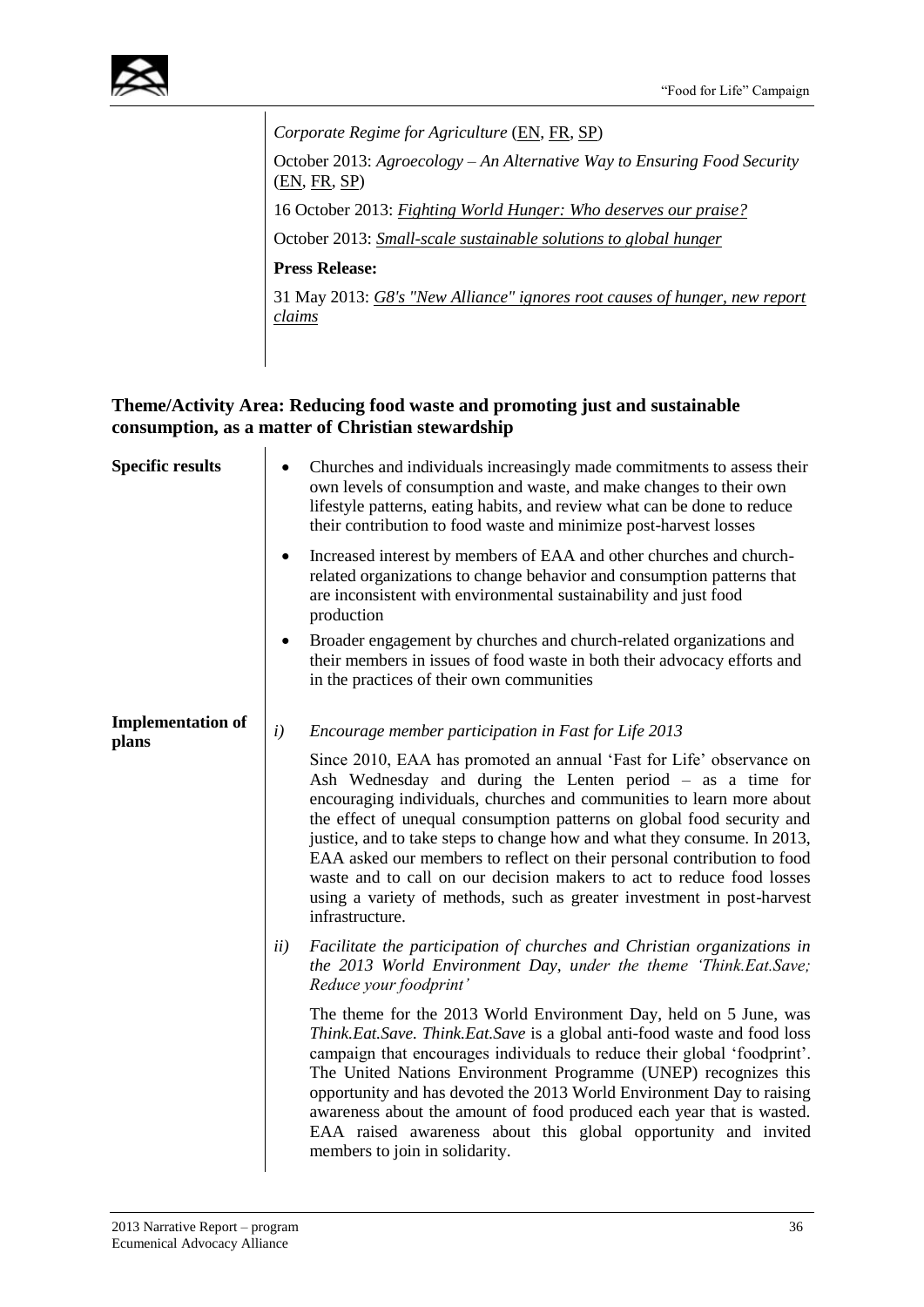

|                               | Promote the potential of reducing food waste and post-harvest losses to<br><i>iii</i> )<br>the leaders of the G8 and G20 in order to help meet the challenge of<br>feeding the world                                                                                                                                                                                                                                                                                                                                                                                                                                                 |
|-------------------------------|--------------------------------------------------------------------------------------------------------------------------------------------------------------------------------------------------------------------------------------------------------------------------------------------------------------------------------------------------------------------------------------------------------------------------------------------------------------------------------------------------------------------------------------------------------------------------------------------------------------------------------------|
|                               | Recently, global leaders have been focusing their food security policy<br>discussions on increasing food production without addressing the issue<br>of waste in the food production, distribution and consumption chain.<br>EAA used the 2013 meetings of the G8 and G20 to call on leaders to<br>shift to more sustainable food production and distribution systems and to<br>prioritize the elimination of waste along the food chain. Such an<br>approach results in a reduction in the amount of food needed to be<br>produce and accounts for the natural resources required for future<br>decades with increasing populations. |
| Achievements and<br>follow-up | Churches and individuals increasingly make commitments to assess their<br>i)<br>own levels of consumption and waste, and make changes to their own<br>lifestyle patterns, eating habits, and review what can be done to reduce<br>their contribution to food waste and minimize post-harvest losses                                                                                                                                                                                                                                                                                                                                  |
|                               | a) Fast for Life $2013$                                                                                                                                                                                                                                                                                                                                                                                                                                                                                                                                                                                                              |
|                               | EAA encouraged members to get involved with the chain of people involved<br>in getting food from the ground to the table and provided Waste not, Want not<br>Questionnaires to provide a starting point for dialogue. The EAA Secretariat<br>joined in this action by running a series of interviews with Swiss-based actors,<br>from managers of large supermarket chains to food distribution centres, to see<br>where food is being lost. A summary of these discussions, including lessons<br>learned, were featured in food bulletins and through social media.                                                                 |
|                               | The Waste Tracker was revised to help families track how much food they<br>wasted each day and was picked up by both faith and non-faith actors such as<br>the co-Director of <i>Partage</i> , Vincent Gall.                                                                                                                                                                                                                                                                                                                                                                                                                         |
|                               | The Fast for Life Pledge, which commits people to doing what they can to<br>reduce waste along the food chain throughout the Lenten period, was made<br>available as an online resource for our members. Almost 40 new participants<br>signed on in 2013. Additional printed copies were made available during the<br>2013 Fast for Life Worship Service, in which more than 50 individuals<br>attended and committed to the challenge.                                                                                                                                                                                              |
|                               | EAA member The National Council of Churches in the Philippines (NCCP)<br>scaled up their engagement in the Fast for Life activities in 2013, including<br>with the preparation of this year's liturgy 'We are the Light of the World; We<br>are the Salt of the Earth'. According to the online statistics, 72 people<br>downloaded the Meal Planner, not including those who accessed it through<br>social media and directly from the link sent out in Action Alerts. This liturgy<br>was also used during the Fast for Life Worship Service, held at the<br>Ecumenical Centre in Geneva on 13 February and involved the active    |
|                               | participation of four other ecumenical partners coming from the ACT<br>Alliance, the World Council of Churches, the Lutheran World Federation and<br>Ecumenical Water Network.                                                                                                                                                                                                                                                                                                                                                                                                                                                       |
|                               | An additional resource added in 2013 was the <i>Meal Planner</i> . This tool was to<br>encourage individuals to make a shopping list and plan their food purchases<br>before heading to the farmers market or grocery store. Sticking to a list helps<br>reduce the risk of impulse buys or buying unnecessary large quantities, which                                                                                                                                                                                                                                                                                               |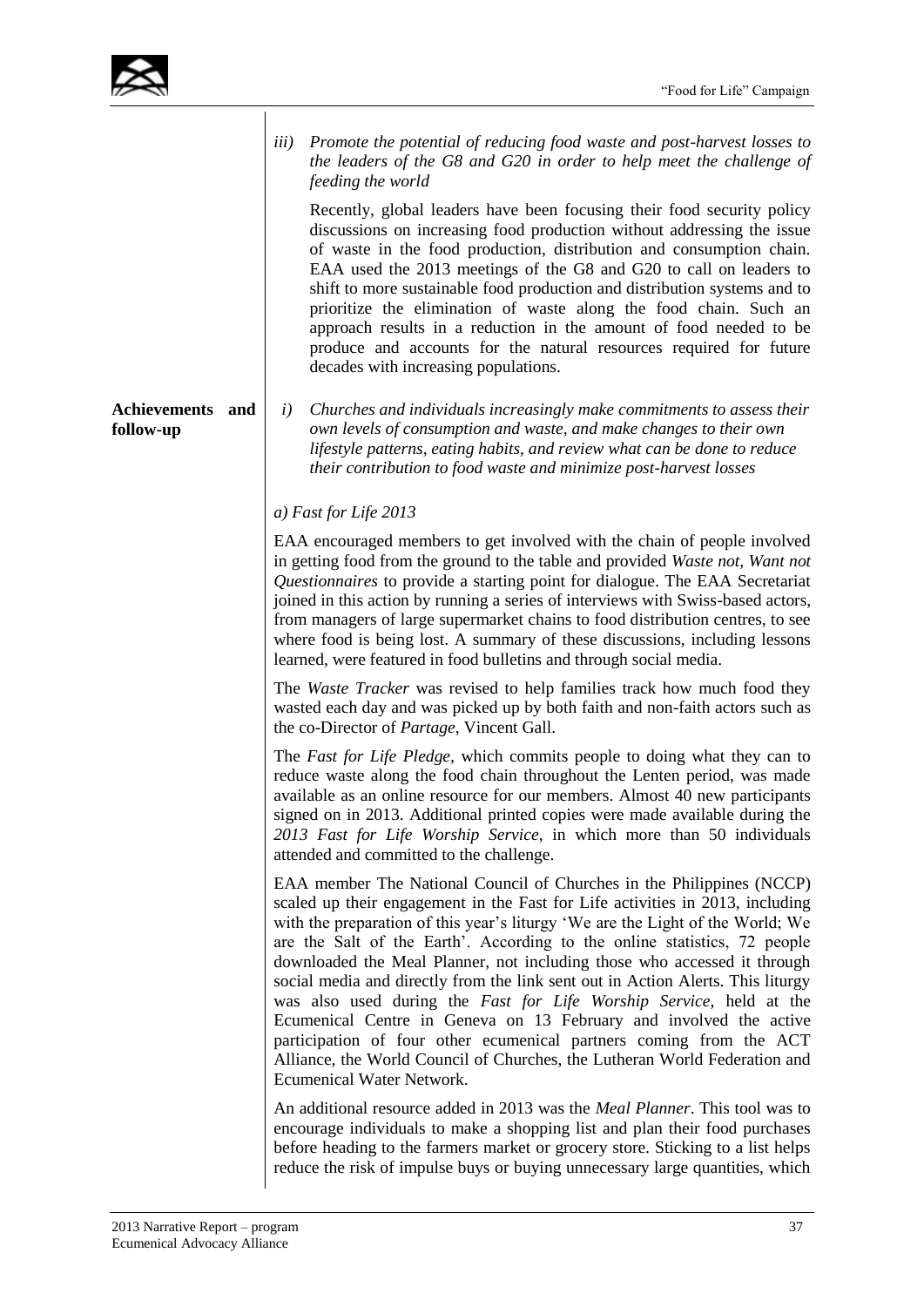

then usually turn into waste. According to the online statistics, 42 people downloaded the *Meal Planner*, not including those who accessed it through social media and directly from the link sent out in Action Alerts.

Positive feedback was received directly from members across the globe, such as in West Africa via FECCIWA and from churches across central Canada via Canadian Foodgrains Bank. Members were encouraged to upload achievements on EAA's Global Good Practices map.

Building on the lessons learned in 2012 and 2013, EAA will showcase the shared experience of our members in key policy processes, such as the Committee on World Food Security (CFS) and the 2014 roundtable discussions/negotiations on 'Food Losses and Waste in the Context of Sustainable Food Systems'. On the basis of its active membership in the Civil Society Mechanism (CSM) of the CFS, and following its participation in successive CFS sessions, the EAA plans to scale-up its engagement with policy discussions in that context, and to facilitate greater participation among smallholder farmers, religious leaders and other representatives of food insecure communities in those forums. At the 41st session of the CFS (in October 2014), the EAA plans to organize side events and other advocacy initiatives to sharpen the focus on the reduction of post-harvest food losses. EAA will collaborate with the CSM and with EAA members participating in the CFS session as its key partners for this purpose, as well as with interfaith and civil society partners. EAA will also assist in the preparation of related CSM statements, press releases and further highlight this issue through social media.

EAA hopes to provide support for and facilitate the active participation of (at least 2) smallholder food producers and representatives of food insecure communities in the developing world, and ensure that opportunities are provided for them to express their views to delegates and other partners in these processes.

### *b) World Environment Roundtable: Think.Eat.Save. Reduce your foodprint*

On 5 June 2013, EAA extended its reach to non-faith actors at the United Nations Environment Programme (UNEP) organized event *Reduce your foodprint.* EAA members took the floor at this event to share the work that they have been engaged in through *Fast for Life* and to voice their willingness to join with other alliances to meet this global challenge. Panelists from the FAO, WFP, OHCHR, government and the private sector, were receptive to the invitation, as were several participants from the audience. EAA also used this opportunity to expose the 'missed opportunities' by listing some of the unresolved wasteful practices that take place in Switzerland to Dominique Kohli, Deputy Director of the Swiss Federal Office for Agriculture, that were learned by way of interviews.

EAA has continued to build on the relationships established at this event and to further explore opportunities for closer collaboration with UN agencies.

Social media was used to promote this activity and to give a summary of the outcomes.

*ii) Increased interest by members of EAA and other churches and church-related organizations to change behavior and consumption patterns that are inconsistent with environmental sustainability and*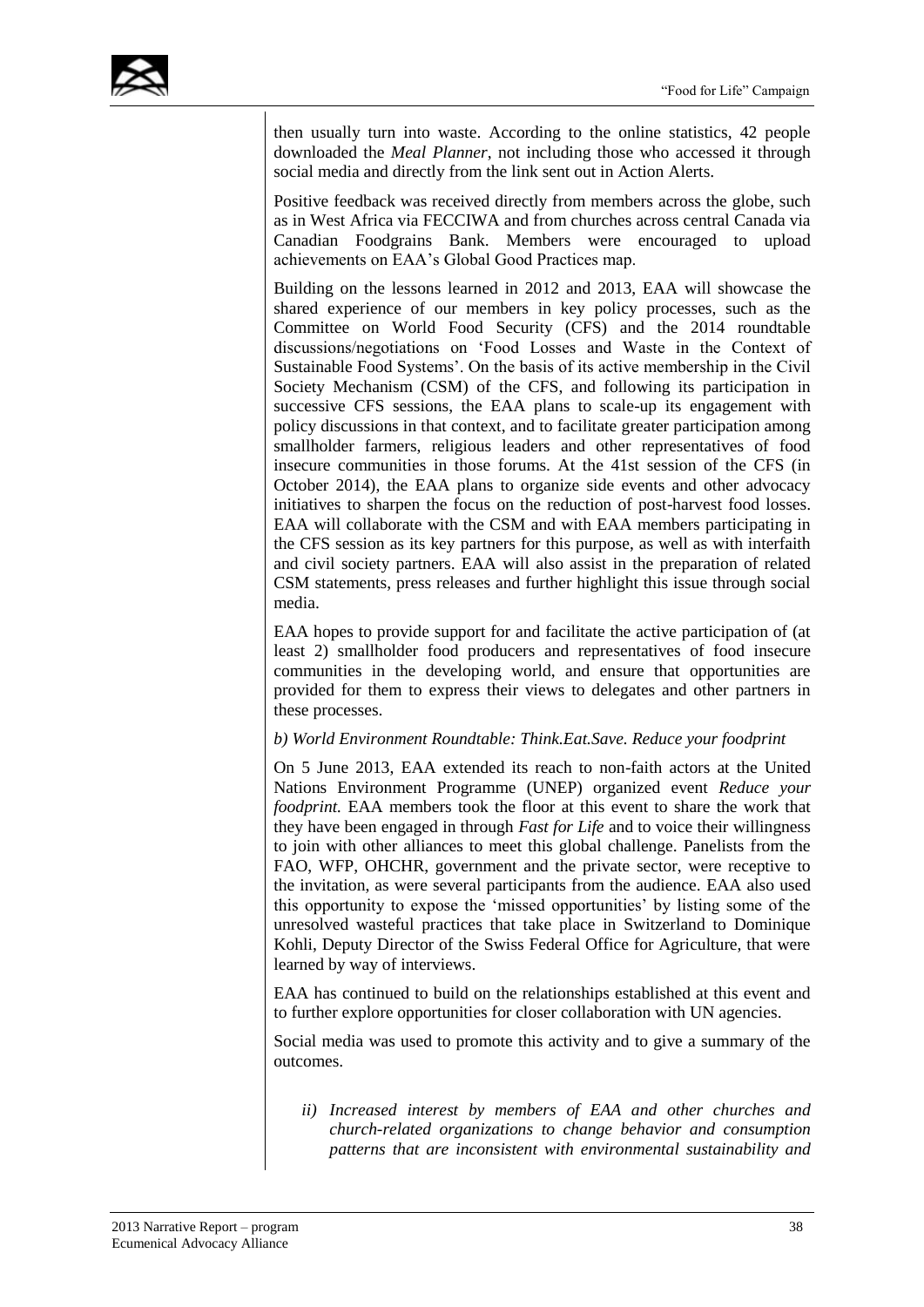

*just food production*

Throughout 2013, members continued to highlight the need for mindful living though their communications work and practice. Most notably was the response by our Catholic members to the message delivered by Pope Francis in his General Audience address on 5 June, which called for a response to the "Culture of Waste".

Other actions were taken to draw the link between environmental protection and global consumption patterns in the run up to the United Nations Framework Convention on Climate Change in Warsaw in November 2013. Most notably was in March 2013, when EAA made a joint submission with MISEREOR, IATP, the Gaia Foundation and IDEX to the UNFCCC "*under Workstream 2 of the Ad Hoc Working Group on the Durban Platform for Enhanced Action (ADP): Item 8: Implementation of all the elements of decision 1/CP.17,(b). Matters related to paragraphs 7 and 8"* in an effort to encourage the global community to reduce excessive meat consumption. The submission noted the paradigm shift needed in the livestock sector, which currently produces 40 percent of the world's methane, 65 percent of the world's nitrous oxide and accounts for an estimated 18 percent of humancaused greenhouse gas emissions.

iii) *Broader engagement by churches and church-related organizations and their members in issues of food waste in both their advocacy efforts and in the practices of their own communities* 

On the occasion of World Environment Day 2013 (June 15), EAA members sent a letter to the leaders of the G8 and G20 focusing on food waste. The action was timed in advance of the "Hunger Summit" (8 June in London) and prior to the UK-led G8 Summit (17-18 June). The letter noted that the extremes of hunger and obesity are sharpened by the reality that 30-50% of all food produced for human consumption is wasted each year, "due to inadequate infrastructure, wasteful practices by retailers and consumers, and the lack of proper policies and regulations." Faith based actors noted that G8 countries have a specific responsibility since their citizens consume a disproportionate amount of the world's resources, including food, land, water and energy. Also that G8 and G20 countries have the financial resources to tackle the problem, both at home and in developing countries where waste most often stems from lack of adequate post-harvest facilities – including storage and processing facilities, technology and training, and gave clear recommendations for action.

Official responses were received from Guillaume Lambert, Le Chef de Cabinet du President de la Republique Ministry of Canada and from Christian Paradis, Minister of the International Development and Minister for La Francophonie.

| <b>List of resource</b> | <b>Action Alert:</b>                                                     |
|-------------------------|--------------------------------------------------------------------------|
| materials               | 16 January 2013: Ash Wednesday "Fast for Life"                           |
|                         | 30 January 2013: Fast for Life! Take time to pray and commit to reducing |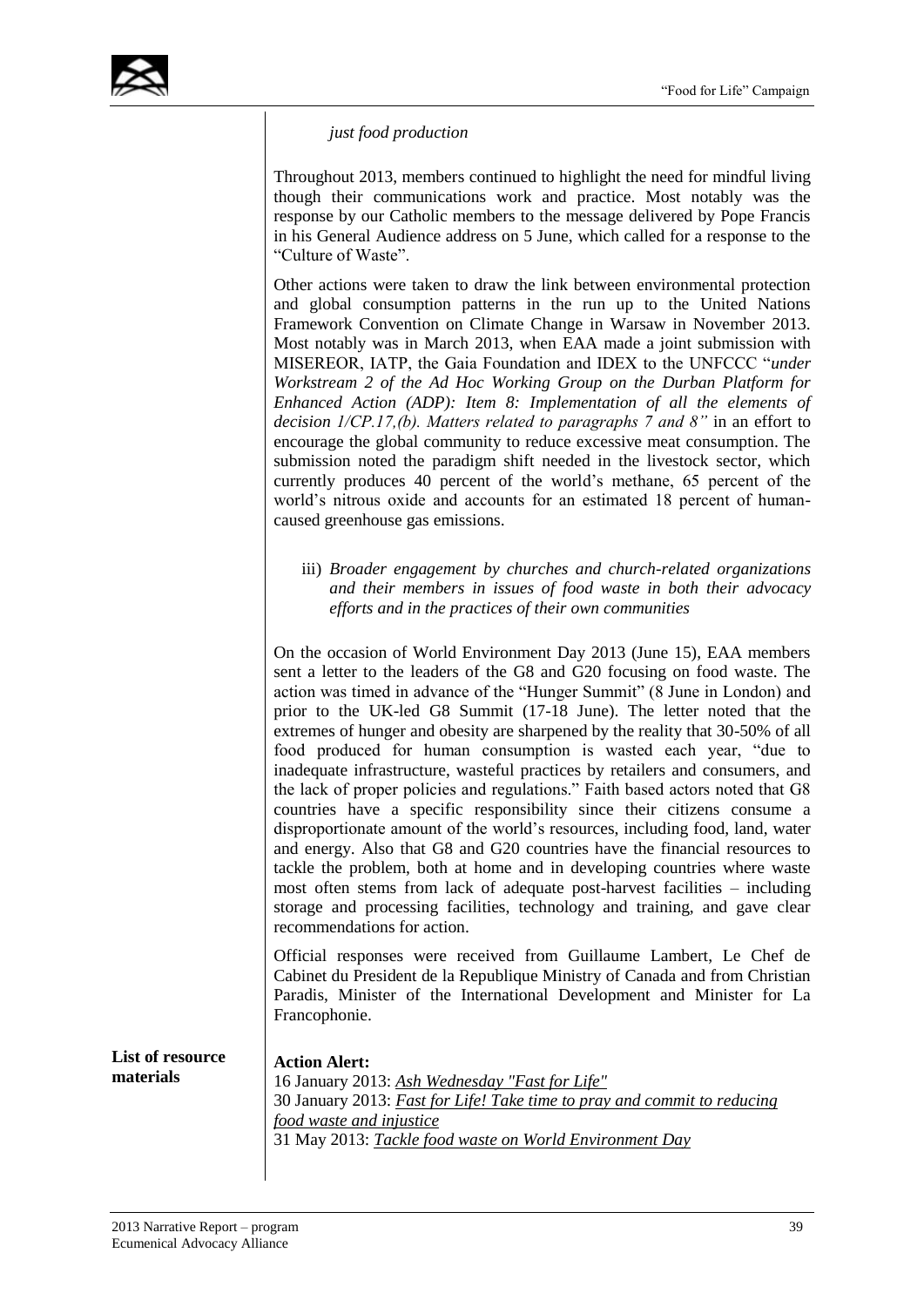

### **Press Release:**

13 February 2013: *[Christian campaigners call for action against food waste](http://www.e-alliance.ch/en/s/news/press-releases/single-view-press-release/article/2013/02/13/christian-campaigners-call-for-action-against-food-waste/)* 5 June 2013: *[Reducing food waste: "A key part of the solution" to global](http://www.e-alliance.ch/en/s/news/press-releases/single-view-press-release/article/2013/06/05/press-release-reducing-food-waste-a-key-part-of-the-solution-to-global-hunger/)  [hunger](http://www.e-alliance.ch/en/s/news/press-releases/single-view-press-release/article/2013/06/05/press-release-reducing-food-waste-a-key-part-of-the-solution-to-global-hunger/)*

### **[Web resources on Fast for Life](http://www.e-alliance.ch/en/s/food/sustainable-consumption/fast-for-life/)**

Fast for Life Liturgy [\(EN,](http://www.e-alliance.ch/typo3conf/ext/naw_securedl/secure.php?u=0&file=fileadmin/user_upload/docs/All_Food/Fastforlife/Fast_for_Life_Liturgy_EN.pdf&t=1394724780&hash=f9d87780b1c662bbbfb16b54da405138) [FR,](http://www.e-alliance.ch/typo3conf/ext/naw_securedl/secure.php?u=0&file=fileadmin/user_upload/docs/All_Food/Fastforlife/Fast_for_Life_Liturgy_FR.pdf&t=1394724780&hash=b653d78f720a108008f8561da22e4736) [SP\)](http://www.e-alliance.ch/typo3conf/ext/naw_securedl/secure.php?u=0&file=fileadmin/user_upload/docs/All_Food/Fastforlife/Ash_Wednesday_Liturgy__SP_.pdf&t=1394724780&hash=41c2ddd1f1ff4b9303be31696c430bef) Fast for Life Pledge [\(EN,](http://www.e-alliance.ch/typo3conf/ext/naw_securedl/secure.php?u=0&file=fileadmin/user_upload/docs/All_Food/Fastforlife/Lenten_Pledges_-_Group_Sign_EN.pdf&t=1394724780&hash=cbb9254fe87eaab029a020a593259ac6) [FR,](http://www.e-alliance.ch/typo3conf/ext/naw_securedl/secure.php?u=0&file=fileadmin/user_upload/docs/All_Food/Fastforlife/Lenten_Pledges_-_Group_Sign_FR.pdf&t=1394724780&hash=50283e2fb5d816205cc5fe1094364843) [SP\)](http://www.e-alliance.ch/typo3conf/ext/naw_securedl/secure.php?u=0&file=fileadmin/user_upload/docs/All_Food/Fastforlife/Lenten_Pledges_-_Group_Sign_SP.pdf&t=1394724780&hash=ecca460c3d8e0d92d7513ec6bae245a0) and available *[online](http://www.e-alliance.ch/en/s/food/sustainable-consumption/fast-for-life/)* Waste Tracker [\(EN,](http://www.e-alliance.ch/typo3conf/ext/naw_securedl/secure.php?u=0&file=fileadmin/user_upload/docs/All_Food/Fastforlife/EAA_WasteTracker2013_EN.pdf&t=1394724780&hash=6ddd6f6e07a7b259197f2bd4b2e8550c) [FR,](http://www.e-alliance.ch/typo3conf/ext/naw_securedl/secure.php?u=0&file=fileadmin/user_upload/docs/All_Food/Fastforlife/EAA_WasteTracker2013_FR.pdf&t=1394724780&hash=3d2543cd2556342099b119c956ce5d08) [SP\)](http://www.e-alliance.ch/typo3conf/ext/naw_securedl/secure.php?u=0&file=fileadmin/user_upload/docs/All_Food/Fastforlife/EAA_WasteTracker2013_SP.pdf&t=1394724780&hash=30e3bd749098a859d76d4b182506ac28) Weekly Meal Planner [\(EN,](http://www.e-alliance.ch/typo3conf/ext/naw_securedl/secure.php?u=0&file=fileadmin/user_upload/docs/All_Food/Fastforlife/Weekly_Meal_Planner_-_Fast_For_Life_2013_EN.pdf&t=1394724780&hash=bfce4cbb55189b0c094f57a6ad84170f) [FR,](http://www.e-alliance.ch/typo3conf/ext/naw_securedl/secure.php?u=0&file=fileadmin/user_upload/docs/All_Food/Fastforlife/Weekly_Meal_Planner_-_Fast_For_Life_2013_FR.pdf&t=1394724780&hash=ba4fa4cbf199b6f4248b0575db88cd8b) [SP\)](http://www.e-alliance.ch/typo3conf/ext/naw_securedl/secure.php?u=0&file=fileadmin/user_upload/docs/All_Food/Fastforlife/Weekly_Meal_Planner_-_Fast_For_Life_2013_SP.pdf&t=1394724780&hash=5c1f8dab98de765c20b7db5eae2979f3)

### **Theme/Activity Area: Supporting initiatives around the Right to Food**

| <b>Specific results</b>           |     | Strengthened collaboration with the Special Rapporteur on the Right<br>to Food among EAA members and partners                                                                                                                                                                                                                                                                                                                                            |
|-----------------------------------|-----|----------------------------------------------------------------------------------------------------------------------------------------------------------------------------------------------------------------------------------------------------------------------------------------------------------------------------------------------------------------------------------------------------------------------------------------------------------|
|                                   |     | Enhanced engagement by the Special Rapporteur on the Right to<br>Food with faith communities and FBOs, especially in the context of<br>his country missions                                                                                                                                                                                                                                                                                              |
|                                   |     | Increased awareness among EAA members of the Right to Food and<br>of the issues raised in the Right to Food and Nutrition Watch                                                                                                                                                                                                                                                                                                                          |
| <b>Implementation of</b><br>plans | i)  | Consistent commitment and support by the Special Rapporteur and<br>the human rights community for the activities carried out by faith<br>based organizations                                                                                                                                                                                                                                                                                             |
|                                   |     | As the growing body of work carried out by EAA members receives<br>greater international recognition, the credibility of faith-based<br>organizations as key actors in this field increases. This has resulted in<br>an increase in the number of invitations being sent to EAA for<br>contribution and participation in events, as well as additional support<br>being offered in return.                                                               |
|                                   |     | Core areas of work for 2013 were Vienna+20 (June), the<br>establishment of the Global Right to Food and Nutrition Network<br>(launched in June), and supporting Sofia Monsalve (FIAN) for the<br>position of next UN Special Rapporteur on the Right to Food.                                                                                                                                                                                            |
|                                   | ii) | EAA members gain a better understanding of the opportunity to<br>engage with the Special Rapporteur during country missions                                                                                                                                                                                                                                                                                                                              |
|                                   |     | Since 2010, EAA has liaised closely with the office of the UN<br>Special Rapporteur on the Right to Food, Mr Olivier De Schutter<br>(www.srfood.org). EAA solicits advance notice of country missions<br>planned by the Special Rapporteur, and endeavors to link him to the<br>expertise of the churches and church-based organizations in those<br>countries, in order for him to gain better access to the perspectives of<br>grassroots communities. |
|                                   |     | In 2013, EAA has gone one step further to educate our members<br>about the importance of this opportunity by describing how best they                                                                                                                                                                                                                                                                                                                    |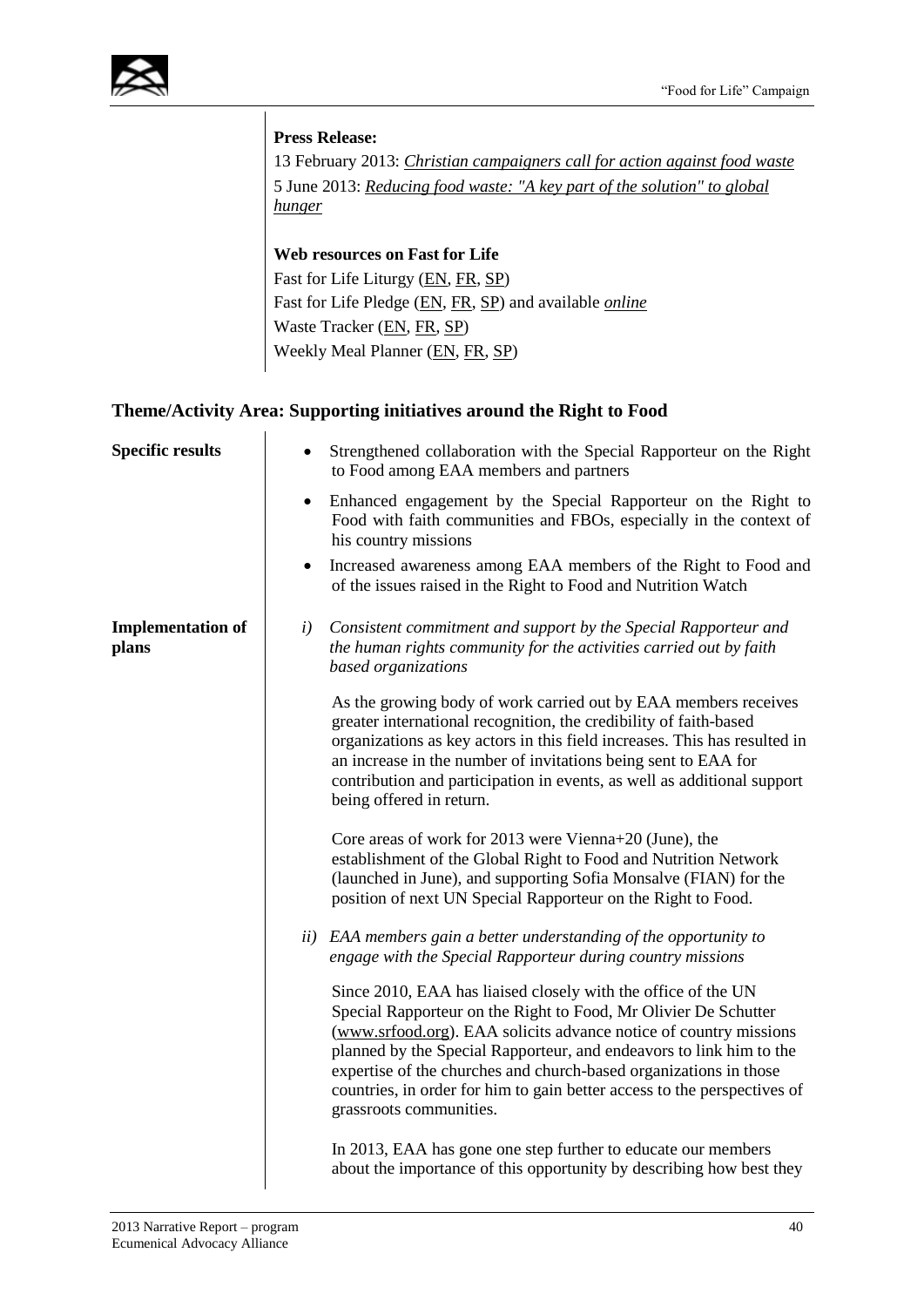could contribute and explaining how their views can influence decision making and hold their governments accountable to their human rights commitments.

#### *iii) Contribute to the promotion of the Right to Food and related efforts and publications*

The Right to Food and Nutrition Watch is the only international periodical that monitors the actions of states and other actors related to the realization of the right to food and nutrition. EAA has dedicated time and energy to this publication because it provides a platform for human rights experts, civil society activists, social movements, the media, and scholars to exchange information on how best to promote the realization of the universal right to food. EAA members view this publication as a powerful tool for them to use in their work to influence policymakers at the national and international level to take the human right to food and nutrition seriously into account.

### **Achievements and follow-up**

*i) Increased awareness of and engagement with the Special Rapporteur on the Right to Food among EAA members and partners*

### *a) Vienna +20 – Advancing the Protection of Human Rights*

The Second World Conference on Human Rights was held in Vienna, Austria from 14 to 25 June 1993. The main result of the conference was the Vienna Declaration and Program of Action, a human rights declaration adopted by consensus. Twenty years later, there is reason to revive this consensus, to rebuild it and, where necessary, to face the new challenges in an environment of multiple crises.

On 25-26 June 2013, the Vienna+20 CSO Conference brought together more than 140 people from various civil society networks from around the world in Vienna on the occasion of the 20th anniversary of the 1993 World Conference on Human Rights. This gathering was to produce a Vienna+20 Civil Society Declaration to strengthen the human rights movement globally and to renew the pressure upon all states to progress in human right standards.

In preparation for this conference, EAA participated as one of the members of the thematic group Food and Nutrition to ensure that the concerns of faith based actors were prominent in the final text. During the conference, EAA served as one of six civil society organizations to be part of the drafting committee responsible for compiling the final Vienna+20 CSO Declaration. Updates and summaries of this work were featured in EAA's communication work.

The end result of this work was to note the important work that has been achieved over 20 years, including the establishment of the UN High Commissioner for Human Rights. Of equal importance was to raise awareness of the shortfalls of the Vienna 1993 Programme of Action to address today's challenges in respecting, protecting and fulfilling human rights obligations.

*b) The launch of the Global Right to Food and Nutrition Network*

Since 2012, EAA has joined forces to build deeper relationships with human rights activists, social movements and food producers through the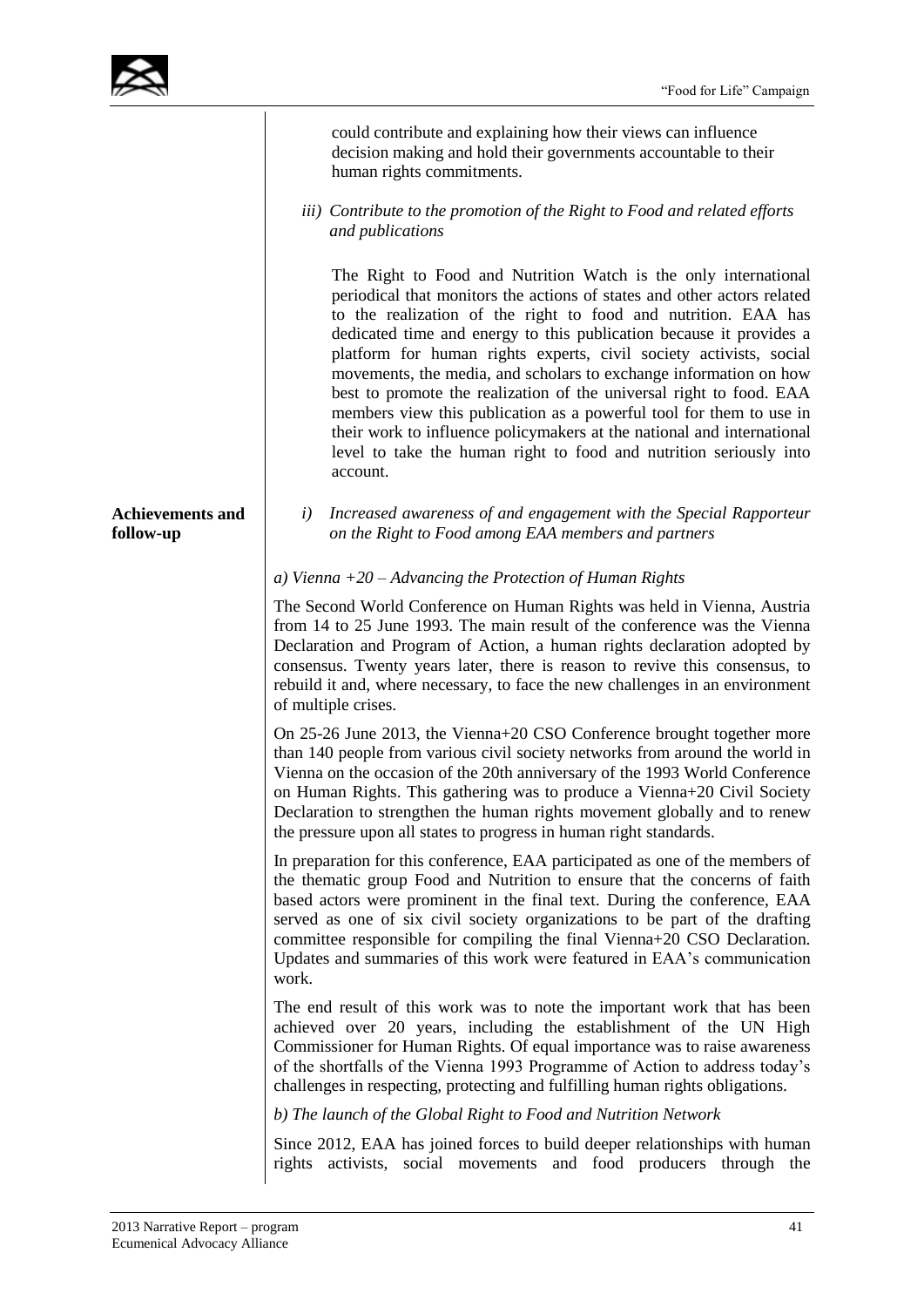

establishment of the Global Right to Food and Nutrition Network (GRTFNN).

Under the guidance and support of Oliver De Schutter, the GRTFNN was launched at Vienna +20 with the aim to serve as a flexible instrument to hold governments accountable to the right to adequate food. Three EAA members spoke at the panel for this event.

Since the launch, EAA has continued to serve as a member of the coordinating committee, and as a member of one of the related working groups on sustainable food production systems and nutrition. This opportunity has opened the doors to unique opportunities for the EAA and has allowed its members to delve deeper into key international processes.

*c) Support for Sofia Monsalve (FIAN) as the next UN Special Rapporteur on the Right to Food*

Recognizing the strength and depth of the Alliance, EAA was approached by Sofia Monsalve for support for her nomination to the next round of selections for the position of Special Rapporteur on the Right to Food. Mrs. Monsalve led a worldwide consultation process in the development of the VGGTs to ensure that the voices of all relevant stakeholders were heard. Monsalve's candidature was also verbally supported by the current Special Rapporteur on the Right to Food, someone who intimately understands the challenges and opportunities that come with such a role. Therefore it was an honor for EAA to be recognized and approached for support, and the EAA agreed due to her past work.

In 2014, EAA will continue to work with Sofia Monsalve and with the relevant allies within the Human Rights Council in hopes to have her goal achieved. If granted, this would enable EAA members to build further on the relationship with the Special Rapporteur that they promoted, and ensure that their concerns are heard within the OHCHR.

*ii) Enhanced engagement by the Special Rapporteur on the Right to Food with faith communities and FBOs, especially in the context of his country missions*

Prior to the UN Special Rapporteur on the Right to Food mission to Malawi (12-22 July 2013), EAA reached out to members in-country to ensure close collaboration among faith-based actors. This mapping of our members was also shared with the office of the Special Rapporteur and to his support staff to ensure that all EAA members were given the chance to be involved. As a result, Churches Action in Relief and Development (CARD) ELDS Malawi, Anglican Diocese of Upper Shire, Caritas Malawi (CADECOM) and Trocaire Malawi were invited to comment on the proposed agenda of this mission.

To increase the engagement of EAA members in the country mission to Malaysia (9-18 December 2013), EAA sent out a letter to in-country members to explain how their involvement in this action would enable them to express their concerns of the overall assessment of Malaysia's food situation with a UN independent expert, who would then deliver their message to ministers and governments officials through the Human Rights Council and General Assembly.

*iii) Increased awareness among EAA members of the Right to Food and*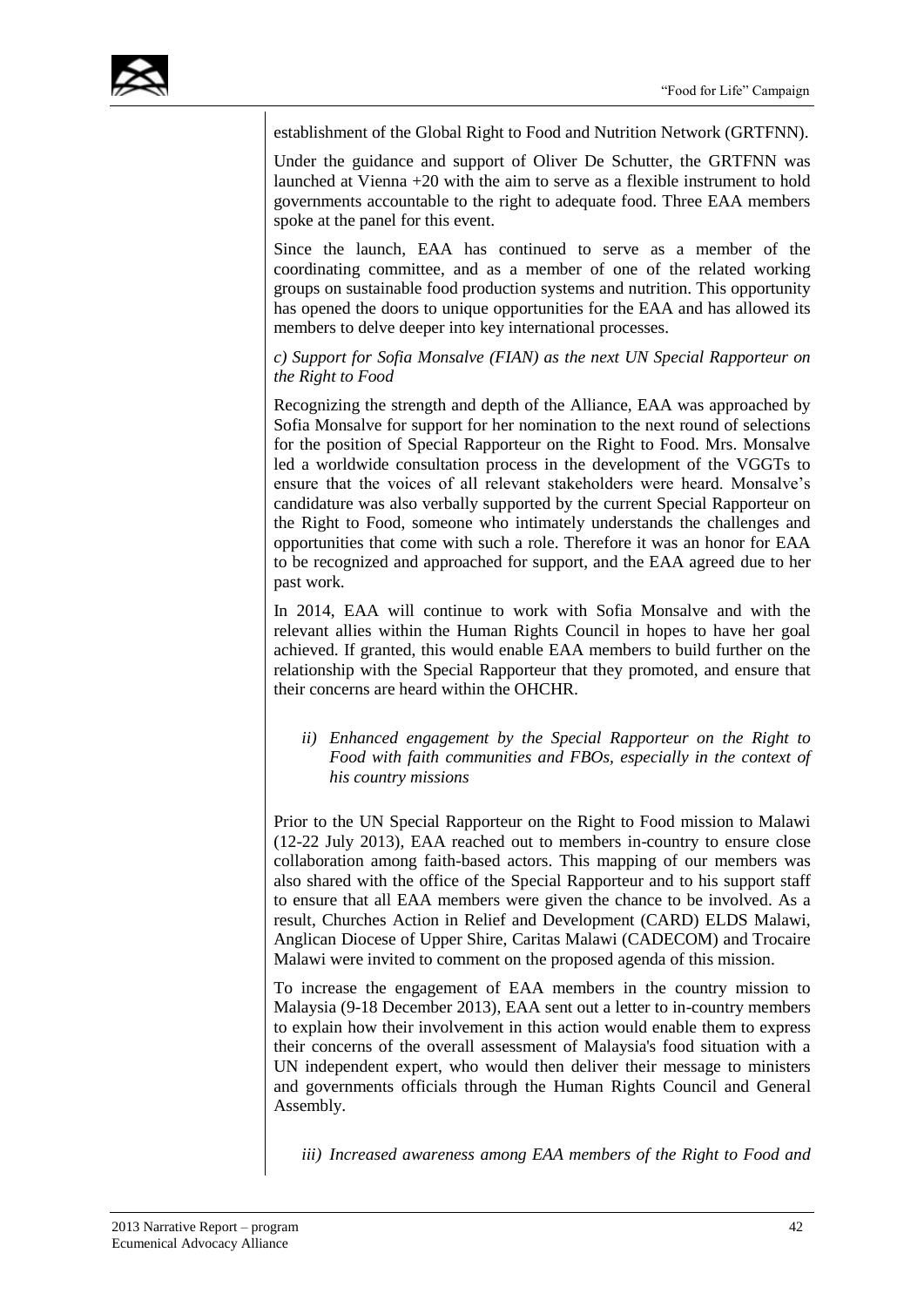|                               | of the issues raised in the Right to Food and Nutrition Watch                                                                                                                                                                                                                                                                                                                                                      |
|-------------------------------|--------------------------------------------------------------------------------------------------------------------------------------------------------------------------------------------------------------------------------------------------------------------------------------------------------------------------------------------------------------------------------------------------------------------|
|                               | Building on the contributions made by EAA members over the past three<br>years, EAA continued its work with the consortium of 15 civil society<br>organizations (including 3 EAA members), to highlight issues underlying<br>hunger, malnutrition, and the denial of the human right to food.                                                                                                                      |
|                               | EAA members were deeply engaged in the production of the 2013 publication<br>and devoted efforts to almost every article from the Preface to the Summary<br>and Conclusions. In numbers, EAA members were involved in 8 of the 10<br>sections, authored or co-authored 3 full articles and provided guidance and<br>legitimacy to 8 additional articles, including one on agroecology from the<br>EAA Secretariat. |
|                               | To promote Watch 2013 at national level, members organized launches,<br>conducted interviews with local media, and made regular updates using social<br>media. During the 'Rome launch' at CFS40, EAA served as co-organizer and<br>as the communication focal point.                                                                                                                                              |
|                               | Considering this increase in support, EAA will continue to enable member<br>engagement in the 2014 publication and will continue to serve as a member of<br>the Consortium and of the Editorial Board.                                                                                                                                                                                                             |
| List of resource<br>materials | <b>Publications:</b>                                                                                                                                                                                                                                                                                                                                                                                               |
|                               | October 2013: The Right to Food and Nutrition Watch 2013 - Alternatives and<br><i>Resistance to Policies that Generate Hunger (EN, FR, SP)</i>                                                                                                                                                                                                                                                                     |
|                               | <b>Press Release:</b>                                                                                                                                                                                                                                                                                                                                                                                              |
|                               | 24 June 2013: Global network for the right to food and nutrition launched                                                                                                                                                                                                                                                                                                                                          |
|                               | 8 October 2013: Stop Policies that Cause Hunger: Human Rights Check<br><b>Needed on Food Initiatives</b>                                                                                                                                                                                                                                                                                                           |
|                               | <b>Letters and Statements:</b>                                                                                                                                                                                                                                                                                                                                                                                     |
|                               | 26 June 2013: <i>The Vienna+20 CSO Declaration – Strengthening the Human</i><br><b>Rights Movement Globally</b>                                                                                                                                                                                                                                                                                                    |
|                               | <b>Feature:</b>                                                                                                                                                                                                                                                                                                                                                                                                    |
|                               | Dec 2012: Human Rights Day: Christian campaigners link right to food with<br>climate justice                                                                                                                                                                                                                                                                                                                       |
|                               |                                                                                                                                                                                                                                                                                                                                                                                                                    |

### **Theme/Activity Area: Faith-based engagement in key policy processes and lobbying**

**Specific results** Doubled faith-based engagement in key policy processes on food security and nutrition, such as the Committee on World Food Security (CFS) and the United Nations Framework on Climate Change (UNFCCC), and achieved closer ecumenical collaboration to ensure coherent and constructive decisionmaking in international processes.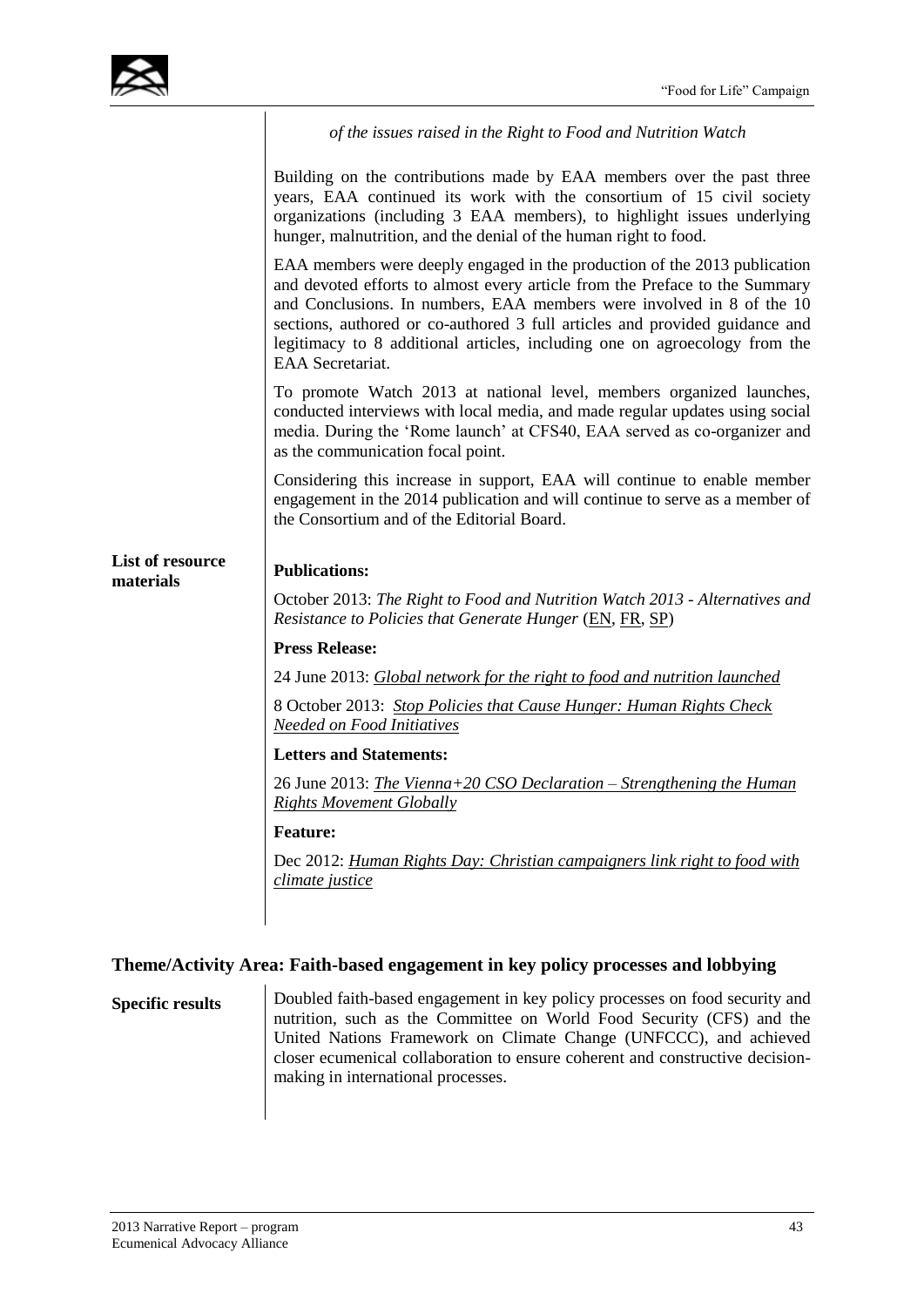

| <b>Implementation of</b><br>plans | i)                      |
|-----------------------------------|-------------------------|
|                                   | Since the               |
|                                   | proven its<br>coherence |

*i) Accompany faith-based participation within Committee on World Food Security (CFS)*

2009 reform, the Committee on World Food Security (CFS) has ability to become the primary global reference for coordination and in decision making on food and agricultural issues. There are few, if any, policy spaces where you can bring together governments, the private sector, civil society, social movements and other relevant stakeholders to debate crucial issues such as global food security and reach agreements on issues that have life or death implications for millions of people around the world. Despite the non-binding nature of the CFS, the Voluntary Guidelines have led to the creation of legal norms in country and have set pathways for governments to follow.

Civil society actors continue to engage with the CFS in its platforms at the global and regional level, and in country-led food security and nutrition actions because they have witnessed their voices being heard and their concerns being addressed.

### ii) *Foster constructive dialogue on nutrition through the Second International Conference on Nutrition (ICN2)*

The Second International Conference on Nutrition (ICN2) will be held at FAO Headquarters, in Rome, 19-21 November 2014. The scope of ICN2 will be global in perspective, but focus particularly on nutrition challenges in Low and Middle Income Countries (LMICS). It will seek to address all forms of malnutrition and improve nutrition throughout life, focusing on the poorest and most vulnerable households, and on women, infants and young children in deprived, vulnerable and emergency contexts. The key objectives of the ICN2 will be to review progress made since the ICN1, especially of country level achievements to improve nutrition, as well as relevant policies and institutions in agriculture, fisheries, health, trade, consumption and social protection. Based on the review, the aim would be to strengthen institutional policy coherence and coordination to improve nutrition, and mobilize the necessary resources, both at country level as well as through international and intergovernmental cooperation. Various faith-based organizations and social movements with an interest in food and nutrition will participate in the ICN2 processes to provide feedback on the progress that has been achieved in the last decade and to showcase preferred nutrition sensitive solutions.

### *iii) Enable greater ecumenical collaboration within the UN Framework Convention on Climate Change (UNFCCC)*

The mention of 'agriculture' within the UNFCCC can be found in the original text of the Convention, drafted in 1992. However it wasn't until 2008 that the UNFCCC Secretariat produced a technical paper on the challenges and opportunities for mitigation in the agricultural sector for the Ad hoc Working Group on Long-Term Cooperative Action under the Convention (AWG-LCA) – the temporary working body that aims to discuss how Parties can address climate change over the longer term. Since then, none of the Conference of the Parties (COP) have been able to establish a specific work programme on agriculture under either the COP or the AWG-LCA so current debates are housed in the Subsidiary Body for Scientific and Technological Advice (SBSTA). Despite this, issues that impact agriculture are being addressed in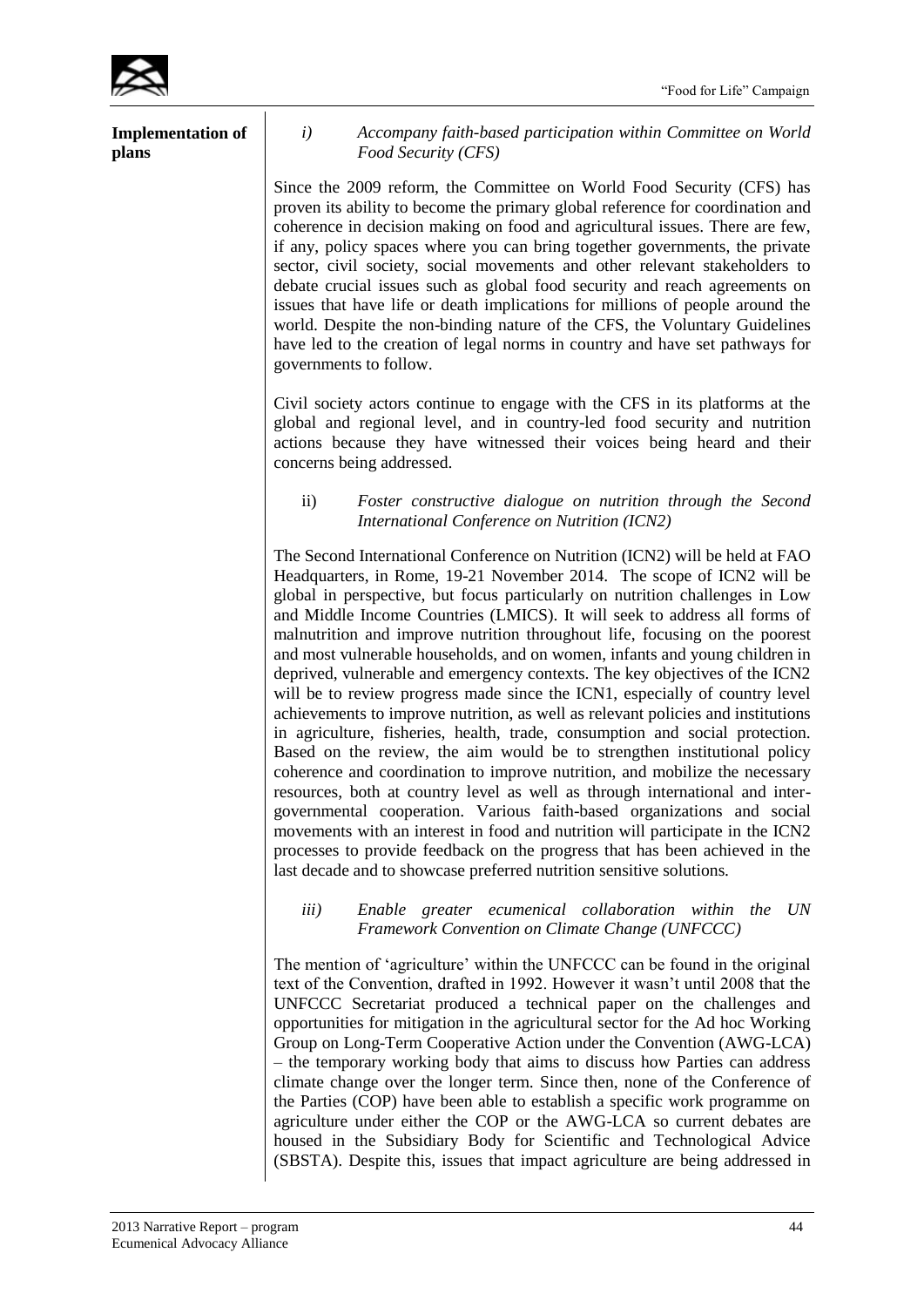

several other workstreams of the UNFCCC, such as adaptation, mitigation and Loss and Damages. EAA continues to track this process to ensure that decisions taken within the UNFCCC do not negatively impact global food security. Our undertaking is also to present solutions to address food security needs in a climate-constrained world and present viable solutions through sustainable food systems and seed diversity.

Considering the lack of progress taking place within the UNFCCC on agriculture, alliances such as the Climate Smart Agriculture Alliance are taking shape. This raises unease within our membership because actions taken outside of the auspices of the UN put in question previously agreed legally-binding commitments.

iv) *Build a strong faith-based voice within the discussions around the Global Thematic consultation on hunger, food security and nutrition in the Post-2015 Development Agenda*

2013 was a key year with respect to influencing the global development agenda following the Millennium Development Goals (MDGs). There were many ways that faith communities were engaged to help shape these conversations and share their experiences, expertise, and vision for how best to tackle hunger, especially through the relevant thematic group.

The 'end point' for post-2015 deliberations in 2013 was the United Nations (UN) General Assembly meeting in September, when a one-day Special Session was held to review progress on the MDGs and map out a forwardlooking agenda. This meeting was not the end of the post-2015 discussions, however, it was nonetheless vital that the outcome of that meeting set out the best plan possible for a new, ambitious and comprehensive framework for arriving at global and national development goals that will supersede the MDGs.

### v) *Raise awareness around food and agriculture initiatives undertaken by the G8 and G20*

In the wake of the 2007–08 food crises, G8 donors made a Hunger Pledge which resulted in the L'Aquila Food Security Initiative in 2009. This pledge was expected to mobilize US\$22 billion over three years in support of "country-led plans for agriculture, with a coordinated and comprehensive strategy." In May 2012, with only half the L'Aquila pledges having been disbursed, US President Barak Obama unveiled plans for the New Alliance for Food Security and Nutrition in Africa.

The New Alliance is a partnership between the G8, the African Union, the New Partnership for Africa's Development (NEPAD), its Comprehensive African Agriculture Development Programme (CAADP), the governments of six African countries, and roughly 45 companies (comprising mostly multinational corporations and a few African businesses). The initial Camp David launch in May 2012 included Tanzania, Ghana and Ethiopia, and was shortly followed by Mozambique, Côte d'Ivoire, and Burkina Faso. Over time it is expected to expand to any other African country willing to join.

The aim of the initiative is to drive "sustained and inclusive growth" for Africa's agricultural sector, with emphasis on "accelerating the flow of private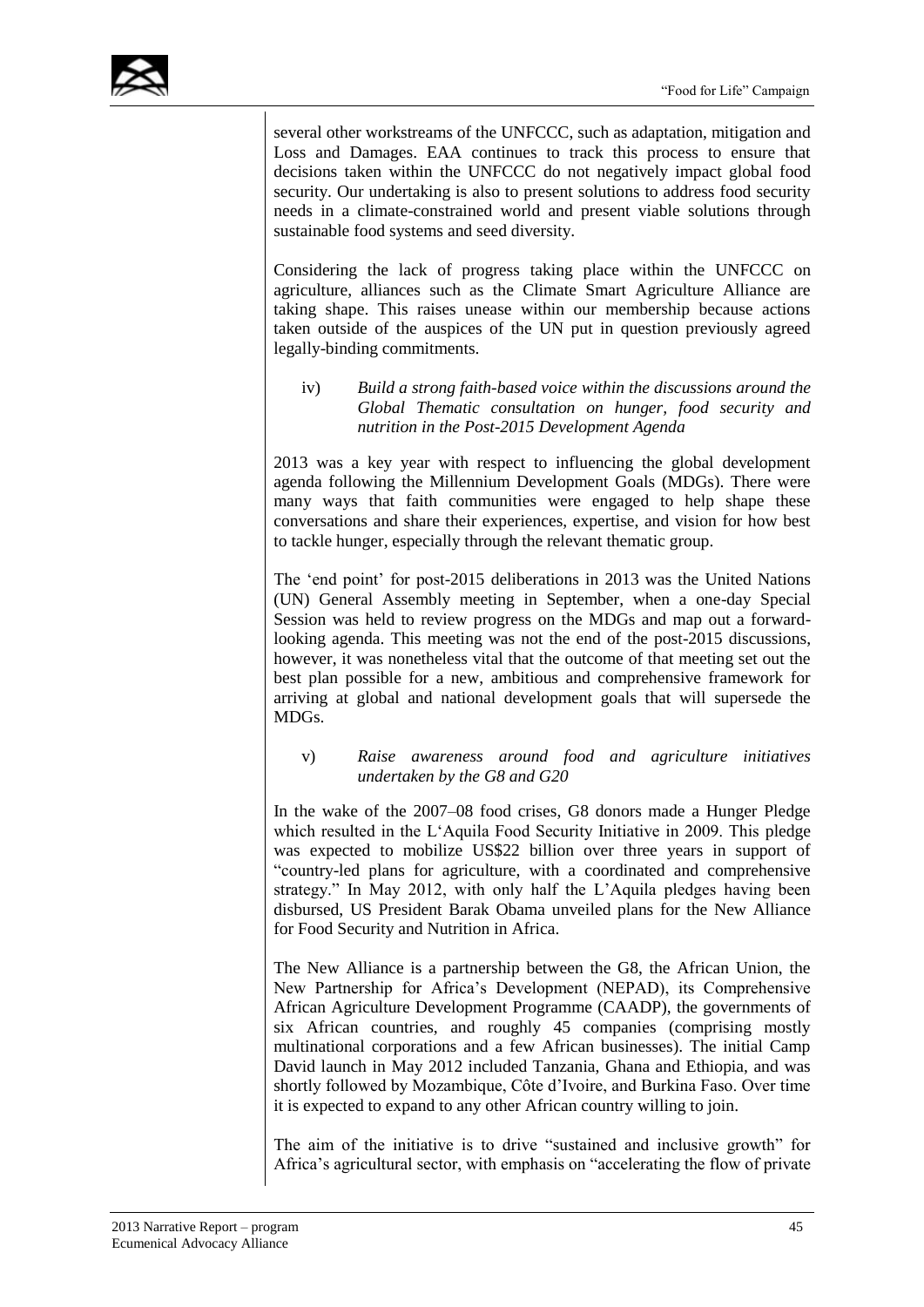|                                      | designing cooperation agreements with host States, developing new tools to<br>mobilize private capital and manage risk, shaping national investment plans<br>and engaging and leveraging the capacity of private sector partners.                                                                                                                                                                                                                                                                                                                                                                                                                                                                                                                                                                                                                                                                                                                                                                                                                     |
|--------------------------------------|-------------------------------------------------------------------------------------------------------------------------------------------------------------------------------------------------------------------------------------------------------------------------------------------------------------------------------------------------------------------------------------------------------------------------------------------------------------------------------------------------------------------------------------------------------------------------------------------------------------------------------------------------------------------------------------------------------------------------------------------------------------------------------------------------------------------------------------------------------------------------------------------------------------------------------------------------------------------------------------------------------------------------------------------------------|
| <b>Achievements and</b><br>follow-up | The following major achievements were made in 2013:<br>a) Achieved greater recognition of faith actors within the activities of the<br>Committee on World Food Security (CFS)                                                                                                                                                                                                                                                                                                                                                                                                                                                                                                                                                                                                                                                                                                                                                                                                                                                                         |
|                                      | One of EAA's major achievements in 2013 was the doubling of faith-based<br>engagement in CFS and the closer coherent and constructive decision-making<br>amongst the ecumenical family. The first signal of this was the consistent<br>email correspondence from members who were interested in taking part in this<br>process, from first-time participants to those experts who were invited to serve<br>as part of their country delegations. Additional strategizing occurred the<br>weekend prior to the 40 <sup>th</sup> CFS during the annual EAA-organized luncheon.<br>More than 20 members filled the restaurant to meet newcomers and refine<br>their action plans for the week. Throughout the week, EAA members<br>combined their efforts to i) track the progress of the negotiations, ii) assist in<br>formulating joint statements, iii) report back key information from their<br>country delegations, iv) organize side events, and v) raise awareness on the<br>specific issues that are of concerns to faith-based organizations. |
|                                      | EAA's presence at the CFS was further acknowledged with an invitation by<br>the FAO to speak at the official Zero Hunger Challenge (ZHC) side event. As<br>one of two representatives of civil society organizations on the panel, EAA<br>described how the efforts of our members are contributing to the achievement<br>of the ZHC goals but also explained the main obstacles that the global<br>community needs to confront in order to realize this potential.                                                                                                                                                                                                                                                                                                                                                                                                                                                                                                                                                                                   |
|                                      | <b>Biofuels and Food Security</b>                                                                                                                                                                                                                                                                                                                                                                                                                                                                                                                                                                                                                                                                                                                                                                                                                                                                                                                                                                                                                     |
|                                      | The topic of one of the two 2014 roundtables was to examine the potential<br>impact of biofuel production on global food security. Since land-use and<br>consumption issues have been key areas of the Food for Life campaign, EAA<br>invested heavily in this process.                                                                                                                                                                                                                                                                                                                                                                                                                                                                                                                                                                                                                                                                                                                                                                               |
|                                      | As stakeholders in this process, EAA invited our members to provide<br>guidance on the HLPE first draft ('zero version') of these reports by way of<br>online submissions to ensure that the final report is comprehensive and gives<br>clear recommendations to national policy makers working on these issues.<br>Involvement at this stage is crucial also because the draft Decision Boxes<br>which will be negotiated and agreed at the $40th CFS$ are created using the<br>findings of the final reports.                                                                                                                                                                                                                                                                                                                                                                                                                                                                                                                                       |
|                                      | As a member of the Civil Society Mechanism (CSM) of the CFS, EAA<br>members joined the CSM Working Group on Biofuels to form a unified<br>position with a broad spectrum of civil society actors, social movements and<br>food producers most affected by this issue. Several teleconferences were held<br>in order to reach consensus on the main concerns and to develop talking<br>points that we felt should be included in the final negotiating text. EAA<br>supported this work by compiling the suggested amendments from CSM                                                                                                                                                                                                                                                                                                                                                                                                                                                                                                                 |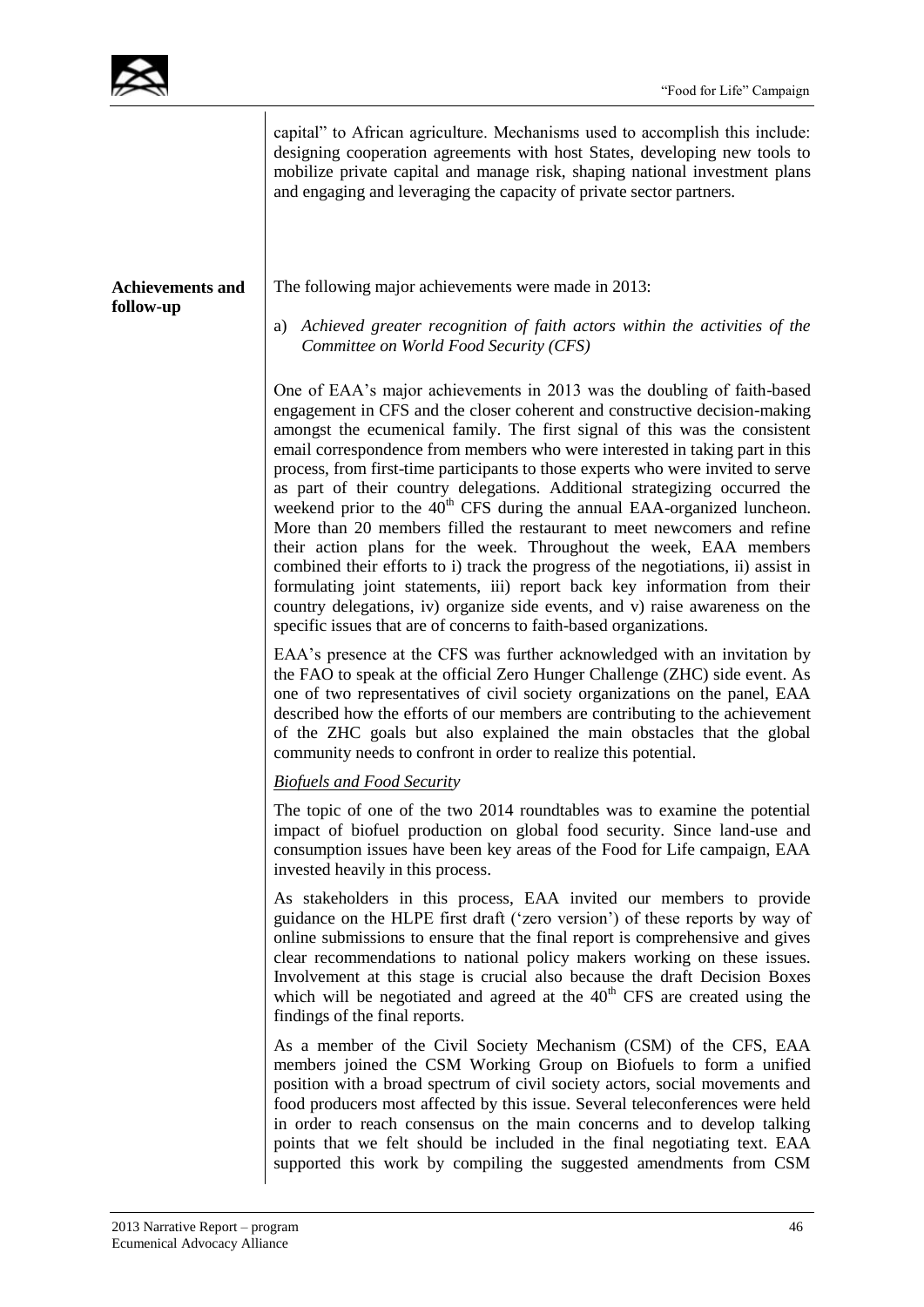

members into one document.

Due to EAA's commitment to this process, EAA was invited to serve as one of the four civil society organizations (CSO) on the CFS Task Team to prepare the Draft Decision for the CFS roundtable on Biofuels and Food Security. Using the established CSM arguments, EAA participated in the three negotiation sessions to develop the draft Decision Box with the aim to ensure that the CSM priorities remain through each stage, appearing in each round of the revised negotiating text. This effort also involved several bilateral discussions with country delegates and stakeholders.

Once the draft Decision Box was approved, the next key moment for CSO mobilization was at the CSM Forum, which is held the weekend prior to the start of the session. During this event, EAA collaborated with Oxfam and the College of the Atlantic in the preparation of an internal briefing paper for participants to learn what was currently at stake in the biofuels and food security debates. The brief provided useful tips about the process leading up to the CFS, government positions, what CSOs could do during the  $40<sup>th</sup>$  CFS and which key governments should be targeted. As a result of these efforts, EAA members were well equipped to advise their country delegations throughout the week-long negotiation process. EAA and member Canadian Foodgrains Bank also made use of this opportunity to meet with the Canadian delegation – one of the target countries – to discuss contentious issues.

During the formal negotiations, EAA was chosen to serve as one of three key negotiators on behalf of the CSM. This role also included drafting official CSM statements to be delivered in the plenary to give an update on their view of the process and tweeting the latest CSM agreed key messages.

It became apparent mid-week that most of the key CSM red-lines were failing to make their way into the Decision box due to the heavy influence imposed by specific country delegates. In a last attempt to shift that balance, EAA joined 80 organizations from around the world in signing an open letter urging the CFS to take action, and spoke out from the plenary, in social media and in press work.

### *b) Inspired a new wave of EAA members to unite in their efforts to combat malnutrition*

In recent years, EAA members have been increasing their engagement in the international policy spaces that deal with ensuring the right to adequate food and nutrition for all.

### *Committee on World Food Security*

Within the Committee on World Food Security (CFS), EAA members have been working within the Civil Society Mechanism (CSM) since 2012 to raise the profile of nutrition in the CFS agenda. The whole area of agriculture and food and nutrition is a hot topic these days, but members are concerned that discussions are primarily taking place in forums other than the CFS. These discussions are not always fully transparent and parties are not held accountable for their actions.

In 2013, awareness-raising activities at the  $40<sup>th</sup> CFS$  included side events, position papers and joining forces with the CSM Working Group on Nutrition. The first CSM related event 'A Greater Role for Nutrition in the CFS' brought together key UN experts, such as Olivier De Schutter (UNHCR) and David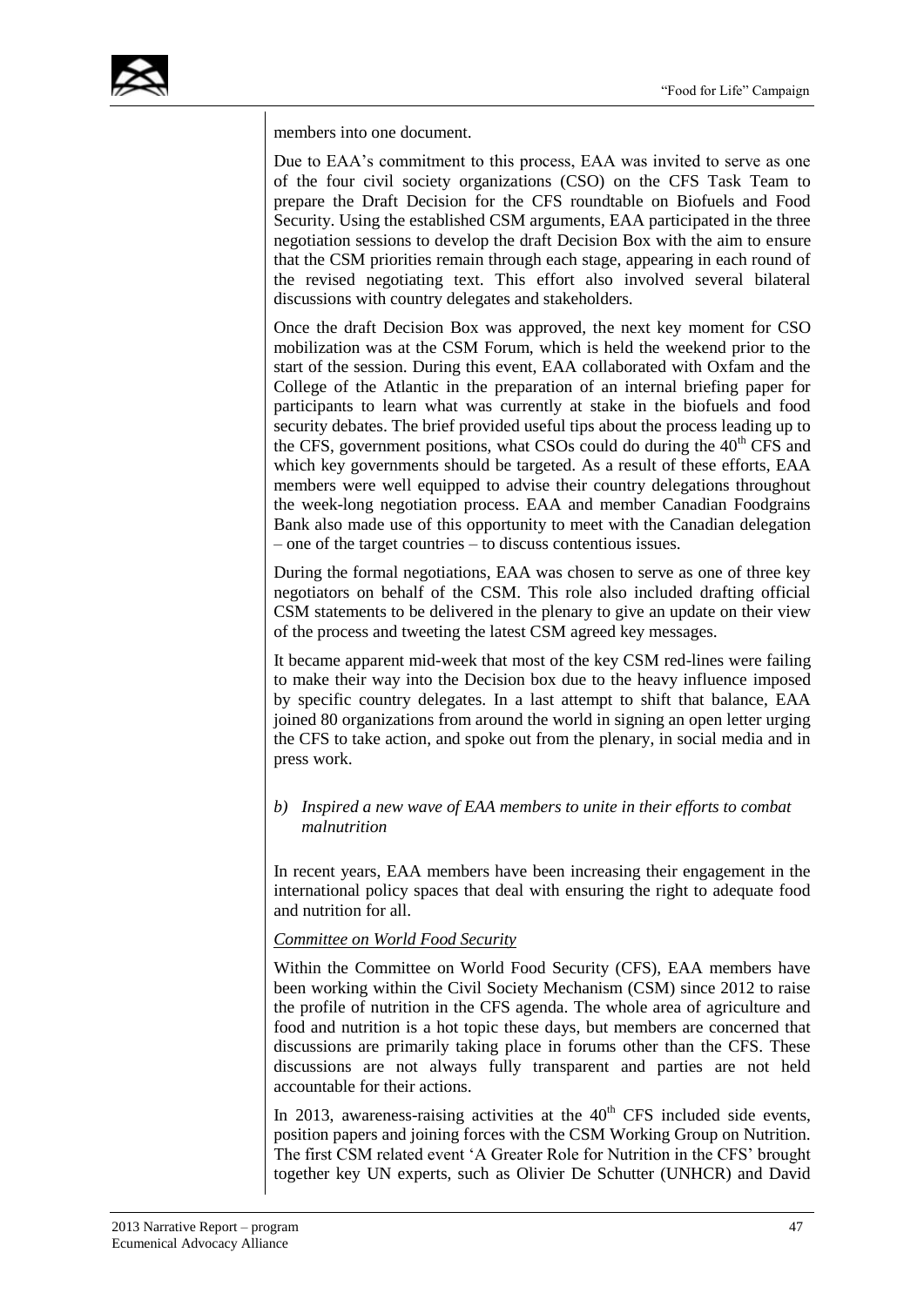Nabarro (SUN) to explore ways in which the capacities of the CFS could be leveraged in order to provide guidance to other bodies working on these issues. The discussion was further elaborated later in the week at a second CSM event '*Realizing the Right to Food and Nutrition*'. Representatives from grassroots farmers' organizations and from the FAO presented practical actions that can be taken to provide nutritious diets through sustainable and diverse agricultural practices. Both of these events were organized by EAA and member ICCO, with additional contributions from the EAA by way of moderating sessions, reporting from the events on social media, and doing publicity work, such as designing and printing of flyers.

EAA members working on these issues have at times requested clarity on what 'nutrition sensitive' approaches mean in practice. In 2014, EAA will work to unpack the various issues related to nutrition. Through this, we will gain a better understanding of the definitions and concepts – malnutrition, food and nutrition security, dietary adequacy, food systems – and present the full dimensions of malnutrition (under nutrition, over nutrition, double burden of malnutrition). While we explore the terms that surround "nutritional wellbeing" and of basic nutrition concepts, we will also identify key actors and their appropriate roles in undertaking this challenge.

### *The Second International Conference on Nutrition (ICN2)*

The second critical area of nutrition related work is in preparation for the ICN2, which will be held in November 2014. The aim of the work at this stage is to: i) look at the issues that the CSOs are interested in, ii) see how best these concerns might be articulated and pursued in the context of shaping the objectives and outcomes of ICN2, and iii) guarantee the meaningful participation of all relevant actors in the conference, including the preparation of the agenda.

In October 2013, EAA members met in Utrecht in order to prepare CSO involvement in the ICN2 prep-meeting, which was held the following month in Rome. At this meeting, EAA members joined with others from the Global Right to Food and Nutrition Network to agree on key messages for the ICN2 prep-meeting, identify speakers to present our recommendations from plenary, and find ways to strategize with possible likeminded groups. EAA used the strength of its diverse membership to reach out to others who weren't yet involved in this group to promote harmonization of actions during the event in Rome. One of the main objectives of this networking was also to gather support for a 'CSM like' mechanism for the ICN2 process, which was eventually delivered to the Steering Committee of the ICN2. While sending a joint letter may not be seen as a huge achievement, this simple action helped to link organizations that have opposing views on nutrition sensitive approaches and open up a dialogue between these individuals.

In 2014, EAA will continue to work with the experts from the Utrecht meeting in the creation of a Nutrition Report to reflect CSO concerns and will help to facilitate the next a face-to-face meeting of this group in November 2014, back-to-back with the ICN2 meeting. The objective for this work is that all recommendations that are agreed during that conference are coherent with or further advance CFS agreed decisions.

*Strengthened relations with Dr David Nabarro in his role as Special*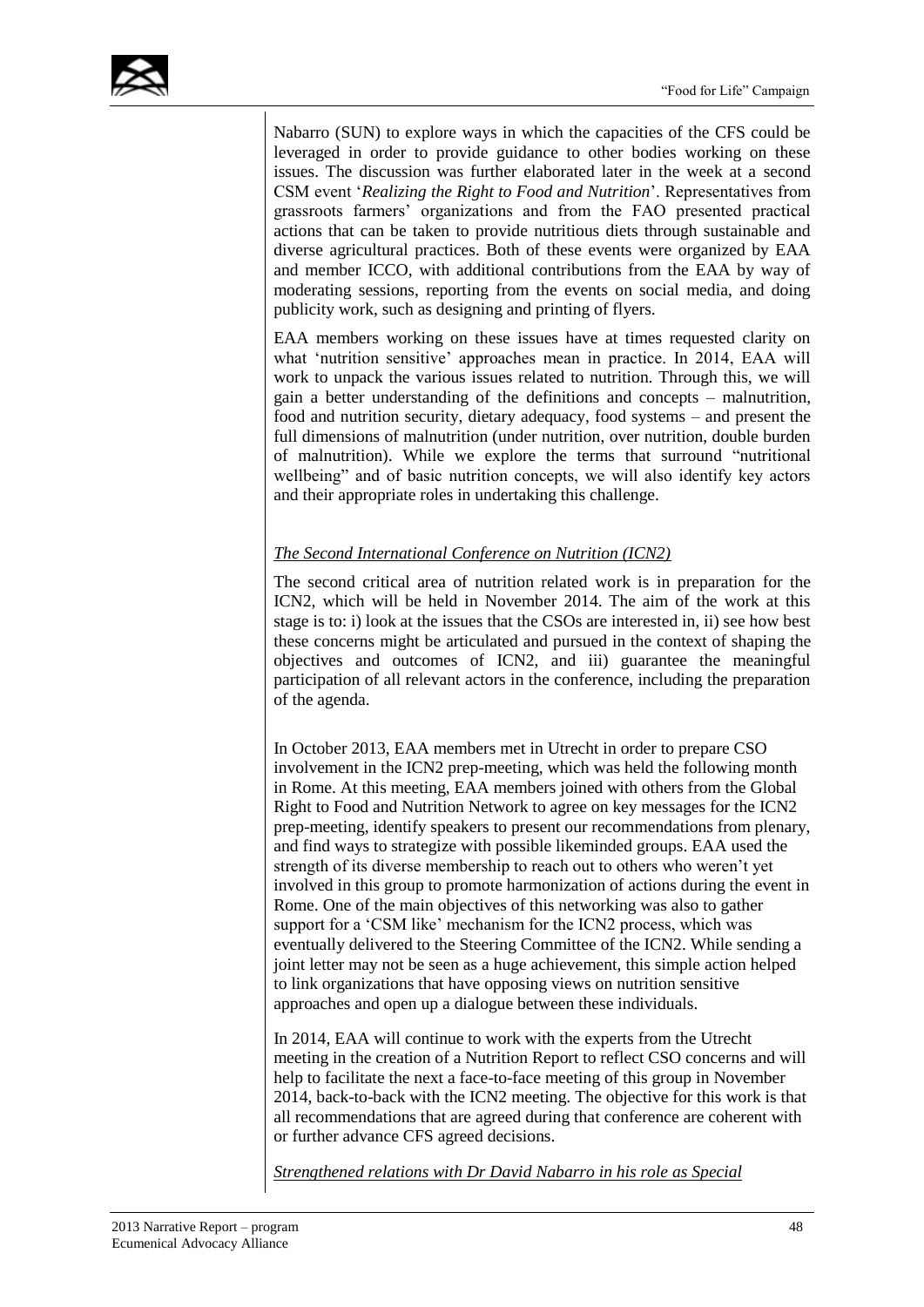

*Representative of the UN Secretary-General for Food Security and Nutrition and SUN Movement coordinator*

In January 2013, EAA was contacted by the office of the Special Representative of the UN Secretary General in regards to the conflict of interest issues around the Scaling-Up Nutrition (SUN) movement. Although nutrition had not yet been a focus area for the Food for Life campaign, EAA has established a relationship with David Nabarro over the years and, because of this, his office turned to our Alliance for advice.

This invitation sparked an investigation through our membership and beyond to answer i) who the nutrition experts are, ii) what policy forums do they focus on, and iii) what their position is towards the work for the Scaling Up Nutrition Movement (SUN). This has also set the groundwork for further networking with individuals within the SUN movement, including with the Civil Society Network (CSN) Coordinator of SUN and its interim chair.

In 2014, EAA will create a platform for dialogue among EAA members with the aim of unpacking nutrition issues and formulating a 'code of good practice' on nutrition interventions for its members. Through this, we will gain a better understanding of the definitions and concepts – malnutrition, food and nutrition security, dietary adequacy, food systems – and present the full dimensions of malnutrition (under nutrition, over nutrition, double burden of malnutrition). While we explore the terms that surround "nutritional wellbeing" and of basic nutrition concepts we will also identify key actors and their appropriate roles in undertaking this challenge.

c) *Showcased climate-resilient solutions within the UN Framework Convention on Climate Change (UNFCCC)*

Building on previous faith-based submissions and side events on the effects that climate change will have on agriculture and food security, EAA continued to follow the related work under the Subsidiary Body for Scientific and Technological Advice (SBSTA). This work involved analyzing country positions in advance of the negotiation session, strategizing with alliances, and meeting regularly with agriculture negotiators and UN agencies to advance common objectives.

Due to the G77 decision to postpone further the agriculture work under the SBSTA, EAA was able to meet one-on-one with several key governments, such as the entire US delegation, the Canadian delegation, the EU delegation, Annex 1 agriculture negotiators as a group, the India delegation and the Bangladesh delegation. These discussions provided a safe space for dialogue among Parties and civil society, easing frustrations and suspicions and raising the legitimacy of faith-based actors in this process.

During the official UNFCCC workshop on agriculture and climate change (6 Dec), EAA was responsible for minutes and led a follow up discussion with the CAN-agriculture group. EAA used its presence at this event to speak from the plenary and highlight the importance of seed diversity and sustainable agriculture practices to build community resilience in the face of climate change. The EAA-Gaia-ABN publication 'Seeds for Life: Scaling up Agro-Biodiversity' was made available in the venue of the workshop and promoted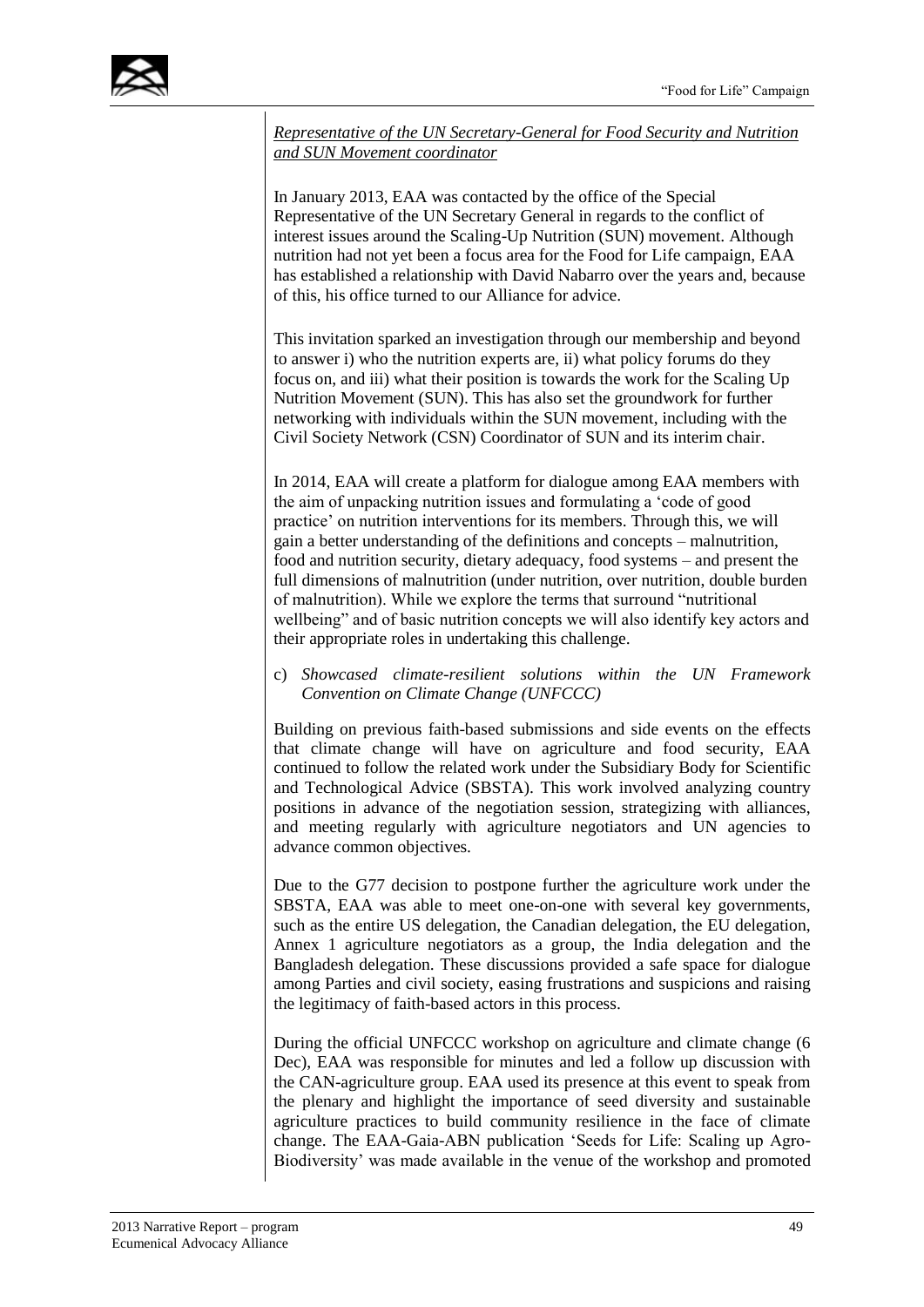

in two official side events.

EAA members met daily during COP19 and participated in the Interfaith fast with the WCC and with the Interfaith Community on Climate Change, in support of Yeb Sano, the Filipino negotiator. EAA also serves as a member of the ACT Alliance Climate Group (AGCCA), bringing in the food security and agriculture elements. Active EAA members working on this area in 2013 include Brot fur die Welt, Church of Sweden, Canadian Foodgrains Bank, Christian Aid, and CIDSE. Additional security badges were secured by the EAA and were awarded to members who needed assistance accessing the negotiations.

In 2014, EAA will work to increase member engagement on this topic with the aim to increase the opportunity for bilateral discussions with country delegations. EAA will also continue to serve as a member of the AGCCA and the CAN-Agriculture Group, and will coordinate the climate-agriculture related actions of our membership.

### *d) Cultivated forward momentum within the Global Thematic consultation on hunger, food security and nutrition in the Post-2015 Development Agenda*

Building on EAA's two submissions to the e-Consultation on Hunger, Food and Nutrition Security towards the Post-2015 Development Agenda and Framework in 2012 (as EAA and in collaboration with The Beyond 2015 Campaign) EAA continued its engagement in the Post-2015 development agenda process in 2013.

In February, EAA was invited to facilitate one of the discussions in the six working groups at informal consultation organized by WFO and FAO in Rome with the stakeholders of the Committee on World Food Security (CFS). EAA was the only NGO representative invited to participate in this capacity. Since it was not originally on the CSM Secretariat's schedule, a notice was sent by the CSM to CSOs interested in working together to develop a common position for this meeting, which EAA agreed to formulate. These points were enriched by the CSOs who participated in the event, and then submitted to the co-lead of the Global Thematic Consultation to be included in the final outcomes of the consultation, as well as in the web site on Post 2015 Development Agenda.

Despite the effort to unite CSOs through the CSM, several participants felt that the informal thematic consultation process on hunger did not respect the CFS modalities for consultation, which recognize the autonomy of civil society and give priority voice to organizations representing those most affected by food insecurity. Therefore the CSM Secretariat drafted a letter in reaction to the Post-2015 agenda, which EAA supported. Reponses were received from the FAO and WFP.

When the efforts of the thematic consultation culminated in May with the release of the High-Level Panel report, EAA issued a press release to highlight some of the mixed reactions felt by our members. Campaigners noted that the report missed opportunities to address some of the underlying causes of long-term food insecurity.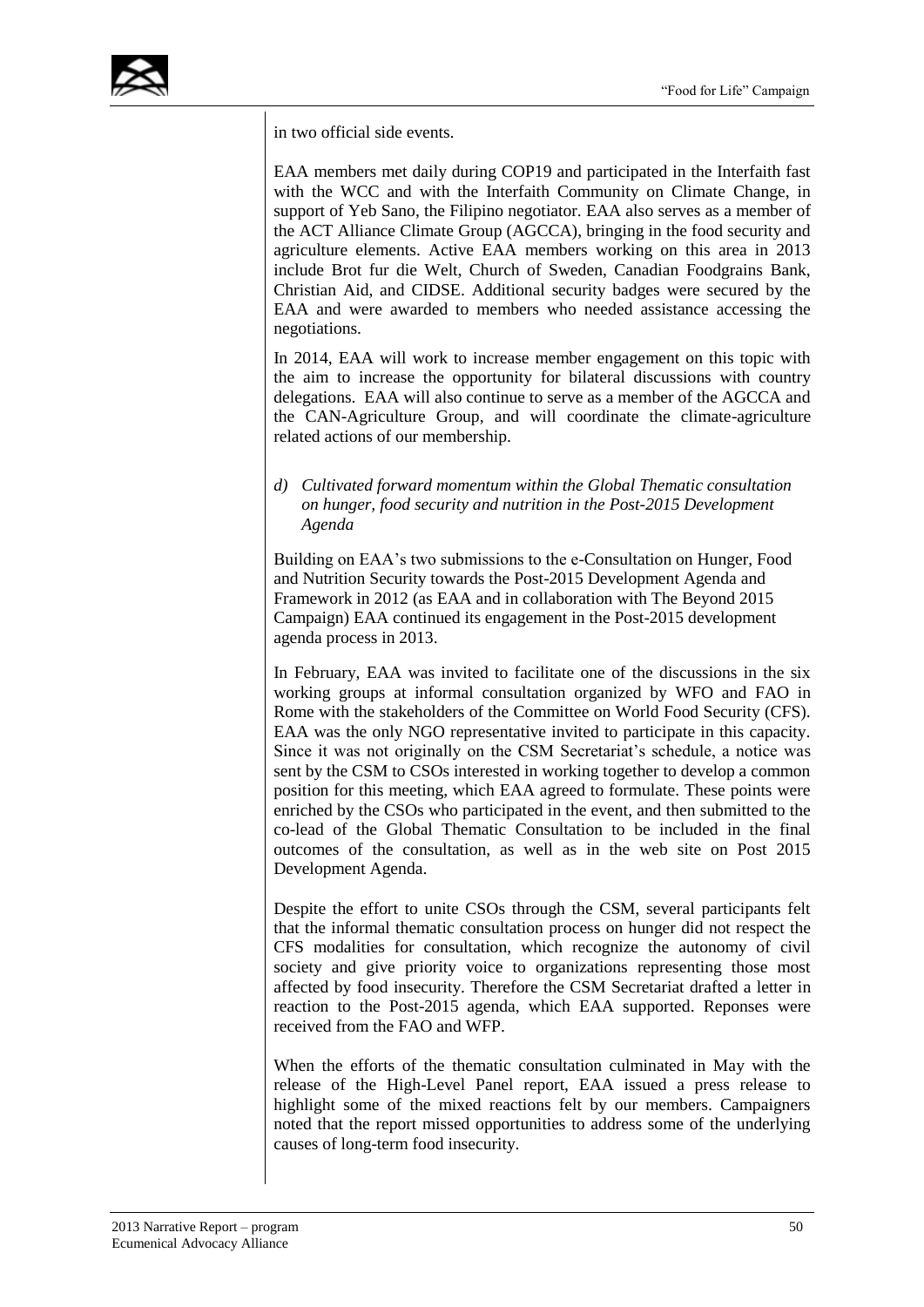

In 2014, EAA members will work in collaboration with other faith-based actors to monitor governments' progress toward fulfilling their obligations, raise public awareness of the results and to hold their governments to account if progress is not being made, or hold up their example as an inspiration where there are achievements.

e) *Dispelled false solutions being proposed by the G8 and G20 and propose alternatives*

### *Critique of G8 New Alliance for Food Security*

In advance of the "Hunger Summit" (8 June) and the UK-led G8 Summit (17- 18 June), EAA and member CIDSE launched a report sharply criticizing the vision and approach of the G8's "New Alliance for Food Security and Nutrition in Africa". The report, "*Whose Alliance? The G8 and the Emergence of a Global Corporate Regime for Agriculture*" condemns the G8 attempt for ignoring human rights and root causes of hunger and instead seeking to solve food security through a market orientation.

This report was widely appreciated by our members. For example, Christian Aid sent the report as a reference document to all of their partners in Africa. Those outside of the membership were also promoting the report in their newsletter, such as Christian Concern for One World (UK), the People's Reporter (India) and Vatican Radio. Responses were also received from senior church leaders living in Burkina Faso, one of the pilot countries of the G8 Alliance activities.

EAA has continued to reach out to our members in G8 country in hopes to influence the drafting process of the G8 Framework for individual countries.

### *Potential of reducing food waste*

EAA sent a letter to the global leaders of both the G8 and G20 to denounce their focus solely on increasing food production without addressing the issue of waste in the food production, distribution and consumption chain. The letter was sent on World Environment Day, which the 2013 focus was on food waste, and in advance of the G8 Summit. Responses were received from France and Canada.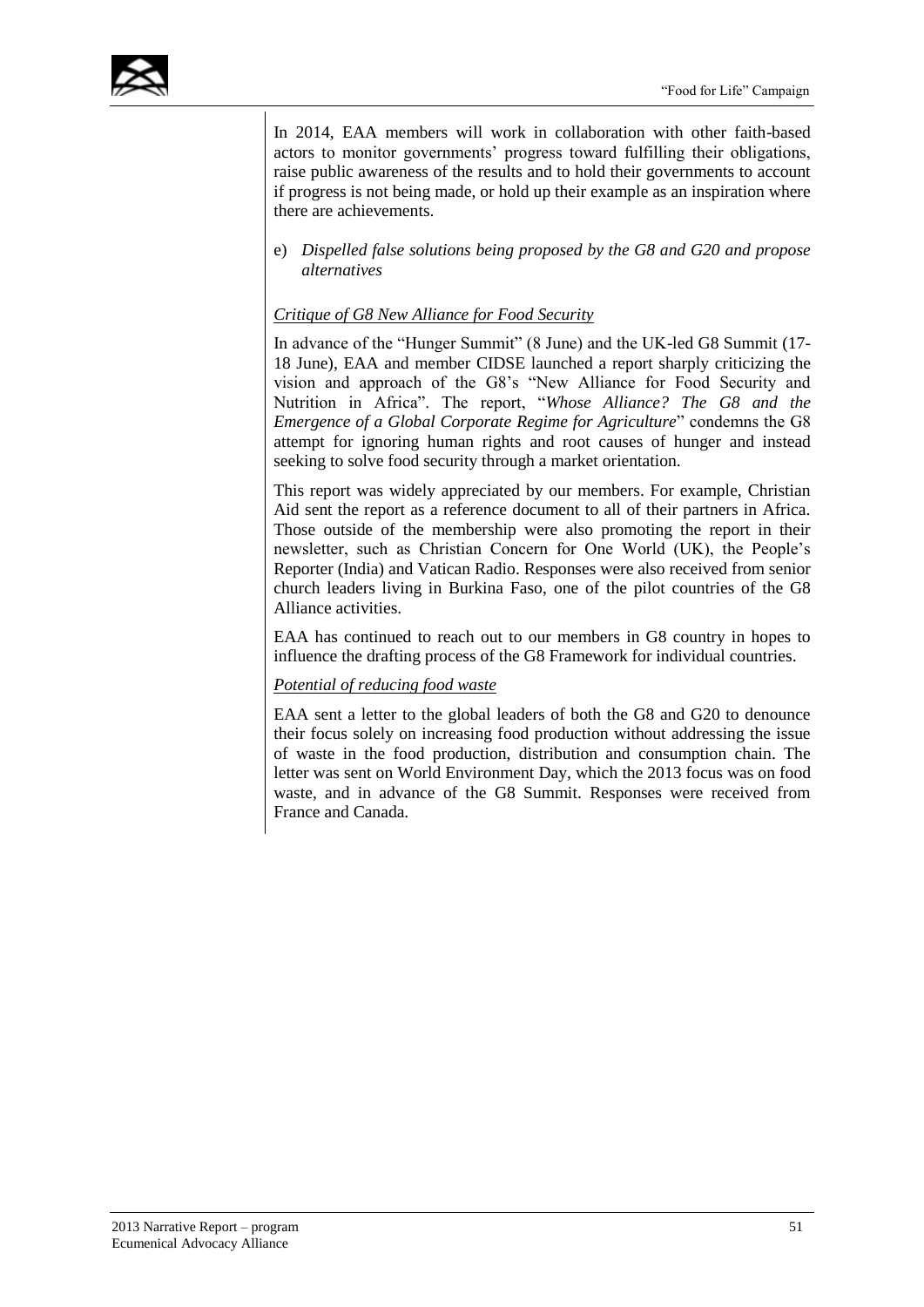

**List of resource materials**

#### **Publications:**

May 2013: *Whose Alliance? The G8 and the Emergence of a Global Corporate Regime for Agriculture* [\(EN,](http://www.e-alliance.ch/typo3conf/ext/naw_securedl/secure.php?u=0&file=fileadmin/user_upload/docs/All_Food/CIDSE/Whose_Alliance_The_G8___the_Emergence_of_a_Global_Corporate_Regime_for_Agriculture_May_2013.pdf&t=1394723712&hash=eaf5da0c1451d827f7b01e61977c81b1) [FR,](http://www.e-alliance.ch/typo3conf/ext/naw_securedl/secure.php?u=0&file=fileadmin/user_upload/docs/All_Food/CIDSE/A_qui_profite_lAlliance_-_recommandations_de_la_CIDSE_et_de_lEAA_-_mai_2013.pdf&t=1394723712&hash=70b3ca0bb2dd425cd97a3f9cb5239fd5) [SP\)](http://www.e-alliance.ch/typo3conf/ext/naw_securedl/secure.php?u=0&file=fileadmin/user_upload/docs/All_Food/CIDSE/Alianza_de_quiyn_recomendaciones_de_CIDSE_y_EAA_mayo_2013.pdf&t=1394723712&hash=51628fbbefc21425214b992bd6aae19d)

### **Press Release:**

13 February 2013: *[Christian campaigners call for action against food waste](http://www.e-alliance.ch/en/s/news/press-releases/single-view-press-release/article/2013/02/13/christian-campaigners-call-for-action-against-food-waste/)* 31 May 2013: *[G8's "New Alliance" ignores root causes of hunger, new report](http://www.e-alliance.ch/en/s/news/press-releases/single-view-press-release/article/2013/05/31/g8s-new-alliance-ignores-root-causes-of-hunger-new-report-claims/)  [claims](http://www.e-alliance.ch/en/s/news/press-releases/single-view-press-release/article/2013/05/31/g8s-new-alliance-ignores-root-causes-of-hunger-new-report-claims/)*

4 June 2013: *"Aim [even higher": Proposed post-2015 global development](http://www.e-alliance.ch/en/s/news/press-releases/single-view-press-release/article/2013/06/04/press-release-aim-even-higher-proposed-post-2015-global-development-agenda-draws-mixed-response/)  [agenda draws mixed response](http://www.e-alliance.ch/en/s/news/press-releases/single-view-press-release/article/2013/06/04/press-release-aim-even-higher-proposed-post-2015-global-development-agenda-draws-mixed-response/)*

5 June 2013: *[Reducing food waste: "A key part of the solution" to global](http://www.e-alliance.ch/en/s/news/press-releases/single-view-press-release/article/2013/06/05/press-release-reducing-food-waste-a-key-part-of-the-solution-to-global-hunger/)  [hunger](http://www.e-alliance.ch/en/s/news/press-releases/single-view-press-release/article/2013/06/05/press-release-reducing-food-waste-a-key-part-of-the-solution-to-global-hunger/)*

16 October 2013: *[Food Systems Won't Adapt to Climate Change Without Seed](http://www.e-alliance.ch/en/s/news/press-releases/single-view-press-release/article/2013/10/16/press-release-food-systems-wont-adapt-to-climate-change-without-seed-diversity-report-warns-that/)  Diversity - [Report warns that urgent action needed to revive disappearing](http://www.e-alliance.ch/en/s/news/press-releases/single-view-press-release/article/2013/10/16/press-release-food-systems-wont-adapt-to-climate-change-without-seed-diversity-report-warns-that/)  [diversity and knowledge](http://www.e-alliance.ch/en/s/news/press-releases/single-view-press-release/article/2013/10/16/press-release-food-systems-wont-adapt-to-climate-change-without-seed-diversity-report-warns-that/)*

### **Feature:**

Dec 2012: *[Human Rights Day: Christian campaigners link right to food with](http://www.e-alliance.ch/en/s/news/press-releases/single-view-press-release/article/2012/12/07/feature-human-rights-day-christian-campaigners-link-right-to-food-with-climate-justice/)  [climate justice](http://www.e-alliance.ch/en/s/news/press-releases/single-view-press-release/article/2012/12/07/feature-human-rights-day-christian-campaigners-link-right-to-food-with-climate-justice/)*

### **Official Submissions:**

7 January 2013: *[Submission by the Ecumenical Advocacy Alliance for the e-](http://www.e-alliance.ch/typo3conf/ext/naw_securedl/secure.php?u=0&file=fileadmin/user_upload/docs/EAA/Post_2015/EAA_contribution_for_e-Consultation_FINAL.pdf&t=1394725248&hash=ea429f763204f555e841c1c59c9a79e3)[Consultation on Hunger, Food and Nutrition Security](http://www.e-alliance.ch/typo3conf/ext/naw_securedl/secure.php?u=0&file=fileadmin/user_upload/docs/EAA/Post_2015/EAA_contribution_for_e-Consultation_FINAL.pdf&t=1394725248&hash=ea429f763204f555e841c1c59c9a79e3)*

*[Part of the Post-2015 Development Agenda and Framework](http://www.e-alliance.ch/typo3conf/ext/naw_securedl/secure.php?u=0&file=fileadmin/user_upload/docs/EAA/Post_2015/EAA_contribution_for_e-Consultation_FINAL.pdf&t=1394725248&hash=ea429f763204f555e841c1c59c9a79e3)*

1 March 2013: *[Submission to the UNFCCC under Workstream 2 of the Ad](http://www.e-alliance.ch/typo3conf/ext/naw_securedl/secure.php?u=0&file=fileadmin/user_upload/docs/All_Food/2013/2013_03_01_UNFCCCSubmission.pdf&t=1394727226&hash=a702aeb9c938e81a84b10e41a21468e3)  [Hoc Working Group on the Durban Plat-form for Enhanced Action \(ADP\):](http://www.e-alliance.ch/typo3conf/ext/naw_securedl/secure.php?u=0&file=fileadmin/user_upload/docs/All_Food/2013/2013_03_01_UNFCCCSubmission.pdf&t=1394727226&hash=a702aeb9c938e81a84b10e41a21468e3)  [Item 8: Implementation of all the elements of decision 1/CP.17, \(\(b\) Matters](http://www.e-alliance.ch/typo3conf/ext/naw_securedl/secure.php?u=0&file=fileadmin/user_upload/docs/All_Food/2013/2013_03_01_UNFCCCSubmission.pdf&t=1394727226&hash=a702aeb9c938e81a84b10e41a21468e3)  [related to paragraphs 7 and 8. \(ADP\)](http://www.e-alliance.ch/typo3conf/ext/naw_securedl/secure.php?u=0&file=fileadmin/user_upload/docs/All_Food/2013/2013_03_01_UNFCCCSubmission.pdf&t=1394727226&hash=a702aeb9c938e81a84b10e41a21468e3)*

### **Contributions to related publications:**

January 2013: *BEYOND 2015 POLICY - [Food and Nutrition Security: A](http://www.e-alliance.ch/fileadmin/user_upload/docs/All_Food/2013/Beyond2015_FNSPositionPaper_For_ExComm_Submission_FINAL_1.pdf)  [Central Issue for the Post-2015 Development Agenda Global Thematic](http://www.e-alliance.ch/fileadmin/user_upload/docs/All_Food/2013/Beyond2015_FNSPositionPaper_For_ExComm_Submission_FINAL_1.pdf)  [Consultation](http://www.e-alliance.ch/fileadmin/user_upload/docs/All_Food/2013/Beyond2015_FNSPositionPaper_For_ExComm_Submission_FINAL_1.pdf)*

### **Theme/Activity Area: Awareness-raising, Outreach & Mobilization**

**Specific results** Increased awareness and engagement by churches and individuals at the congregational level in support of food justice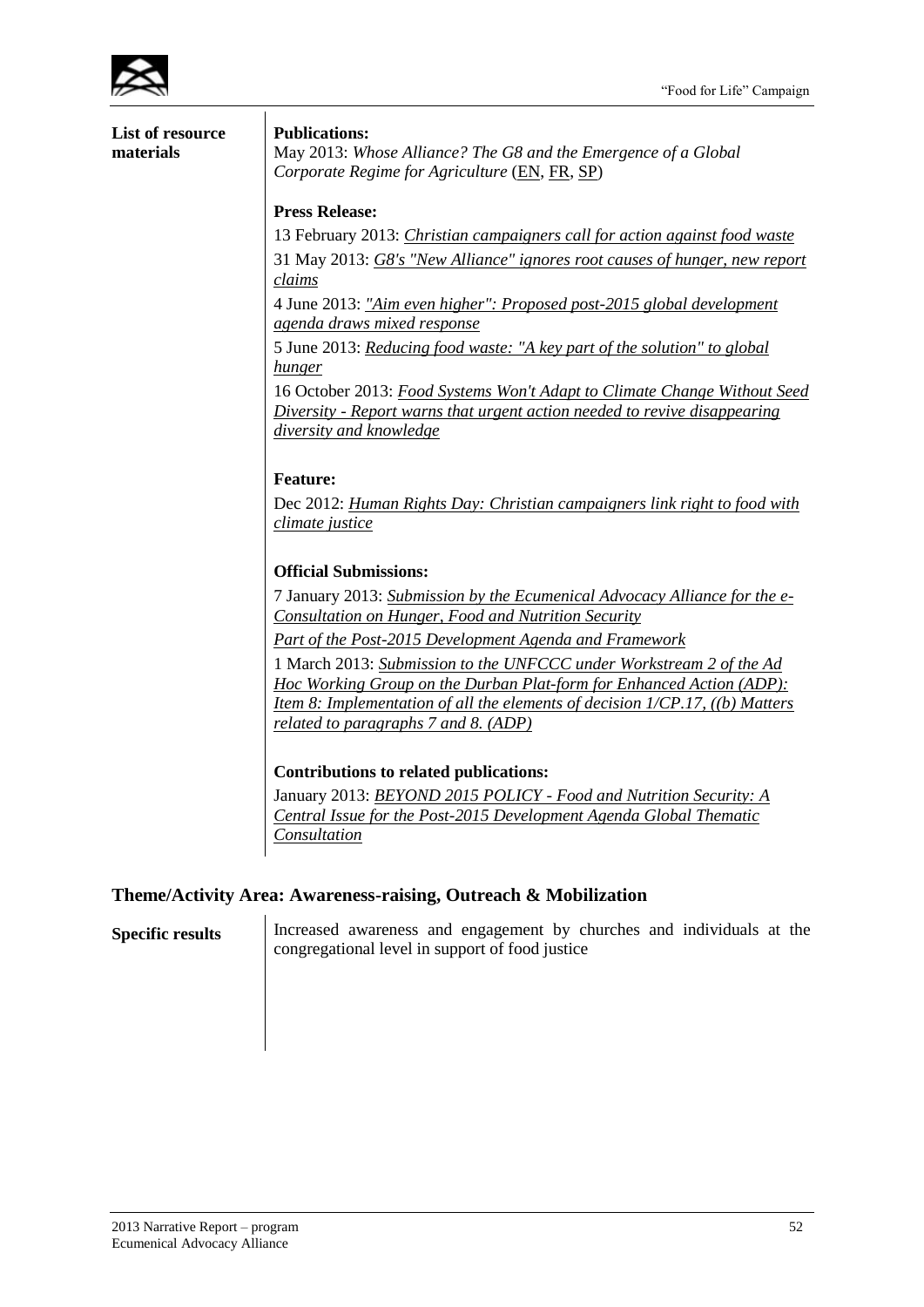

| <b>Implementation of</b><br>plans | $\left(i\right)$<br>Raise awareness around the root causes of hunger during the                                                                                                                                                                                                                                                                                                                                                                                                                                                                                         |
|-----------------------------------|-------------------------------------------------------------------------------------------------------------------------------------------------------------------------------------------------------------------------------------------------------------------------------------------------------------------------------------------------------------------------------------------------------------------------------------------------------------------------------------------------------------------------------------------------------------------------|
|                                   | Churches Week of Action on Food<br>The Churches Week of Action on Food is an opportunity for Christians all<br>over the world to act and speak out together on food justice issues. It is a time<br>to raise awareness about food production and distribution systems, examine<br>our own food consumption, and call for policy changes that will ensure the<br>right to food for everyone. Our faith calls us to feed the hungry and care for<br>Creation – this we can do as individuals, as churches, and as global citizens.                                        |
|                                   | In 2013, EAA chose the theme "Seeds for Life" since access to and control<br>over natural resources, including seeds, is an essential aspect of supporting<br>small-scale food producers, maintaining the health of our soils, safeguarding<br>biodiversity and, ultimately, addressing hunger. The week of action was held<br>from 13-20 October and incorporated the International Day for Rural Women<br>(October 15), World Food Day (October 16) and the International Day for the<br>Eradication of Poverty (October 17).                                         |
|                                   | Highlight faith-based concerns to a wider community<br>ii)                                                                                                                                                                                                                                                                                                                                                                                                                                                                                                              |
|                                   | World Food Day (WFD) is a moment of global mobilization to raise<br>awareness around the issues of hunger and malnutrition and to align our work<br>with others with the same objective. 2013 was exciting for EAA due to the<br>increased number of requests they received to take part in joint actions.                                                                                                                                                                                                                                                              |
| <b>Achievements and</b>           | a) Churches Week of Action on Food                                                                                                                                                                                                                                                                                                                                                                                                                                                                                                                                      |
| follow-up                         | Educational resources, worship material and activities were produced to<br>enable our members to engage in the Week and gain a better understanding of<br>the sacredness of the seed. The liturgy was prepared by the Commission on<br>Justice, Peace and Creation, National Council of Churches in India, with<br>special thanks to Andrew Donaldson, World Council of Churches, and was<br>delivered during worship at the Ecumenical Centre during the Week.<br>Additional resources were made available online in the forms of prayers and<br>bible studies.        |
|                                   | Awareness raising activities were undertaken through Facebook and Twitter<br>for the 30 days leading up to the Week, including a daily menu posting of a<br>recipe using traditional and local seed varieties. The hashtag #protectourseeds<br>was also created so that members could track each other's related posts.<br>Online mentions of the Week appeared on a dozen member pages.                                                                                                                                                                                |
|                                   | At the end of the Week, the two most active members were awarded the title<br>of 'Champion seed defenders' -- FECCIWA in Africa and ICCO Europe. This<br>resulted in a series of press releases and statements by church leaders in West<br>Africa and members across the world congratulating the winners on their<br>achievements and further raising the profile of this issue.                                                                                                                                                                                      |
|                                   | During the week, EAA launched the report Seeds for Life: Scaling up Agro-<br>Biodiversity. This report highlights the need for urgent action to ensure that<br>farmers today and tomorrow can grow resilient nutritious food for us all, in<br>the face of climate change and other challenges. At the core of such action<br>must be strategies to revive the diversity of seed that has been lost from the<br>world's fields, and to support the knowledge and diversity that remains.<br>Farmers' complex farming knowledge and their right to save, adapt, exchange |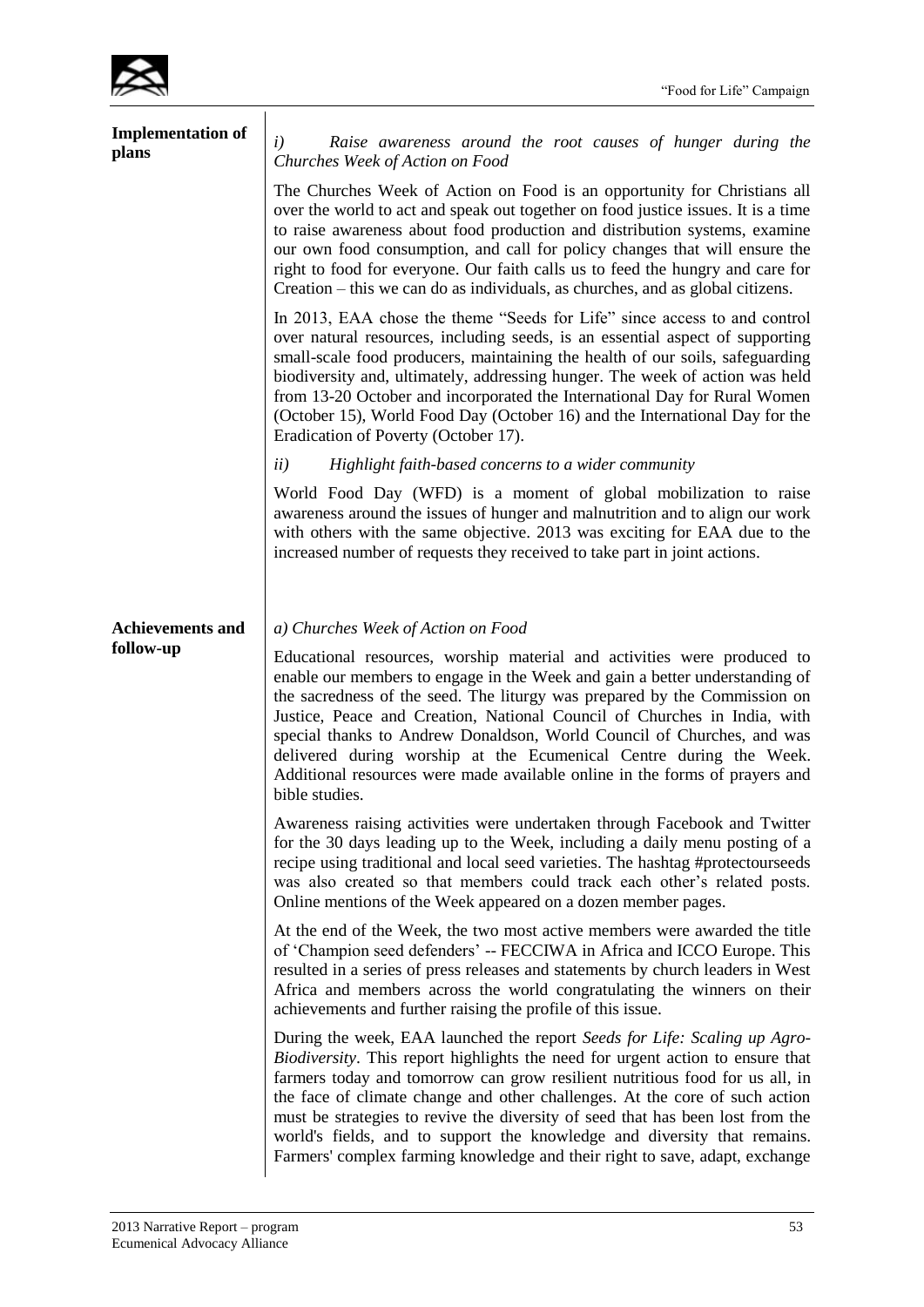

and sell seed must be recognized and protected in policy and practice. These strategies are critical for us all today - as well as to ensure that the generations to come after us can also farm and eat.

Several case studies were received from members, with the work of two members – Lutheran World Federation and Bread for the World -- showcased in the final report. In order to expand the audience of this information, members made contributions to translate the report into French, Spanish and Portuguese.

International news agencies and national newspapers, such as Reuters and The Guardian picked up the report due to the timely nature of the topic and its relevance to building climate resilience. This action also helped EAA strengthen its relationship with the co-producers – Gaia Foundation and the African Centre for Biodiversity – and extend our reach to others working on seed diversity.

#### *b) World Food Day 2013*

On World Food Day, EAA and member World Vision International brought together a panel of experts in the Palais des Nations in Geneva to explore how we can prevent and mitigate future food crises by encouraging partnerships that link humanitarian response with longer-term development and nutrition solutions.

The well-attended event, Partnering for Sustainable Food Systems, Food Security and Nutrition, featured experts from the Food and Agriculture Organization, the World Health Organization, the Asian Farmers Association for Sustainable Rural Development, and the World Agroforestry Centre, as well as the private sector. The event was supported by the Swiss Development Cooperation Agency (SDC) and the Government of Malawi, and organized in collaboration and with the financial assistance of the FAO.

The relationships that were able to leverage through this event has opened the door to further engagement with both the FAO and SDC in 2014.

EAA was also invited to contribute World Food Day articles for FAO's World Food Day USA website, Greenpeace International, and Presbyterian Hunger Program - World Food Day edition.